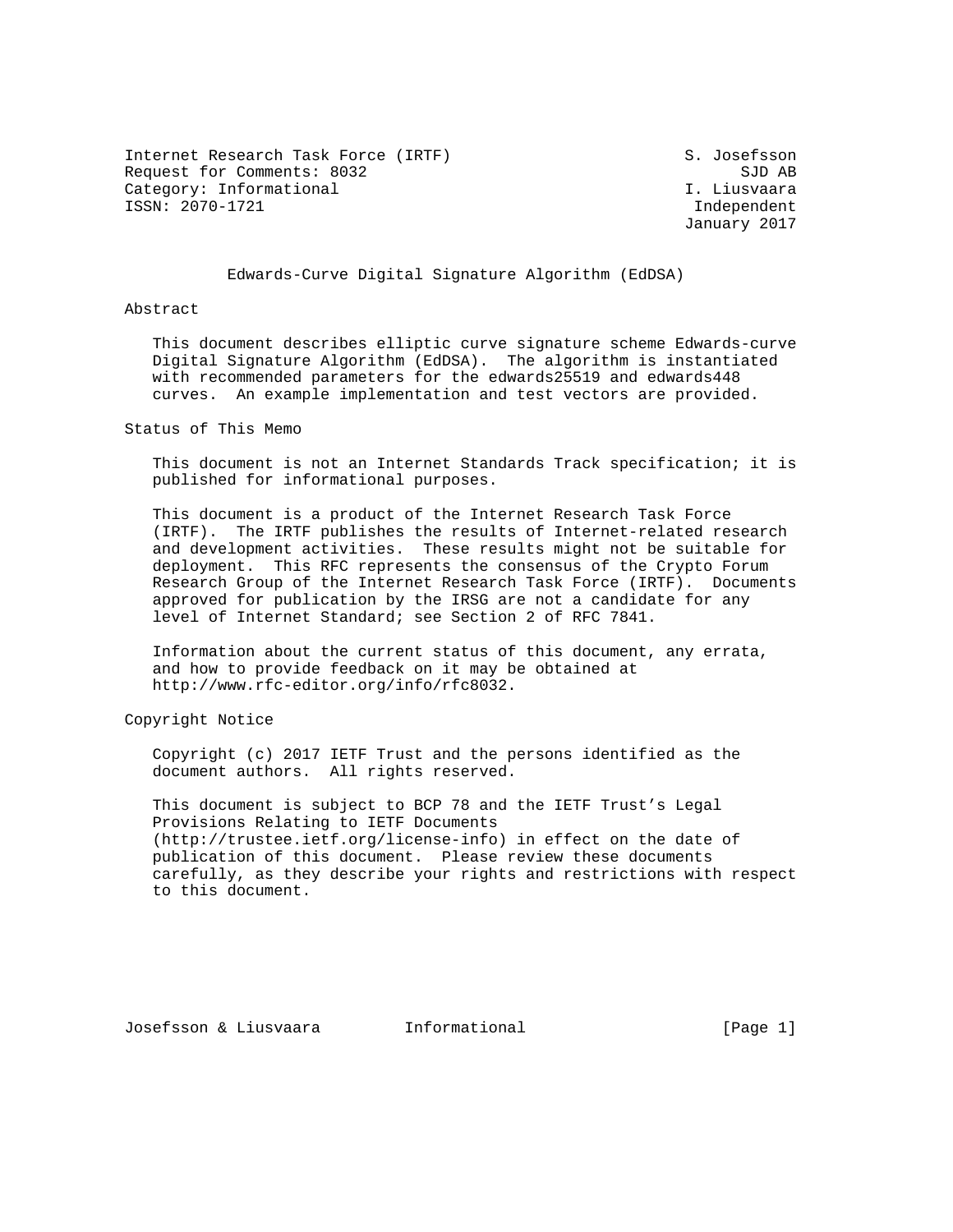Table of Contents

| 1.                                                                                                       | 3  |
|----------------------------------------------------------------------------------------------------------|----|
| 2.<br>Notation and Conventions                                                                           | 4  |
| 3.                                                                                                       | 5  |
| 3.1.                                                                                                     | 7  |
| 3.2.                                                                                                     | 7  |
| 3.3.<br>Sign                                                                                             | 8  |
| 3.4.                                                                                                     | 8  |
| PureEdDSA, HashEdDSA, and Naming<br>4.                                                                   | 8  |
| 5.                                                                                                       | 9  |
| Ed25519ph, Ed25519ctx, and Ed25519<br>5.1.                                                               | 9  |
| 5.1.1.<br>Modular Arithmetic                                                                             | 10 |
| 5.1.2.                                                                                                   | 10 |
|                                                                                                          |    |
| 5.1.3.                                                                                                   | 11 |
| 5.1.4.                                                                                                   | 11 |
| 5.1.5.<br>Key Generation                                                                                 | 13 |
| 5.1.6.                                                                                                   | 13 |
| 5.1.7.                                                                                                   | 14 |
| 5.2.                                                                                                     | 15 |
| 5.2.1.<br>Modular Arithmetic                                                                             | 16 |
| 5.2.2.                                                                                                   | 16 |
| 5.2.3.<br>Decoding $\cdots$ , $\cdots$ , $\cdots$ , $\cdots$ , $\cdots$ , $\cdots$ , $\cdots$ , $\cdots$ | 16 |
| 5.2.4.<br>Point Addition                                                                                 | 17 |
| 5.2.5.                                                                                                   | 18 |
| 5.2.6.                                                                                                   | 19 |
| 5.2.7.                                                                                                   | 19 |
| б.                                                                                                       | 20 |
| 7.                                                                                                       | 23 |
| Test Vectors for Ed25519<br>7.1.                                                                         | 24 |
| Test Vectors for Ed25519ctx<br>7.2.                                                                      | 27 |
| Test Vectors for Ed25519ph<br>7.3.                                                                       | 30 |
| Test Vectors for Ed448<br>7.4.                                                                           | 30 |
| Test Vectors for Ed448ph<br>7.5.                                                                         | 38 |
| 8.                                                                                                       | 40 |
| 8.1.                                                                                                     | 40 |
| Randomness Considerations<br>8.2.                                                                        | 40 |
| 8.3.                                                                                                     | 41 |
| 8.4.                                                                                                     | 41 |
| Signature Malleability                                                                                   |    |
| Choice of Signature Primitive<br>8.5.                                                                    | 41 |
| Mixing Different Prehashes<br>8.6.                                                                       | 42 |
| Signing Large Amounts of Data at Once<br>8.7.                                                            | 42 |
| Multiplication by Cofactor in Verification<br>8.8.                                                       | 43 |
| Use of SHAKE256 as a Hash Function $\cdots$ ,<br>8.9.                                                    | 43 |
| 9.                                                                                                       | 43 |
| 9.1.<br>Normative References                                                                             | 43 |
| 9.2.<br>Informative References                                                                           | 44 |

Josefsson & Liusvaara Informational [Page 2]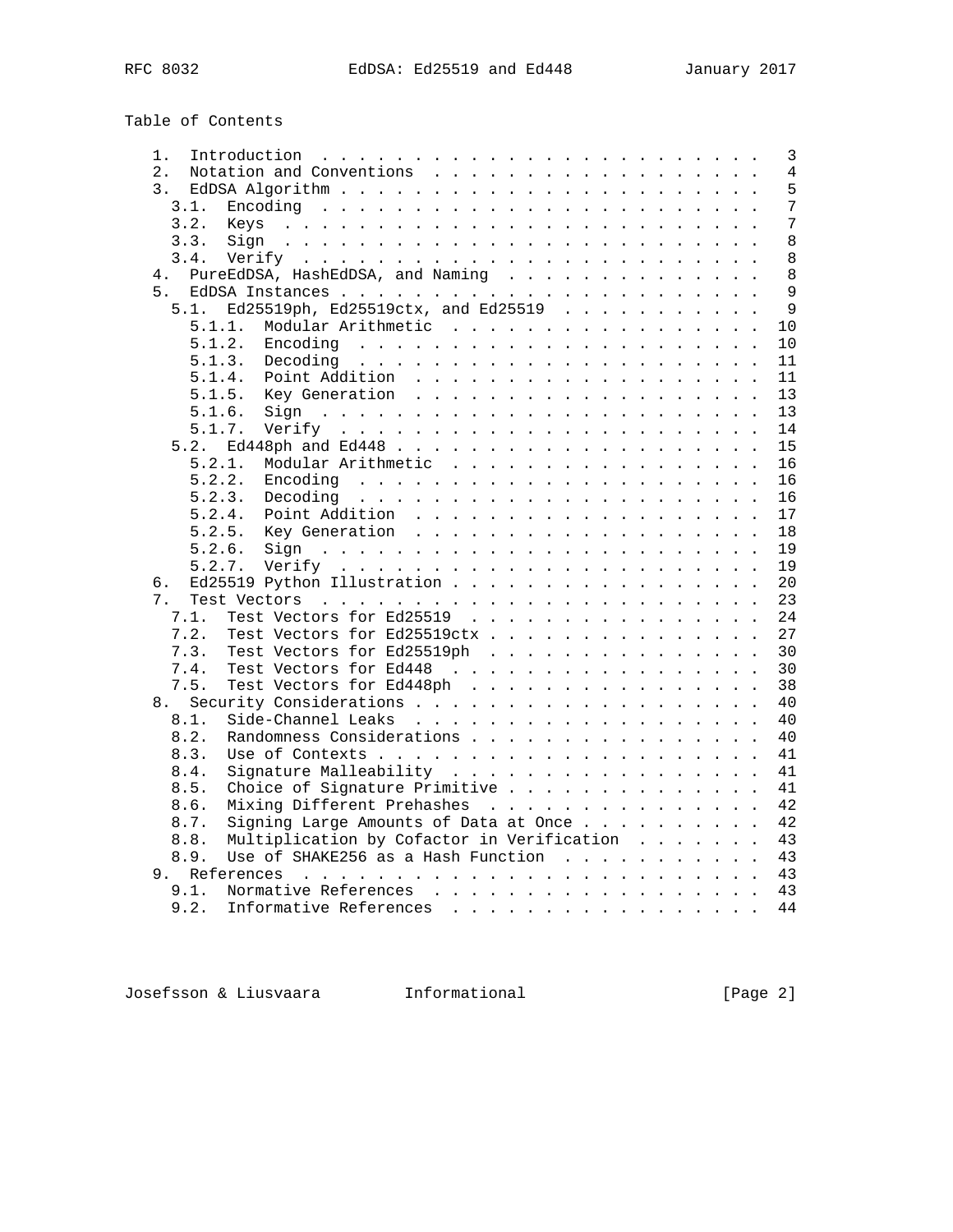| Appendix A. Ed25519/Ed448 Python Library 46 |  |  |  |  |  |  |  |  |  |  |  |  |
|---------------------------------------------|--|--|--|--|--|--|--|--|--|--|--|--|
|                                             |  |  |  |  |  |  |  |  |  |  |  |  |
|                                             |  |  |  |  |  |  |  |  |  |  |  |  |
|                                             |  |  |  |  |  |  |  |  |  |  |  |  |

1. Introduction

 The Edwards-curve Digital Signature Algorithm (EdDSA) is a variant of Schnorr's signature system with (possibly twisted) Edwards curves. EdDSA needs to be instantiated with certain parameters, and this document describes some recommended variants.

 To facilitate adoption of EdDSA in the Internet community, this document describes the signature scheme in an implementation-oriented way and provides sample code and test vectors.

The advantages with EdDSA are as follows:

- 1. EdDSA provides high performance on a variety of platforms;
- 2. The use of a unique random number for each signature is not required;
- 3. It is more resilient to side-channel attacks;
- 4. EdDSA uses small public keys (32 or 57 bytes) and signatures (64 or 114 bytes) for Ed25519 and Ed448, respectively;
- 5. The formulas are "complete", i.e., they are valid for all points on the curve, with no exceptions. This obviates the need for EdDSA to perform expensive point validation on untrusted public values; and
- 6. EdDSA provides collision resilience, meaning that hash-function collisions do not break this system (only holds for PureEdDSA).

 The original EdDSA paper [EDDSA] and the generalized version described in "EdDSA for more curves" [EDDSA2] provide further background. RFC 7748 [RFC7748] discusses specific curves, including Curve25519 [CURVE25519] and Ed448-Goldilocks [ED448].

 Ed25519 is intended to operate at around the 128-bit security level and Ed448 at around the 224-bit security level. A sufficiently large quantum computer would be able to break both. Reasonable projections of the abilities of classical computers conclude that Ed25519 is perfectly safe. Ed448 is provided for those applications with relaxed performance requirements and where there is a desire to hedge against analytical attacks on elliptic curves.

Josefsson & Liusvaara and Informational and Informational [Page 3]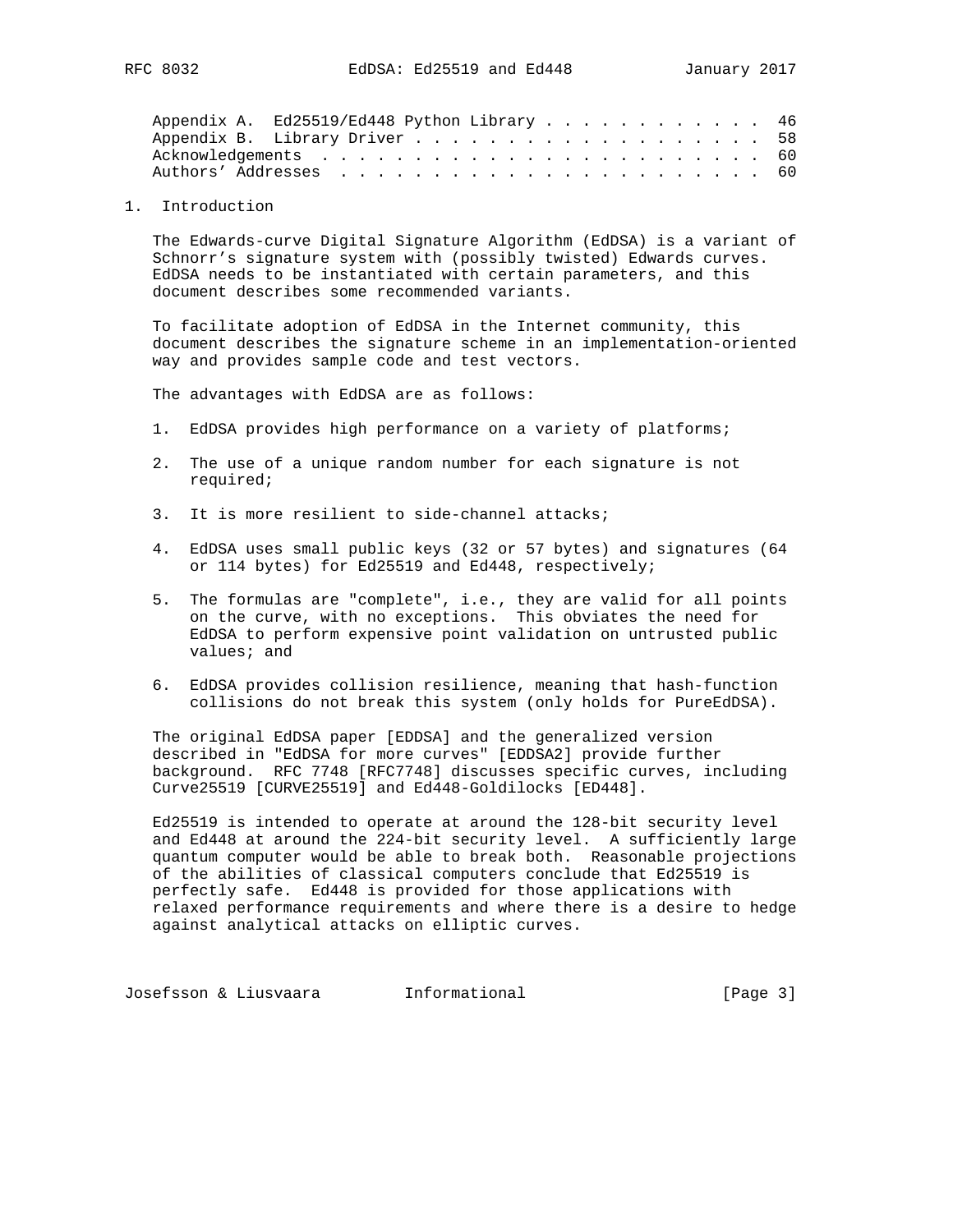RFC 8032 EdDSA: Ed25519 and Ed448 January 2017

2. Notation and Conventions

The following notation is used throughout the document:

| p              | Denotes the prime number defining the underlying field                        |
|----------------|-------------------------------------------------------------------------------|
| GF(p)          | Finite field with p elements                                                  |
| $x^{\lambda}y$ | x multiplied by itself y times                                                |
| B              | Generator of the group or subgroup of interest                                |
| [n]X           | X added to itself n times                                                     |
| h[i]           | The i'th octet of octet string                                                |
| $h_i$          | The i'th bit of h                                                             |
| $a \mid b$     | (bit-)string a concatenated with (bit-)string b                               |
| $a \leq b$     | a is less than or equal to b                                                  |
| $a \geq b$     | a is greater than or equal to b                                               |
| $i+j$          | Sum of i and j                                                                |
| i*j            | Multiplication of i and j                                                     |
| i-j            | Subtraction of j from i                                                       |
| i/j            | Division of i by j                                                            |
| i x j          | Cartesian product of i and j                                                  |
| (u,v)          | Elliptic curve point with x-coordinate u and<br>y-coordinate v                |
|                | SHAKE256(x, y) The y first octets of SHAKE256 [FIPS202] output for<br>input x |
| OCTET(X)       | The octet with value x                                                        |
| OLEN(x)        | The number of octets in string x                                              |

Josefsson & Liusvaara Informational [Page 4]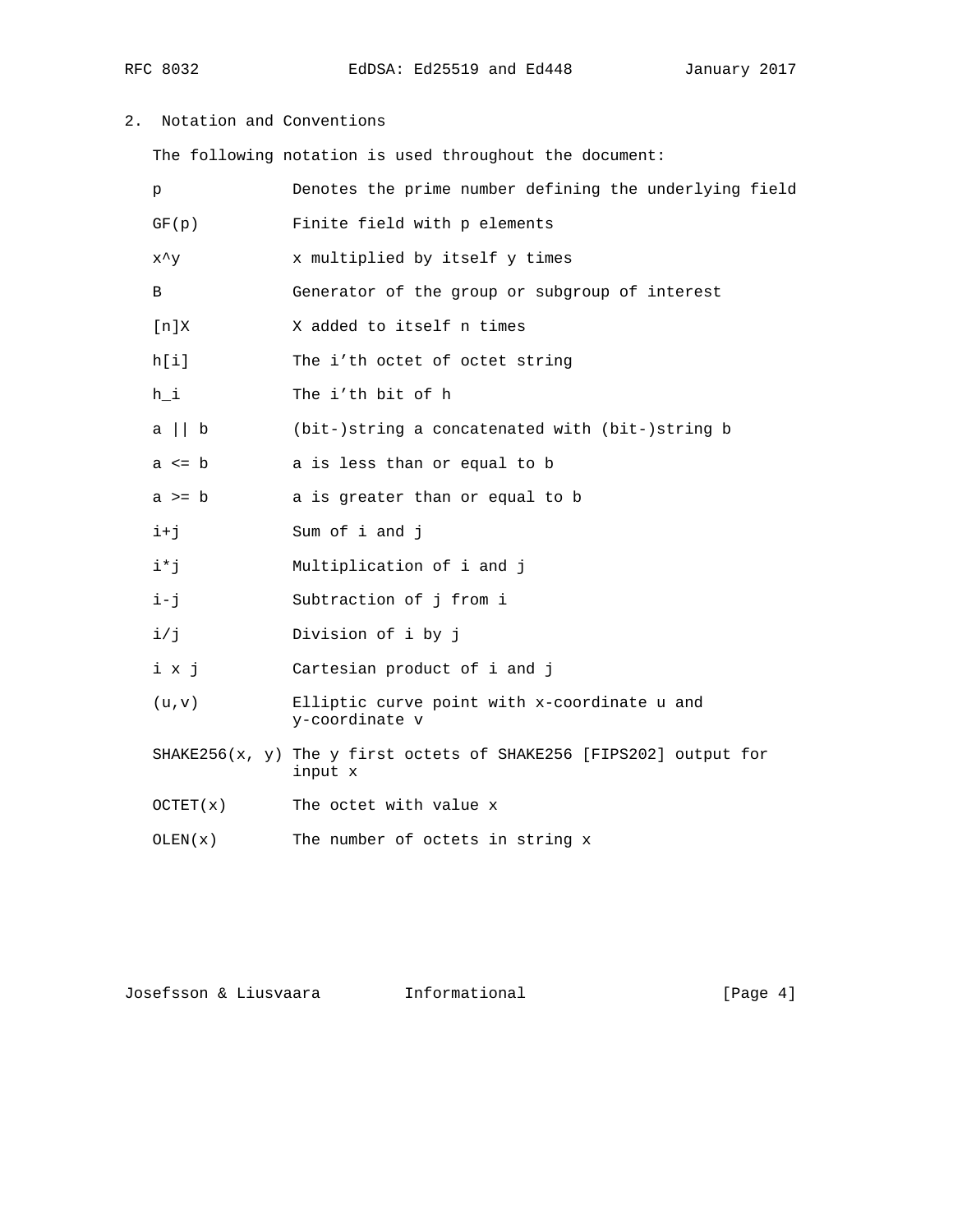- $dom2(x, y)$  The blank octet string when signing or verifying Ed25519. Otherwise, the octet string: "SigEd25519 no Ed25519 collisions" || octet(x) || octet(OLEN(y)) || y, where x is in range 0-255 and y is an octet string of at most 255 octets. "SigEd25519 no Ed25519 collisions" is in ASCII (32 octets).
- dom $4(x, y)$  The octet string "SigEd448" | | octet(x) | |  $octet(OLEN(y))$  || y, where x is in range 0-255 and y is an octet string of at most 255 octets. "SigEd448" is in ASCII (8 octets).

 Parentheses (i.e., '(' and ')') are used to group expressions, in order to avoid having the description depend on a binding order between operators.

 Bit strings are converted to octet strings by taking bits from left to right, packing those from the least significant bit of each octet to the most significant bit, and moving to the next octet when each octet fills up. The conversion from octet string to bit string is the reverse of this process; for example, the 16-bit bit string

b0 b1 b2 b3 b4 b5 b6 b7 b8 b9 b10 b11 b12 b13 b14 b15

is converted into two octets x0 and x1 (in this order) as

 $x0 = b7*128+b6*64+b5*32+b4*16+b3*8+b2*4+b1*2+b0$  $x1 = b15*128+b14*64+b13*32+b12*16+b11*8+b10*4+b9*2+b8$ 

 Little-endian encoding into bits places bits from left to right and from least significant to most significant. If combined with bit-string-to-octet-string conversion defined above, this results in little-endian encoding into octets (if length is not a multiple of 8, the most significant bits of the last octet remain unused).

 The key words "MUST", "MUST NOT", "REQUIRED", "SHALL", "SHALL NOT", "SHOULD", "SHOULD NOT", "RECOMMENDED", "MAY", and "OPTIONAL" in this document are to be interpreted as described in [RFC2119].

3. EdDSA Algorithm

EdDSA is a digital signature system with 11 parameters.

 The generic EdDSA digital signature system with its 11 input parameters is not intended to be implemented directly. Choosing parameters is critical for secure and efficient operation. Instead, you would implement a particular parameter choice for EdDSA (such as

Josefsson & Liusvaara Informational [Page 5]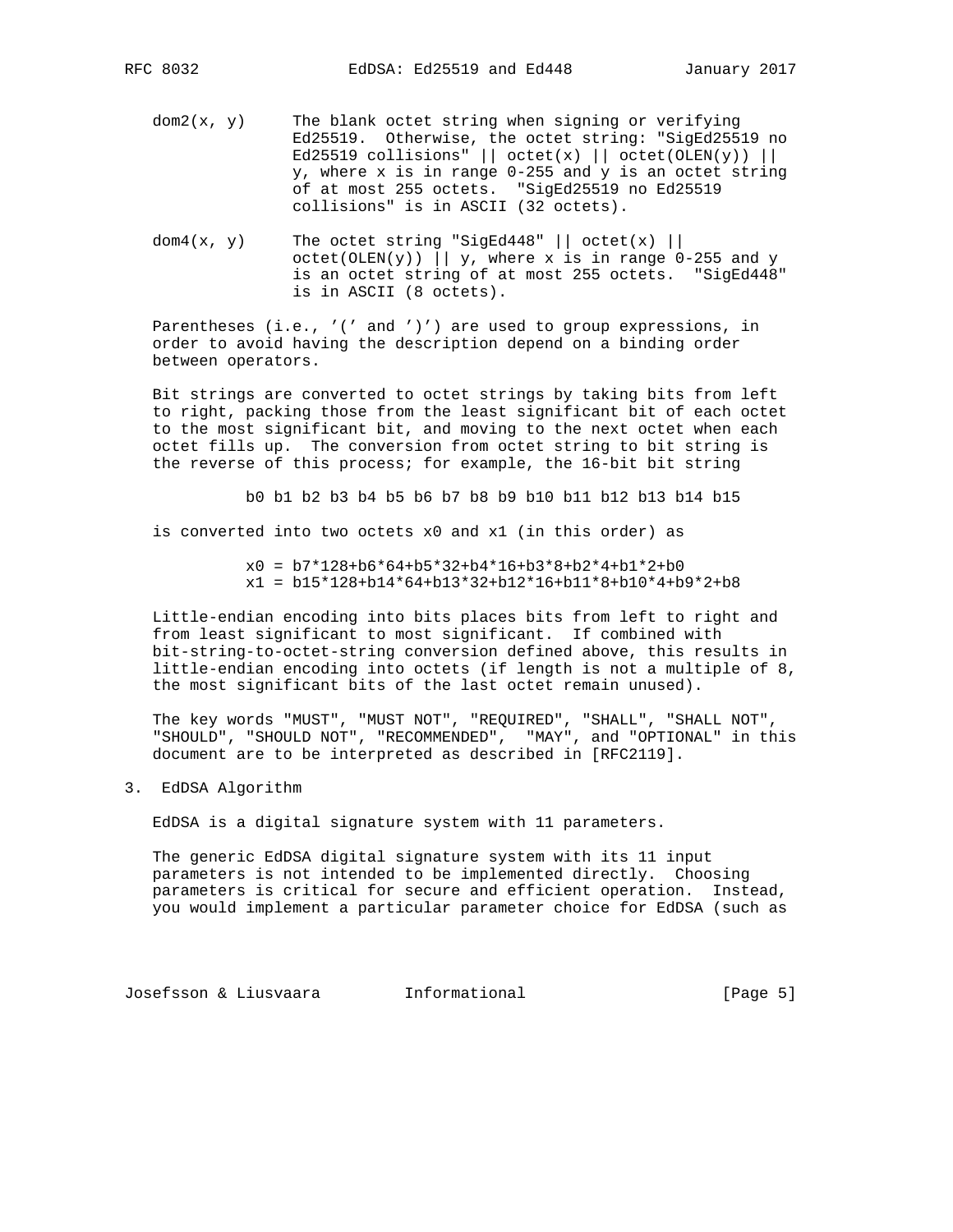Ed25519 or Ed448), sometimes slightly generalized to achieve code reuse to cover Ed25519 and Ed448.

 Therefore, a precise explanation of the generic EdDSA is thus not particularly useful for implementers. For background and completeness, a succinct description of the generic EdDSA algorithm is given here.

 The definition of some parameters, such as n and c, may help to explain some steps of the algorithm that are not intuitive.

This description closely follows [EDDSA2].

EdDSA has 11 parameters:

- 1. An odd prime power p. EdDSA uses an elliptic curve over the finite field GF(p).
- 2. An integer b with  $2^{(b-1)} > p$ . EdDSA public keys have exactly b bits, and EdDSA signatures have exactly 2\*b bits. b is recommended to be a multiple of 8, so public key and signature lengths are an integral number of octets.
- 3. A (b-1)-bit encoding of elements of the finite field GF(p).
- 4. A cryptographic hash function H producing 2\*b-bit output. Conservative hash functions (i.e., hash functions where it is infeasible to create collisions) are recommended and do not have much impact on the total cost of EdDSA.
- 5. An integer c that is 2 or 3. Secret EdDSA scalars are multiples of 2^c. The integer c is the base-2 logarithm of the so-called cofactor.
- 6. An integer n with c <= n < b. Secret EdDSA scalars have exactly n + 1 bits, with the top bit (the 2^n position) always set and the bottom c bits always cleared.
- 7. A non-square element d of  $GF(p)$ . The usual recommendation is to take it as the value nearest to zero that gives an acceptable curve.
- 8. A non-zero square element a of GF(p). The usual recommendation for best performance is  $a = -1$  if p mod  $4 = 1$ , and  $a = 1$  if p mod 4 = 3.
- 9. An element B !=  $(0,1)$  of the set E =  $\{ (x,y) \text{ is a member of }$ GF(p) x GF(p) such that a \* x^2 + y^2 = 1 + d \* x^2 \* y^2 }.

Josefsson & Liusvaara and Informational and Informational [Page 6]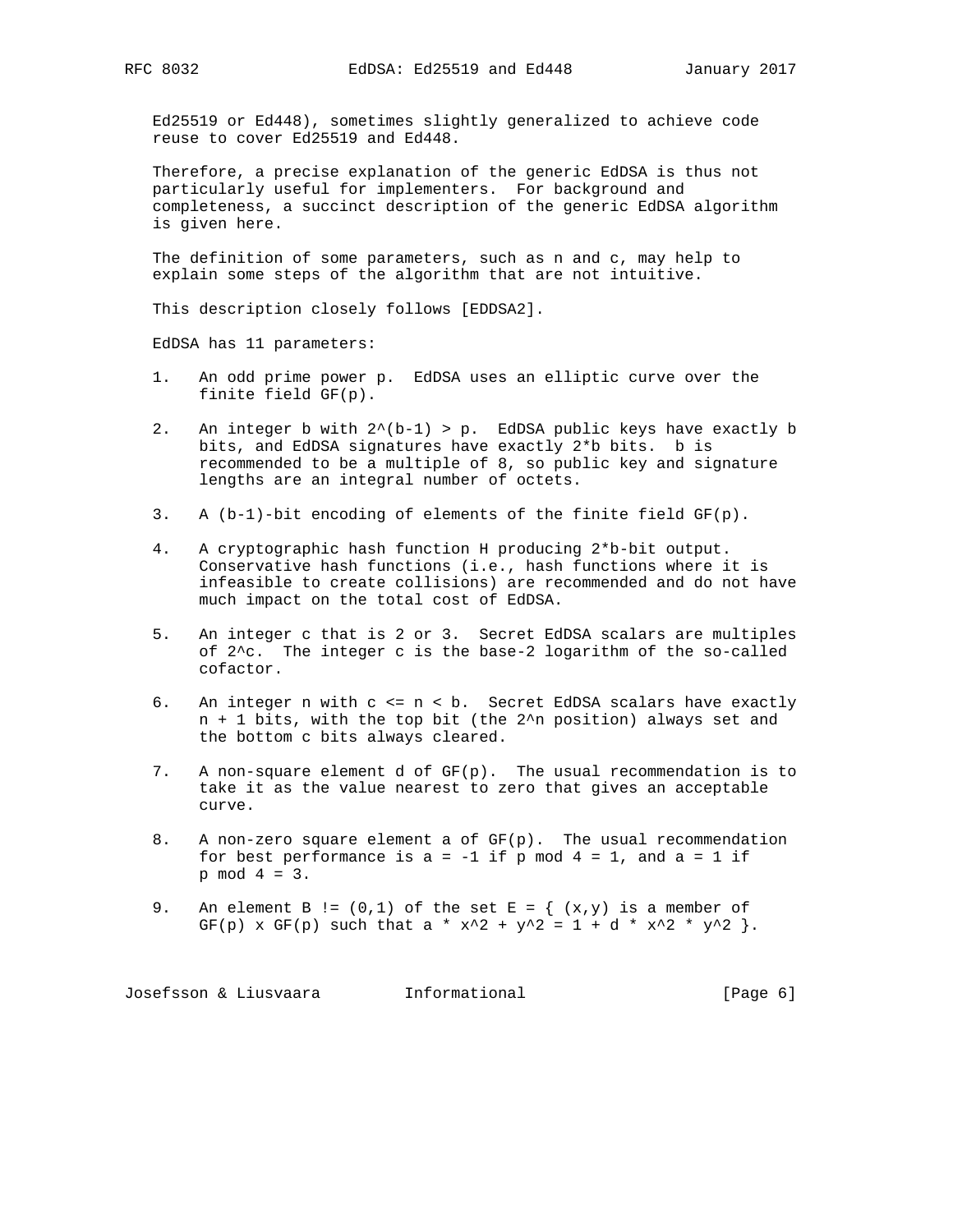- 10. An odd prime L such that  $[L]B = 0$  and  $2^c \sim L = \#E$ . The number #E (the number of points on the curve) is part of the standard data provided for an elliptic curve E, or it can be computed as cofactor \* order.
- 11. A "prehash" function PH. PureEdDSA means EdDSA where PH is the identity function, i.e., PH(M) = M. HashEdDSA means EdDSA where PH generates a short output, no matter how long the message is; for example,  $PH(M) = SHA-512(M)$ .

Points on the curve form a group under addition,  $(x3, y3) = (x1, y1)$ + (x2, y2), with the formulas

 $x1 * y2 + x2 * y1$   $y1 * y2 - a * x1 * x2$  x3 = --------------------------, y3 = --------------------------- 1 + d \* x1 \* x2 \* y1 \* y2 1 - d \* x1 \* x2 \* y1 \* y2

The neutral element in the group is  $(0,1)$ .

 Unlike many other curves used for cryptographic applications, these formulas are "complete"; they are valid for all points on the curve, with no exceptions. In particular, the denominators are non-zero for all input points.

 There are more efficient formulas, which are still complete, that use homogeneous coordinates to avoid the expensive modulo p inversions. See [Faster-ECC] and [Edwards-revisited].

3.1. Encoding

 An integer 0 < S < L - 1 is encoded in little-endian form as a b-bit string ENC(S).

An element  $(x,y)$  of E is encoded as a b-bit string called ENC( $x,y$ ), which is the (b-1)-bit encoding of y concatenated with one bit that is 1 if x is negative and 0 if x is not negative.

The encoding of  $GF(p)$  is used to define "negative" elements of  $GF(p)$ : specifically,  $x$  is negative if the  $(b-1)$ -bit encoding of  $x$  is lexicographically larger than the (b-1)-bit encoding of -x.

# 3.2. Keys

An EdDSA private key is a b-bit string k. Let the hash  $H(k) =$  $(h_0, h_1, \ldots, h_2(2b-1))$  determine an integer s, which is  $2^n$ n plus the sum of  $m = 2$ <sup>i</sup> \* h\_i for all integer i, c <= i < n. Let s determine the multiple  $A = [s]B$ . The EdDSA public key is  $ENC(A)$ . The bits  $h_b$ , ...,  $h_2(2b-1)$  are used below during signing.

Josefsson & Liusvaara and Informational and Informational [Page 7]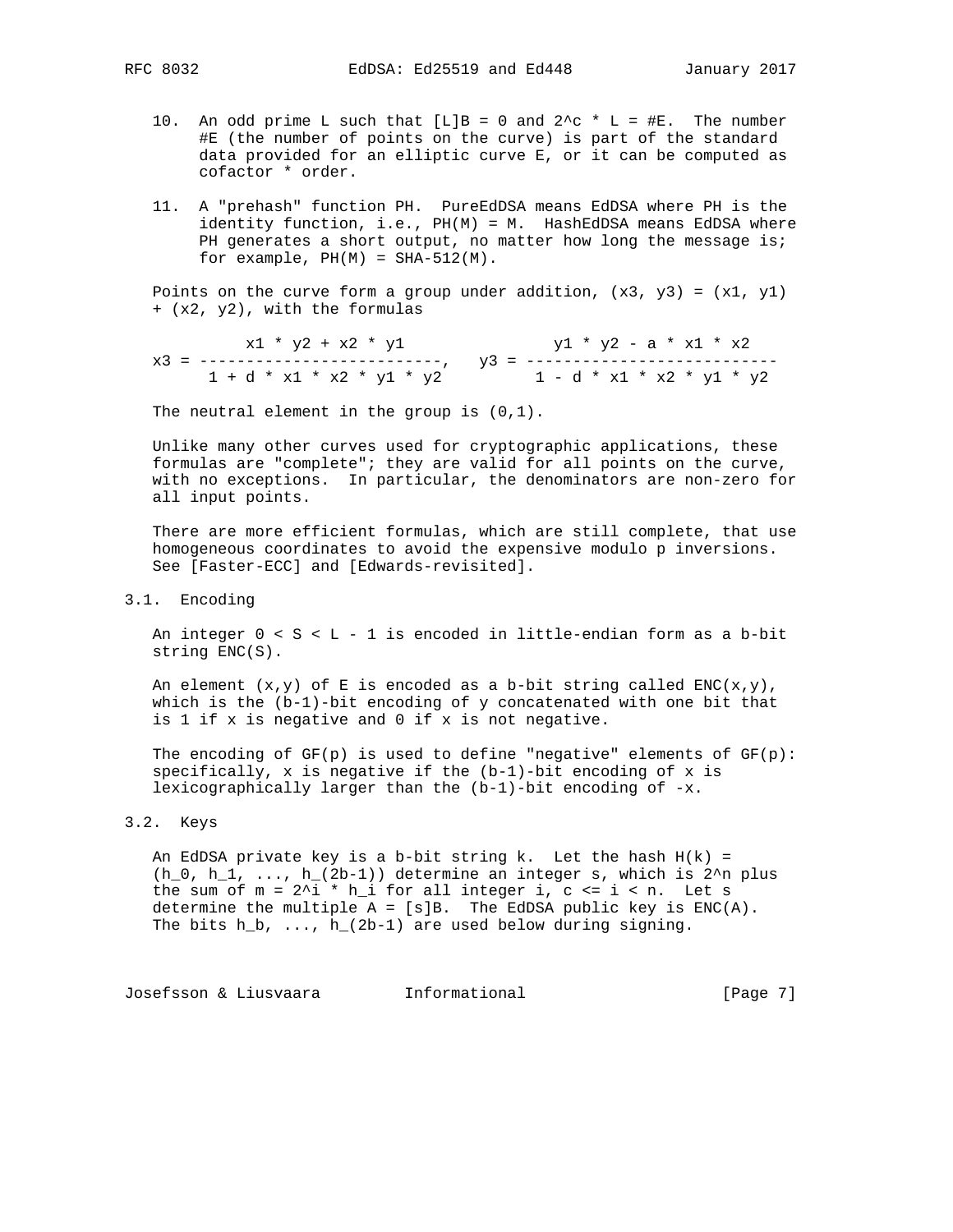3.3. Sign

 The EdDSA signature of a message M under a private key k is defined as the PureEdDSA signature of PH(M). In other words, EdDSA simply uses PureEdDSA to sign PH(M).

 The PureEdDSA signature of a message M under a private key k is the  $2*b-bit$  string  $ENC(R)$  ||  $ENC(S)$ . R and S are derived as follows. First define  $r = H(h_b | ... | h_2(2b-1) | M)$  interpreting 2\*b-bit strings in little-endian form as integers in  $\{0, 1, \ldots, 2^{\lambda}(2^k b) -$ 1}. Let  $R = [r]B$  and  $S = (r + H(ENC(R) || ENC(A) || PH(M)) * s)$  mod L. The s used here is from the previous section.

3.4. Verify

 To verify a PureEdDSA signature ENC(R) || ENC(S) on a message M under a public key ENC(A), proceed as follows. Parse the inputs so that A and R are elements of E, and S is a member of the set  $\{0, 1, \ldots\}$  $L-1$ . Compute  $h = H(ENC(R) || ENC(A) || M)$ , and check the group equation  $[2^c c * S] B = 2^c c * R + [2^c c * h] A in E.$  The signature is rejected if parsing fails (including S being out of range) or if the group equation does not hold.

 EdDSA verification for a message M is defined as PureEdDSA verification for PH(M).

4. PureEdDSA, HashEdDSA, and Naming

 One of the parameters of the EdDSA algorithm is the "prehash" function. This may be the identity function, resulting in an algorithm called PureEdDSA, or a collision-resistant hash function such as SHA-512, resulting in an algorithm called HashEdDSA.

 Choosing which variant to use depends on which property is deemed to be more important between 1) collision resilience and 2) a single pass interface for creating signatures. The collision resilience property means EdDSA is secure even if it is feasible to compute collisions for the hash function. The single-pass interface property means that only one pass over the input message is required to create a signature. PureEdDSA requires two passes over the input. Many existing APIs, protocols, and environments assume digital signature algorithms only need one pass over the input and may have API or bandwidth concerns supporting anything else.

 Note that single-pass verification is not possible with most uses of signatures, no matter which signature algorithm is chosen. This is because most of the time, one can't process the message until the signature is validated, which needs a pass on the entire message.

Josefsson & Liusvaara and Informational and Informational [Page 8]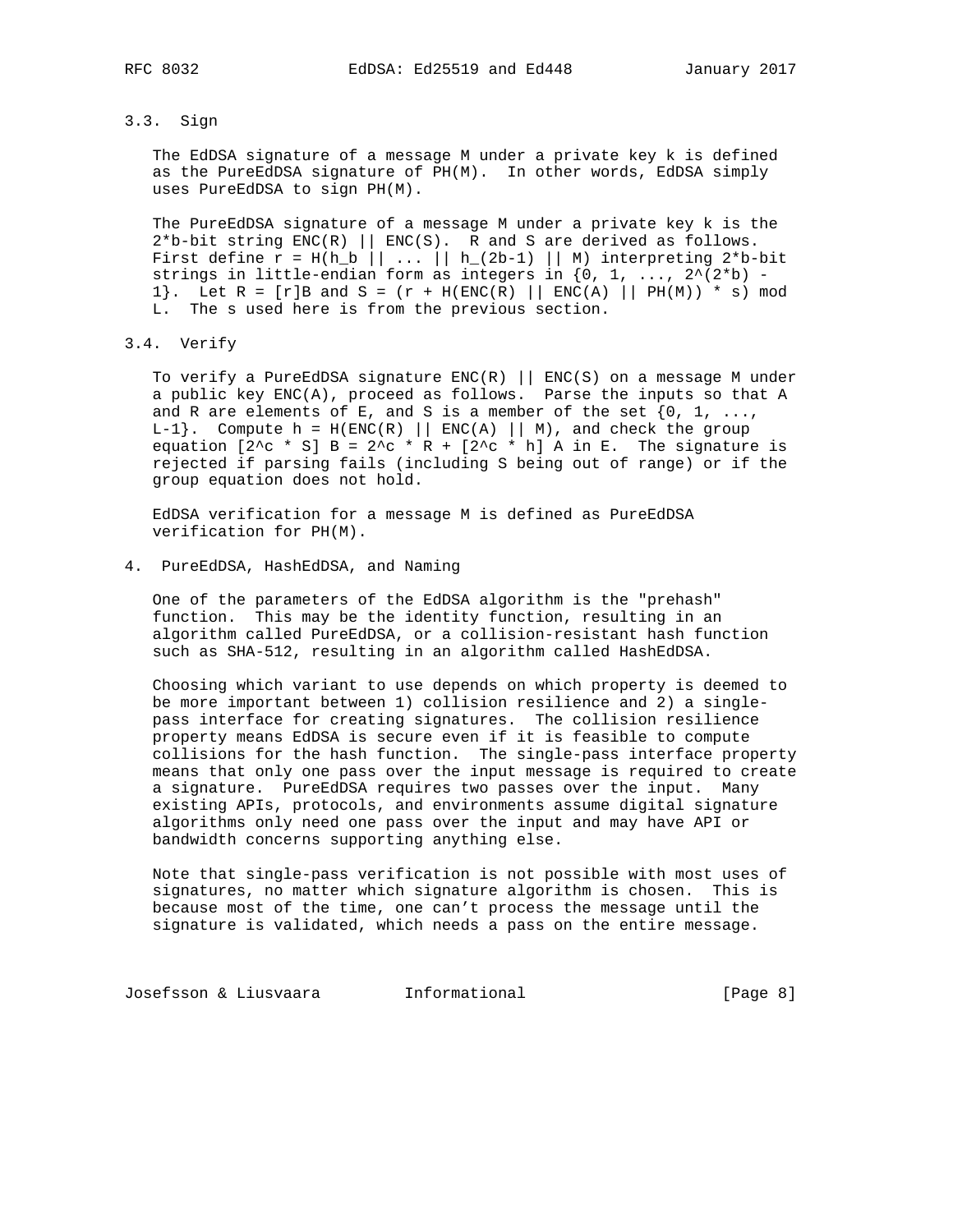This document specifies parameters resulting in the HashEdDSA variants Ed25519ph and Ed448ph and the PureEdDSA variants Ed25519 and Ed448.

5. EdDSA Instances

 This section instantiates the general EdDSA algorithm for the edwards25519 and edwards448 curves, each for the PureEdDSA and HashEdDSA variants (plus a contextualized extension of the Ed25519 scheme). Thus, five different parameter sets are described.

# 5.1. Ed25519ph, Ed25519ctx, and Ed25519

Ed25519 is EdDSA instantiated with:

| Parameter    | Value                                                                                                              |
|--------------|--------------------------------------------------------------------------------------------------------------------|
| $p_{\rm c}$  | p of edwards25519 in [RFC7748] (i.e., 2^255 - 19)                                                                  |
| $\mathbf b$  | 256                                                                                                                |
| encoding     | 255-bit little-endian encoding of $\{0, 1, , p-1\}$                                                                |
| of GF(p)     |                                                                                                                    |
| H(x)         | $SHA-512$ (dom2 (phflag, context) $\vert x \rangle$ [RFC6234]                                                      |
| $\mathbf{C}$ | base 2 logarithm of cofactor of edwards25519 in<br>$[RFC7748]$ $(i.e., 3)$                                         |
| n            | 254                                                                                                                |
| d.           | d of edwards25519 in [RFC7748] (i.e., -121665/121666                                                               |
|              | $= 370957059346694393431380835087545651895421138798432$<br>19016388785533085940283555)                             |
| $\mathsf{a}$ | $-1$                                                                                                               |
| <sub>B</sub> | $(X(P), Y(P))$ of edwards25519 in [RFC7748] (i.e., (1511)<br>22213495354007725011514095885315114540126930418572060 |
|              | 46113283949847762202, 4631683569492647816942839400347                                                              |
|              | 5163141307993866256225615783033603165251855960))                                                                   |
| т.           | order of edwards25519 in [RFC7748] (i.e.,                                                                          |
|              | 2^252+27742317777372353535851937790883648493).                                                                     |
| PH(x)        | x (i.e., the identity function)                                                                                    |

## Table 1: Parameters of Ed25519

For Ed25519,  $dom2(f, c)$  is the empty string. The phflag value is irrelevant. The context (if present at all) MUST be empty. This causes the scheme to be one and the same with the Ed25519 scheme published earlier.

For Ed25519ctx, phflag=0. The context input SHOULD NOT be empty.

Josefsson & Liusvaara Informational [Page 9]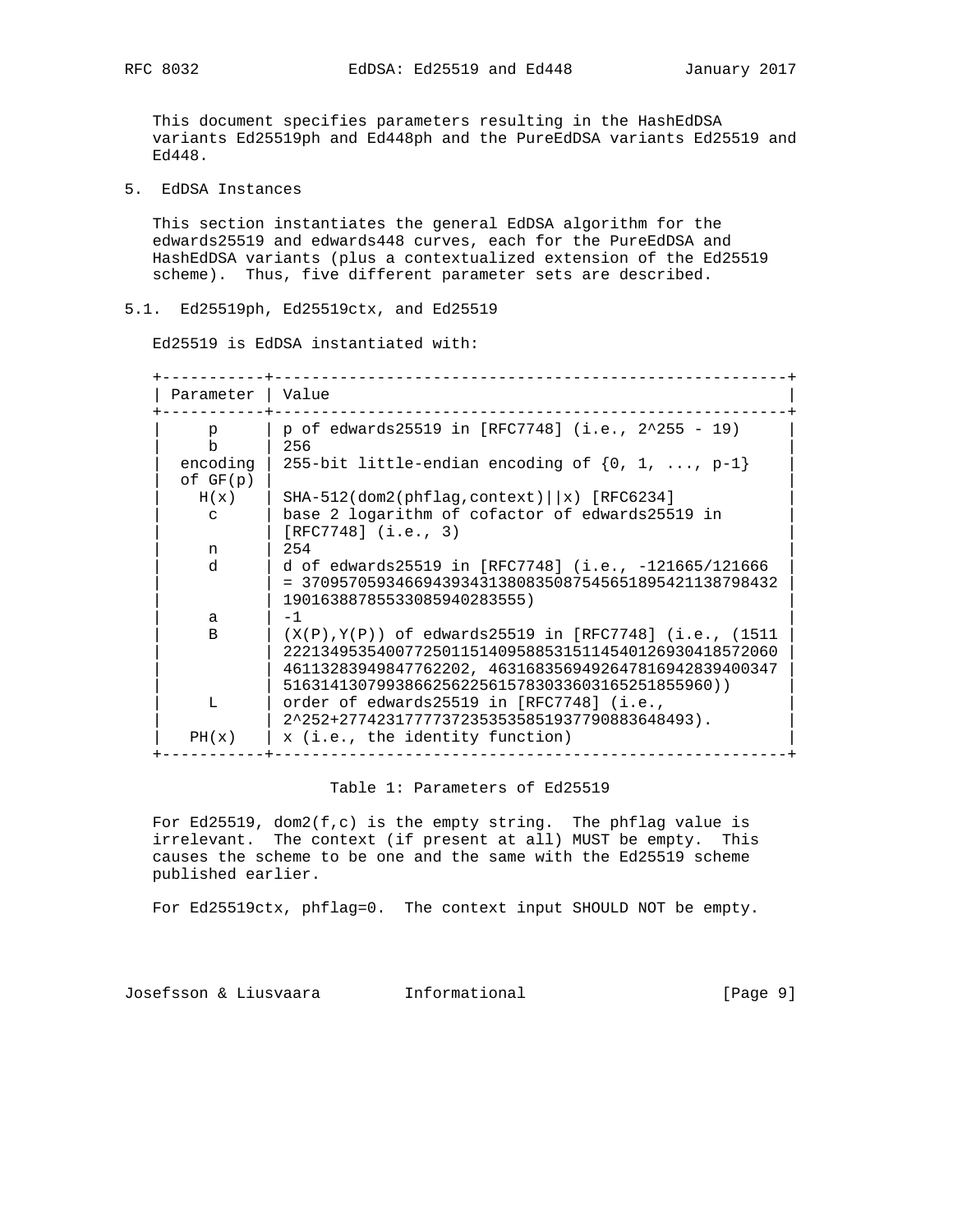For Ed25519ph, phflag=1 and PH is SHA512 instead. That is, the input is hashed using SHA-512 before signing with Ed25519.

 Value of context is set by the signer and verifier (maximum of 255 octets; the default is empty string, except for Ed25519, which can't have context) and has to match octet by octet for verification to be successful.

 The curve used is equivalent to Curve25519 [CURVE25519], under a change of coordinates, which means that the difficulty of the discrete logarithm problem is the same as for Curve25519.

5.1.1. Modular Arithmetic

For advice on how to implement arithmetic modulo  $p = 2^2255 - 19$  efficiently and securely, see Curve25519 [CURVE25519]. For inversion modulo p, it is recommended to use the identity  $x^2-1 = x^*(p-2)$  (mod p). Inverting zero should never happen, as it would require invalid input, which would have been detected before, or would be a calculation error.

 For point decoding or "decompression", square roots modulo p are needed. They can be computed using the Tonelli-Shanks algorithm or the special case for  $p = 5 \pmod{8}$ . To find a square root of a, first compute the candidate root  $x = a^{\wedge}((p+3)/8)$  (mod p). Then there are three cases:

 $x^2$  = a (mod p). Then x is a square root.  $x^2 = -a \pmod{p}$ . Then  $2^((p-1)/4) * x$  is a square root.

a is not a square modulo p.

## 5.1.2. Encoding

 All values are coded as octet strings, and integers are coded using little-endian convention, i.e., a 32-octet string h h[0],...h[31] represents the integer  $h[0] + 2^8 * h[1] + ... + 2^248 * h[31].$ 

A curve point  $(x,y)$ , with coordinates in the range  $0 \le x, y \le p$ , is coded as follows. First, encode the y-coordinate as a little-endian string of 32 octets. The most significant bit of the final octet is always zero. To form the encoding of the point, copy the least significant bit of the x-coordinate to the most significant bit of the final octet.

Josefsson & Liusvaara and Informational and Informational [Page 10]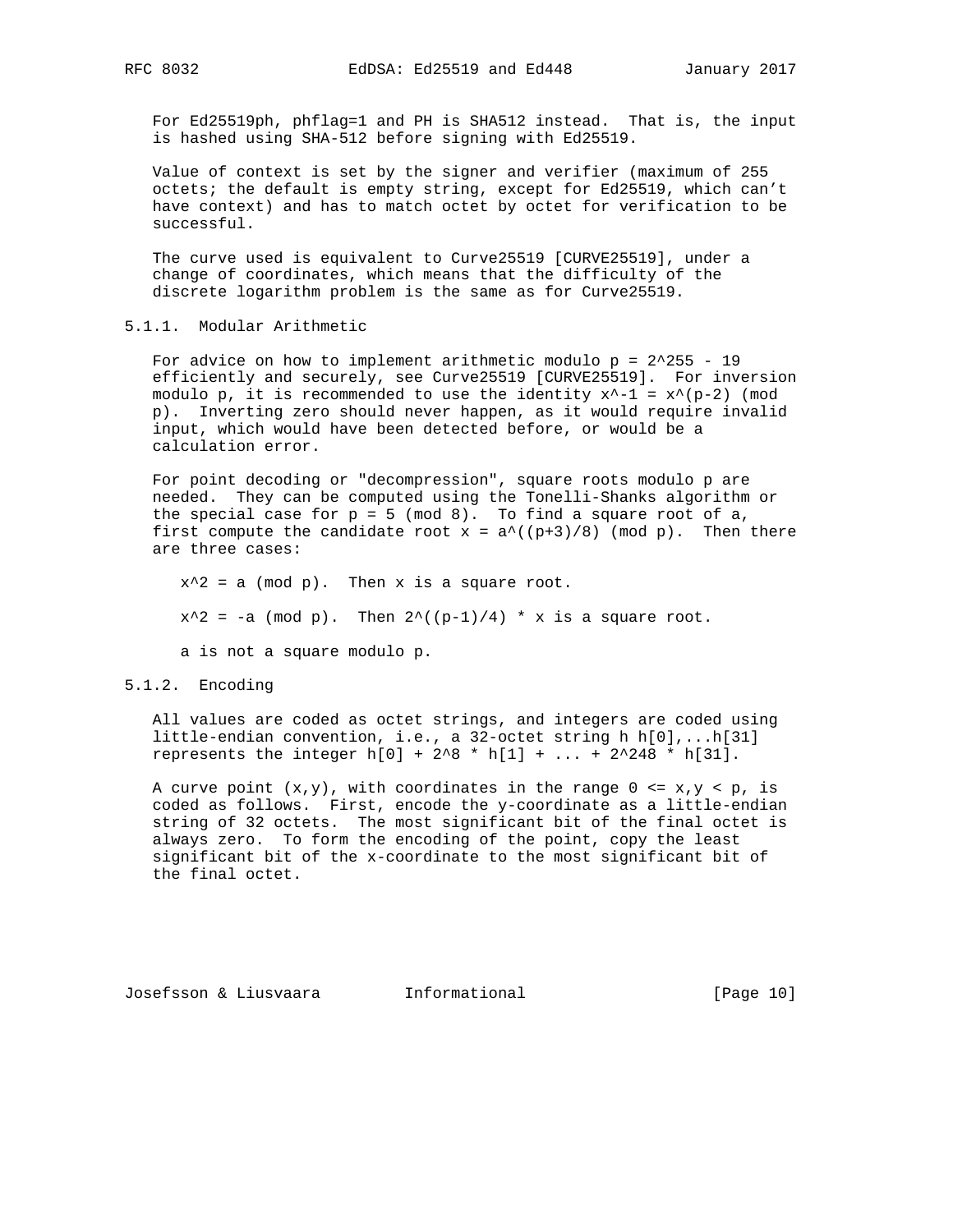# 5.1.3. Decoding

 Decoding a point, given as a 32-octet string, is a little more complicated.

- 1. First, interpret the string as an integer in little-endian representation. Bit 255 of this number is the least significant bit of the x-coordinate and denote this value x\_0. The y-coordinate is recovered simply by clearing this bit. If the resulting value is >= p, decoding fails.
- 2. To recover the x-coordinate, the curve equation implies  $x^2 = (y^2 - 1)$  / (d  $y^2 + 1$ ) (mod p). The denominator is always non-zero mod p. Let  $u = y^2 - 1$  and  $v = d y^2 + 1$ . To compute the square root of  $(u/v)$ , the first step is to compute the candidate root  $x = (u/v)^{\wedge}((p+3)/8)$ . This can be done with the following trick, using a single modular powering for both the inversion of v and the square root:

 $(p+3)/8$  3 (p-5)/8  $x = (u/v)$  = u v  $(u v^2)$  (mod p)

- 3. Again, there are three cases:
	- 1. If  $v x^2 = u \pmod{p}$ , x is a square root.
	- 2. If v  $x^2 = -u \pmod{p}$ , set  $x \le -x * 2^((p-1)/4)$ , which is a square root.
	- 3. Otherwise, no square root exists for modulo p, and decoding fails.
- 4. Finally, use the x\_0 bit to select the right square root. If  $x = 0$ , and  $x_0 = 1$ , decoding fails. Otherwise, if  $x_0$  != x mod 2, set  $x \leftarrow -p - x$ . Return the decoded point  $(x,y)$ .

5.1.4. Point Addition

 For point addition, the following method is recommended. A point  $(x,y)$  is represented in extended homogeneous coordinates  $(X, Y, Z)$ T), with  $x = X/Z$ ,  $y = Y/Z$ ,  $x * y = T/Z$ .

The neutral point is  $(0,1)$ , or equivalently in extended homogeneous coordinates (0, Z, Z, 0) for any non-zero Z.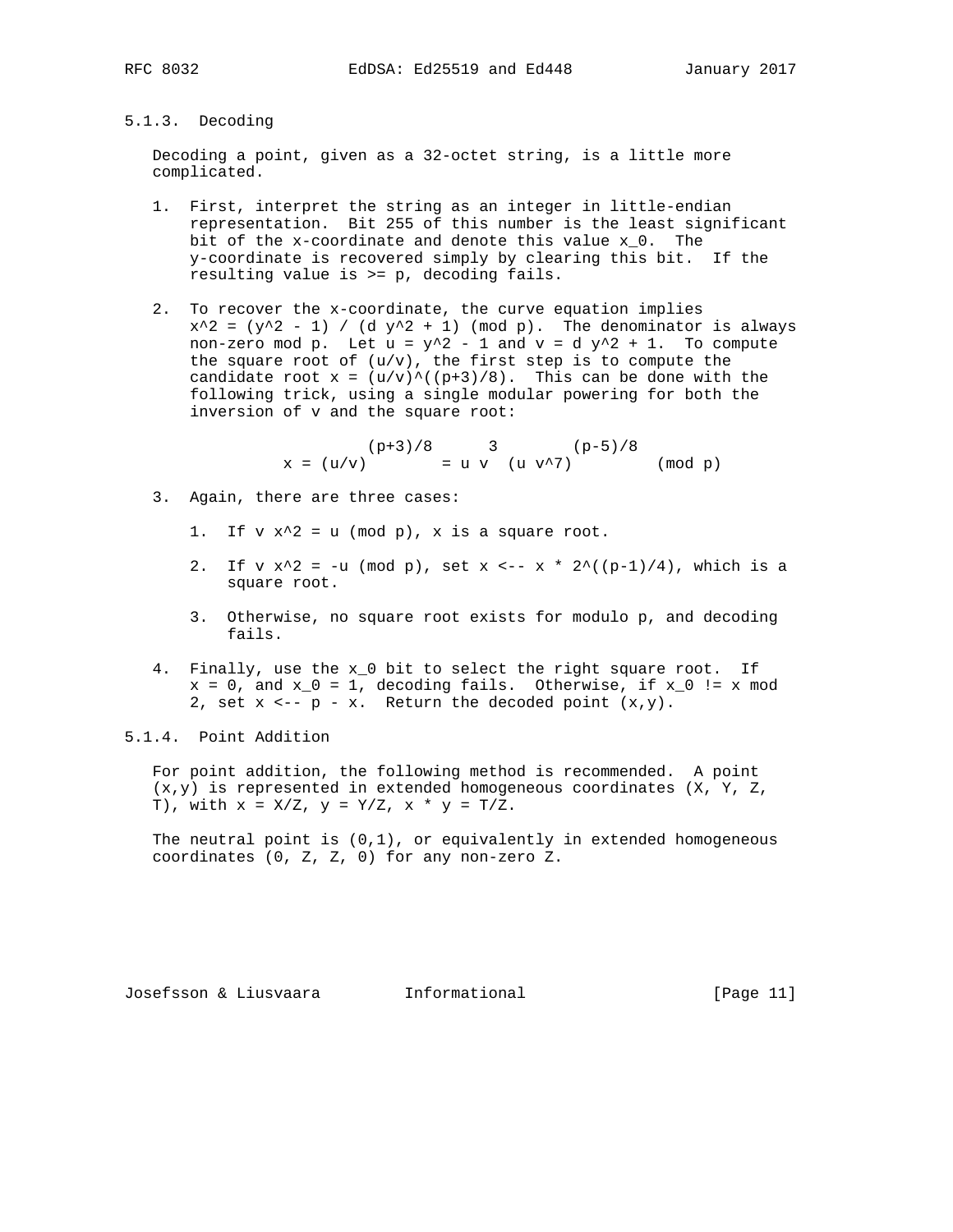The following formulas for adding two points,  $(x3,y3)$  =  $(x1,y1)+(x2,y2)$ , on twisted Edwards curves with  $a=-1$ , square a, and non-square d are described in Section 3.1 of [Edwards-revisited] and in [EFD-TWISTED-ADD]. They are complete, i.e., they work for any pair of valid input points.

> $A = (Y1-X1)*(Y2-X2)$  $B = (Y1+X1)*(Y2+X2)$  $C = T1 * 2 * d * T2$  $D = Z1 * 2 * Z2$  $E = B - A$  $F = D - C$  $G = D + C$  $H = B+A$  $X3 = E*F$  $Y3 = G*H$  $T3 = E*H$  $Z3 = F*G$

For point doubling,  $(x3,y3) = (x1,y1)+(x1,y1)$ , one could just substitute equal points in the above (because of completeness, such substitution is valid) and observe that four multiplications turn into squares. However, using the formulas described in Section 3.2 of [Edwards-revisited] and in [EFD-TWISTED-DBL] saves a few smaller operations.

> $A = X1^2$  $B = Y1^2$  $C = 2 \times 21^2$  $H = A+B$  $E = H - (X1+Y1)^2$  $G = A-B$  $F = C + G$  $X3 = E*F$  $Y3 = G*H$  $T3 = E*H$  $Z3 = F*G$

Josefsson & Liusvaara Informational [Page 12]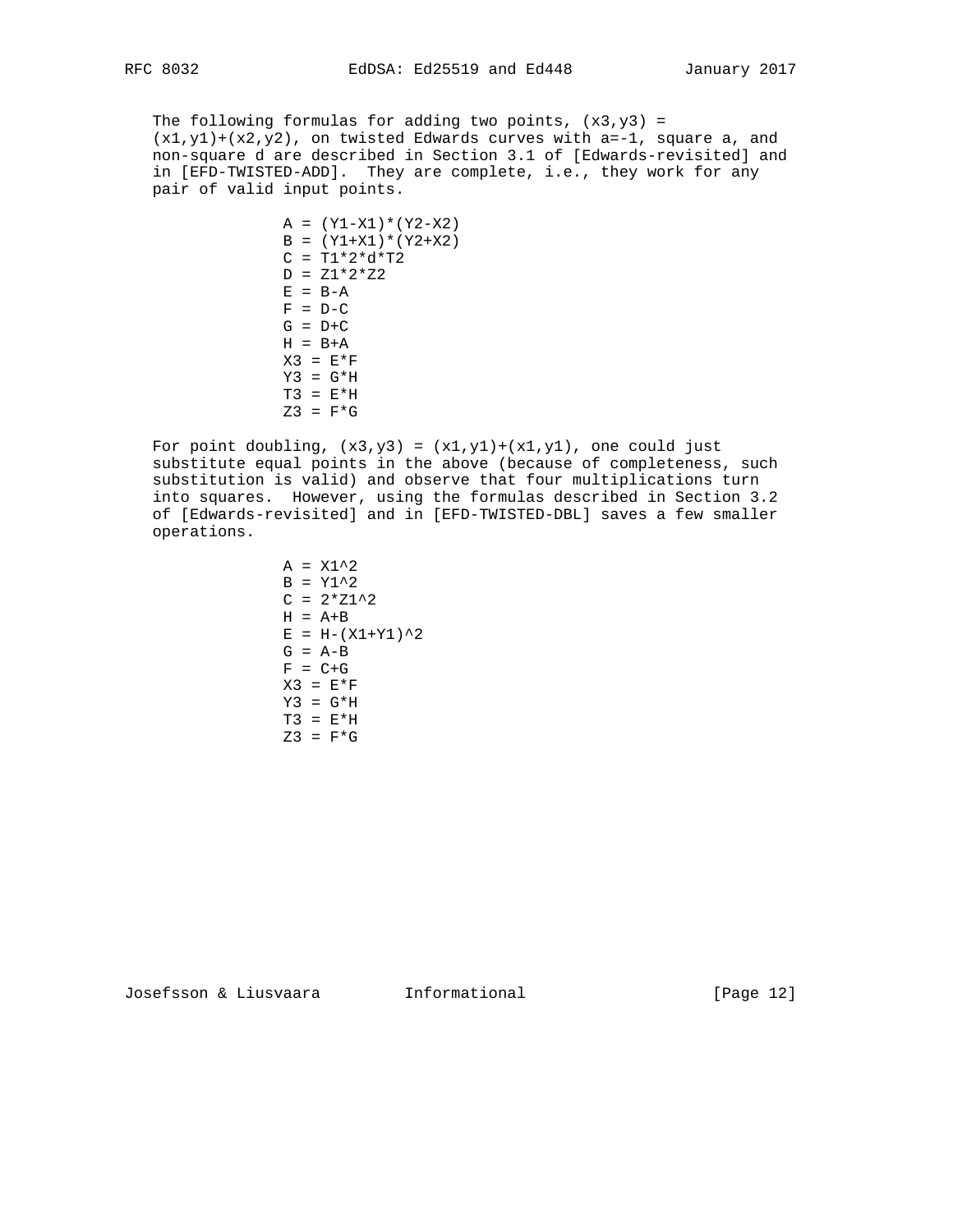### 5.1.5. Key Generation

 The private key is 32 octets (256 bits, corresponding to b) of cryptographically secure random data. See [RFC4086] for a discussion about randomness.

The 32-byte public key is generated by the following steps.

- 1. Hash the 32-byte private key using SHA-512, storing the digest in a 64-octet large buffer, denoted h. Only the lower 32 bytes are used for generating the public key.
- 2. Prune the buffer: The lowest three bits of the first octet are cleared, the highest bit of the last octet is cleared, and the second highest bit of the last octet is set.
- 3. Interpret the buffer as the little-endian integer, forming a secret scalar s. Perform a fixed-base scalar multiplication  $[s]B.$
- 4. The public key A is the encoding of the point [s]B. First, encode the y-coordinate (in the range  $0 \le y \le p$ ) as a little endian string of 32 octets. The most significant bit of the final octet is always zero. To form the encoding of the point [s]B, copy the least significant bit of the x coordinate to the most significant bit of the final octet. The result is the public key.
- 5.1.6. Sign

 The inputs to the signing procedure is the private key, a 32-octet string, and a message M of arbitrary size. For Ed25519ctx and Ed25519ph, there is additionally a context C of at most 255 octets and a flag F, 0 for Ed25519ctx and 1 for Ed25519ph.

- 1. Hash the private key, 32 octets, using SHA-512. Let h denote the resulting digest. Construct the secret scalar s from the first half of the digest, and the corresponding public key A, as described in the previous section. Let prefix denote the second half of the hash digest, h[32],...,h[63].
- 2. Compute SHA-512(dom2(F, C) || prefix || PH(M)), where M is the message to be signed. Interpret the 64-octet digest as a little endian integer r.
- 3. Compute the point [r]B. For efficiency, do this by first reducing r modulo L, the group order of B. Let the string R be the encoding of this point.

Josefsson & Liusvaara and Informational and Informational [Page 13]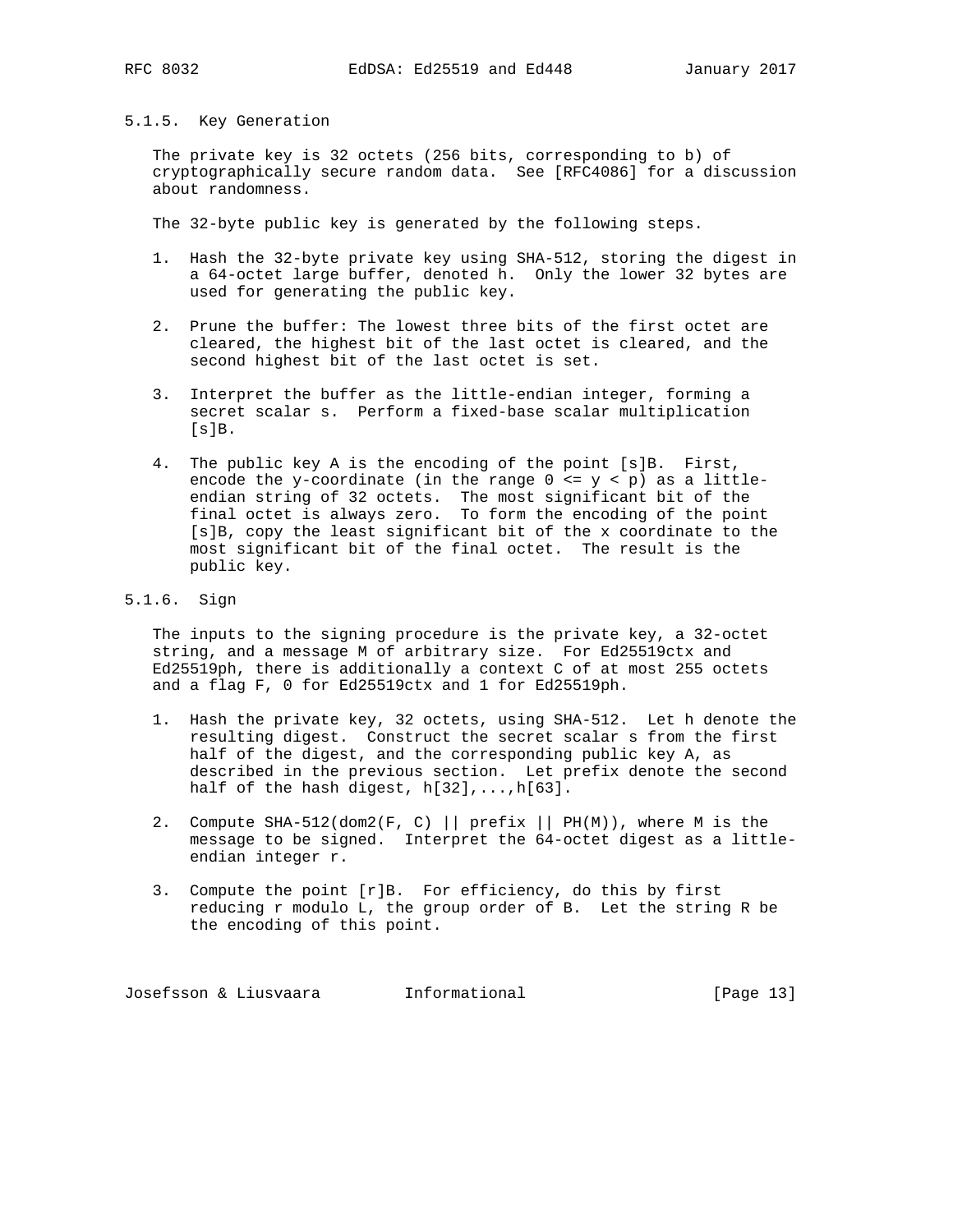- 4. Compute SHA512(dom2(F, C) || R || A || PH(M)), and interpret the 64-octet digest as a little-endian integer k.
- 5. Compute  $S = (r + k * s) \mod L$ . For efficiency, again reduce k modulo L first.
- 6. Form the signature of the concatenation of R (32 octets) and the little-endian encoding of S (32 octets; the three most significant bits of the final octet are always zero).
- 5.1.7. Verify
	- 1. To verify a signature on a message M using public key A, with F being 0 for Ed25519ctx, 1 for Ed25519ph, and if Ed25519ctx or Ed25519ph is being used, C being the context, first split the signature into two 32-octet halves. Decode the first half as a point R, and the second half as an integer S, in the range 0 <= s < L. Decode the public key A as point A'. If any of the decodings fail (including S being out of range), the signature is invalid.
	- 2. Compute SHA512(dom2(F, C) || R || A || PH(M)), and interpret the 64-octet digest as a little-endian integer k.
	- 3. Check the group equation  $[8][S]B = [8]R + [8][k]A'$ . It's sufficient, but not required, to instead check  $[S]B = R + [k]A'$ .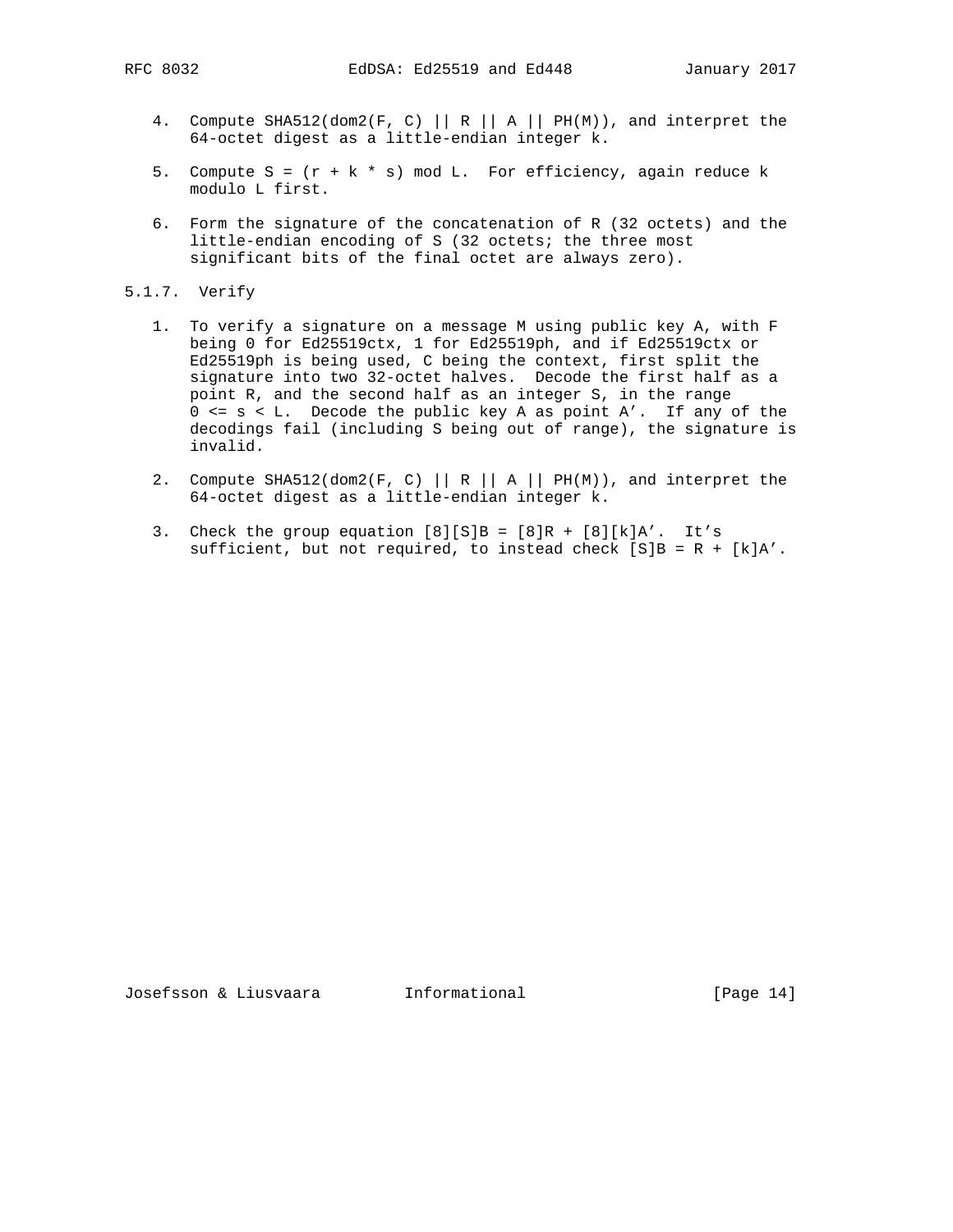# 5.2. Ed448ph and Ed448

Ed448 is EdDSA instantiated with:

 +-----------+-------------------------------------------------------+ | Parameter | Value +-----------+-------------------------------------------------------+ | p of edwards448 in [RFC7748] (i.e.,  $2^{\wedge}448 - 2^{\wedge}224 -$  | | 1) |  $\vert$  b | 456  $\vert$ encoding | 455-bit little-endian encoding of  $\{0, 1, \ldots, p-1\}$  $of GF(p)$  $H(x)$  | SHAKE256(dom4(phflag,context)||x, 114) | phflag | 0 | | c | base 2 logarithm of cofactor of edwards448 in | c | base 2 logarithm of<br>| [RFC7748] (i.e., 2)<br>| 1447  $\begin{array}{c} \texttt{n} \\ \texttt{d} \end{array}$ | d of edwards448 in [RFC7748] (i.e., -39081) | a | 1 | B | (X(P), Y(P)) of edwards448 in [RFC7748] (i.e., (224580 | | 04029592430018760433409989603624678964163256413424612 | | | 54616869504154674060329090291928693579532825780320751 | | | 46446173674602635247710, 2988192100784814926760179304 | | | 43930673437544040154080242095928241372331506189835876 | | | 00353687865541878473398230323350346250053154506283266 |  $|$  0))  $|$  | L | order of edwards448 in [RFC7748] (i.e., 2^446 - 13818 | | | 06680989511535200738674851542688033669247488217860989 |  $| 4547503885$ .  $PH(x)$  | x (i.e., the identity function) +-----------+-------------------------------------------------------+

## Table 2: Parameters of Ed448

Ed448ph is the same but with PH being SHAKE256( $x$ , 64) and phflag being 1, i.e., the input is hashed before signing with Ed448 with a hash constant modified.

 Value of context is set by signer and verifier (maximum of 255 octets; the default is empty string) and has to match octet by octet for verification to be successful.

 The curve is equivalent to Ed448-Goldilocks under change of the basepoint, which preserves difficulty of the discrete logarithm.

Josefsson & Liusvaara and Informational and Informational [Page 15]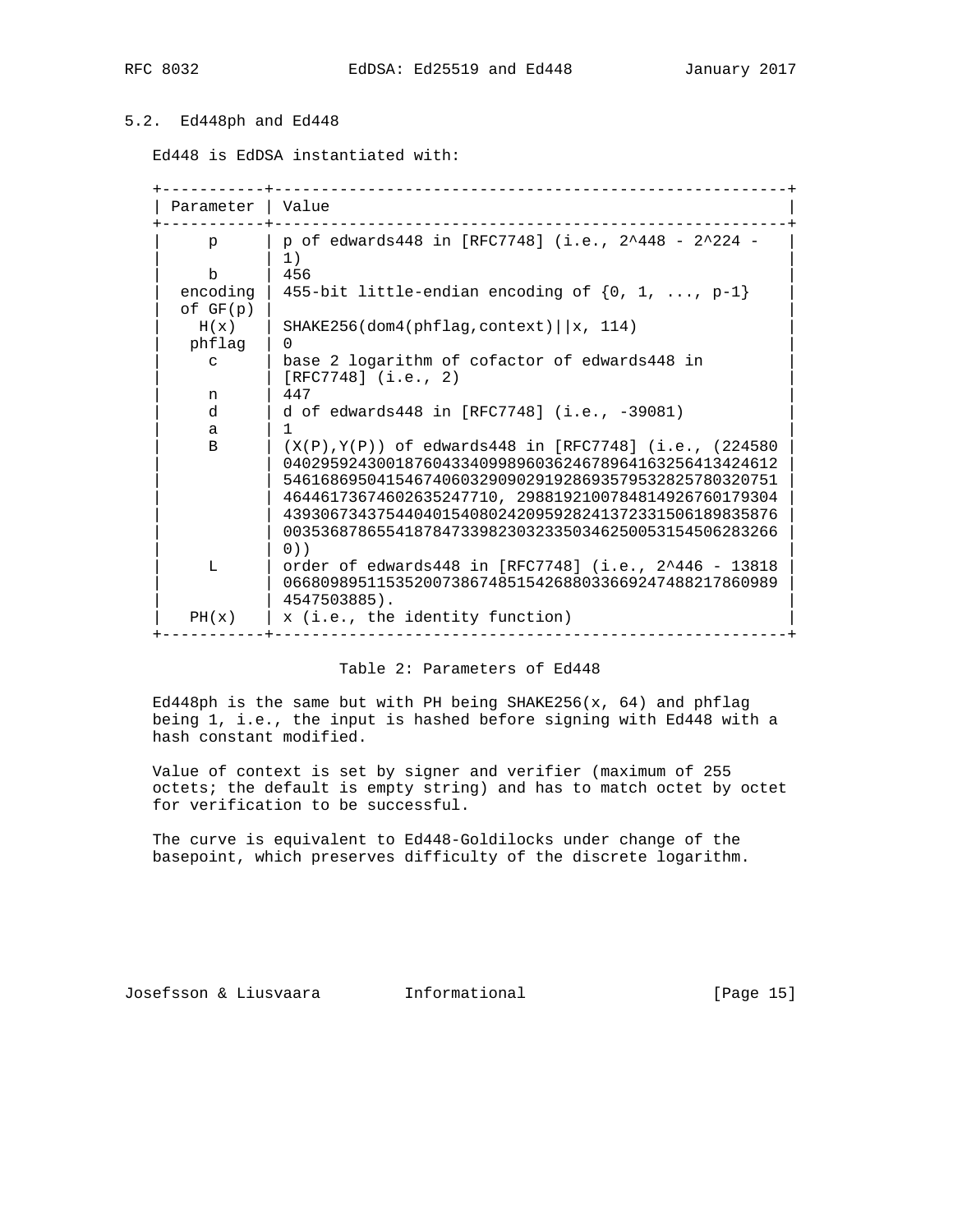## 5.2.1. Modular Arithmetic

For advice on how to implement arithmetic modulo  $p = 2^448 - 2^224 - 1$  1 efficiently and securely, see [ED448]. For inversion modulo p, it is recommended to use the identity  $x^2-1 = x^*(p-2)$  (mod p). Inverting zero should never happen, as it would require invalid input, which would have been detected before, or would be a calculation error.

 For point decoding or "decompression", square roots modulo p are needed. They can be computed by first computing candidate root  $x = a \land (p+1)/4$  (mod p) and then checking if  $x^2 = a$ . If it is, then  $x$  is the square root of a; if it isn't, then a does not have a square root.

## 5.2.2. Encoding

 All values are coded as octet strings, and integers are coded using little-endian convention, i.e., a 57-octet string h h[0],...h[56] represents the integer  $h[0] + 2^8 * h[1] + ... + 2^448 * h[56].$ 

A curve point  $(x,y)$ , with coordinates in the range  $0 \le x,y \le p$ , is coded as follows. First, encode the y-coordinate as a little-endian string of 57 octets. The final octet is always zero. To form the encoding of the point, copy the least significant bit of the x-coordinate to the most significant bit of the final octet.

# 5.2.3. Decoding

 Decoding a point, given as a 57-octet string, is a little more complicated.

- 1. First, interpret the string as an integer in little-endian representation. Bit 455 of this number is the least significant bit of the x-coordinate, and denote this value x\_0. The y-coordinate is recovered simply by clearing this bit. If the resulting value is >= p, decoding fails.
- 2. To recover the x-coordinate, the curve equation implies  $x^2 = (y^2 - 1)$  / (d  $y^2 - 1$ ) (mod p). The denominator is always non-zero mod p. Let  $u = y^2 - 1$  and  $v = d y^2 - 1$ . To compute the square root of  $(u/v)$ , the first step is to compute the candidate root  $x = (u/v)^{(p+1)}/4$ . This can be done using the following trick, to use a single modular powering for both the inversion of v and the square root:

 $(p+1)/4$  3 (p-3)/4  $x = (u/v)$  = u v  $(u^5 v^3)$  (mod p)

Josefsson & Liusvaara and Informational and Informational [Page 16]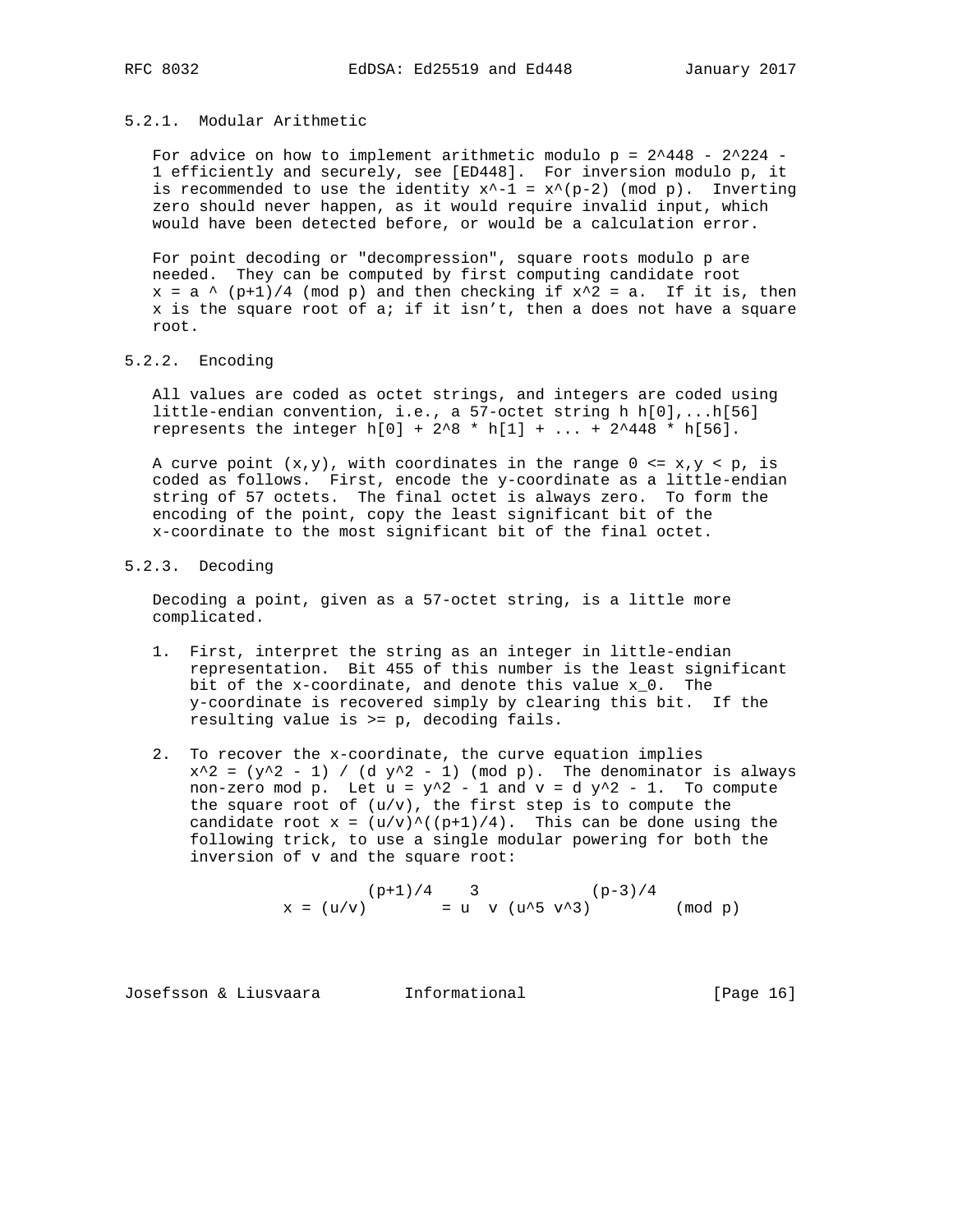- 3. If  $v * x^2 = u$ , the recovered x-coordinate is x. Otherwise, no square root exists, and the decoding fails.
- 4. Finally, use the x\_0 bit to select the right square root. If  $x = 0$ , and  $x_0 = 1$ , decoding fails. Otherwise, if  $x_0 := x$  mod 2, set  $x \leftarrow -p - x$ . Return the decoded point  $(x,y)$ .

5.2.4. Point Addition

 For point addition, the following method is recommended. A point (x,y) is represented in projective coordinates (X, Y, Z), with  $x = X/Z$ ,  $y = Y/Z$ .

The neutral point is  $(0,1)$ , or equivalently in projective coordinates (0, Z, Z) for any non-zero Z.

The following formulas for adding two points,  $(x3,y3) =$  $(x1,y1)+(x2,y2)$  on untwisted Edwards curve (i.e., a=1) with non square d, are described in Section 4 of [Faster-ECC] and in [EFD-ADD]. They are complete, i.e., they work for any pair of valid input points.

```
A = Z1 * Z2B = A^2C = X1 * X2D = Y1*Y2E = d * C * DF = B - EG = B + EH = (X1+Y1)*(X2+Y2)X3 = A*F*(H-C-D)Y3 = A * G * (D - C)Z3 = F*G
```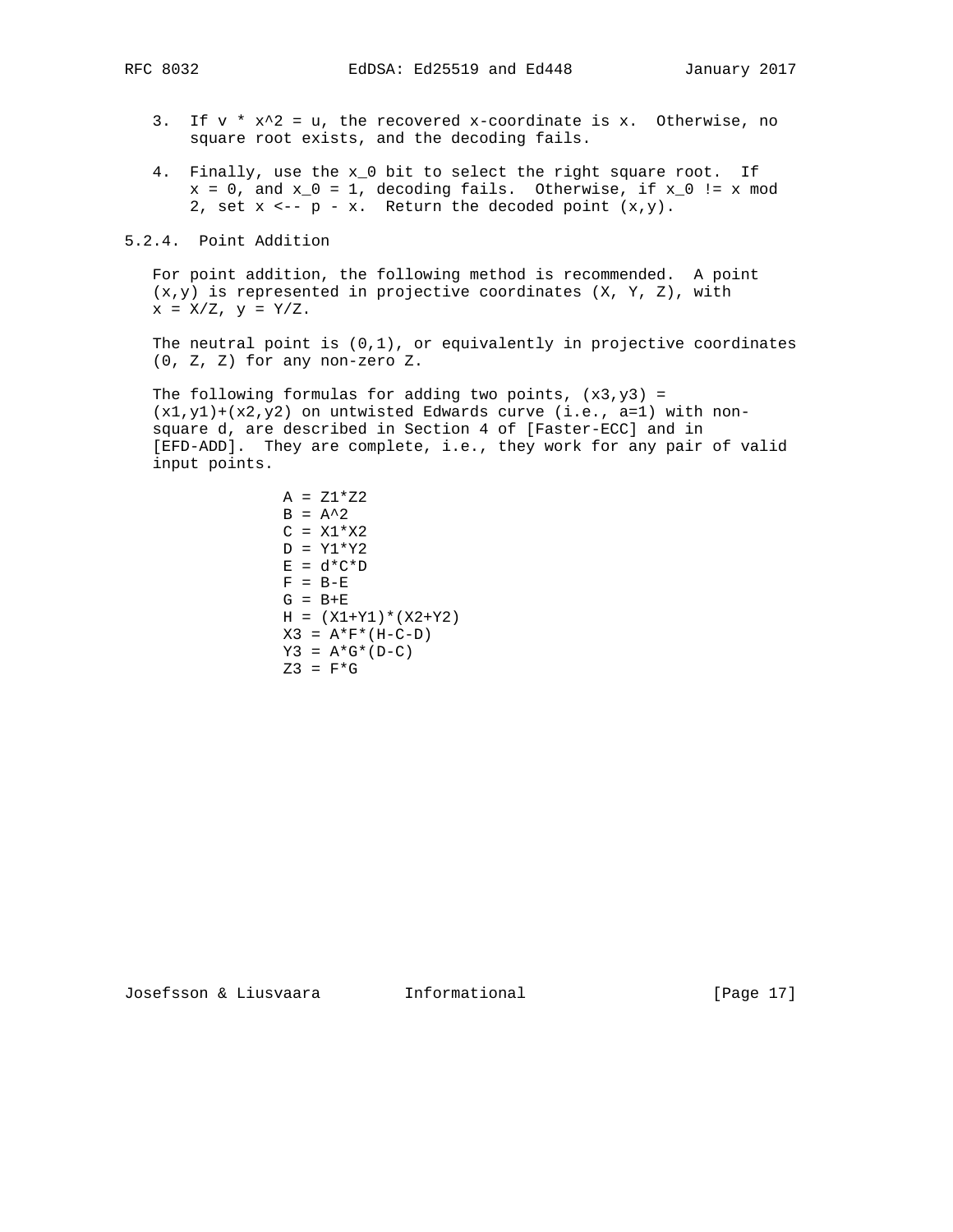Again, similar to the other curve, doubling formulas can be obtained by substituting equal points, turning four multiplications into squares. However, this is not even nearly optimal; the following formulas described in Section 4 of [Faster-ECC] and in [EFD-DBL] save multiple multiplications.

> $B = (X1+Y1)^{2}$  $C = X1^2$  $D = Y1^2$  $E = C+D$  $H = Z1^2$  $J = E-2*H$  $X3 = (B-E)*J$  $Y3 = E*(C-D)$  $Z3 = E * J$

5.2.5. Key Generation

 The private key is 57 octets (456 bits, corresponding to b) of cryptographically secure random data. See [RFC4086] for a discussion about randomness.

The 57-byte public key is generated by the following steps:

- 1. Hash the 57-byte private key using SHAKE256(x, 114), storing the digest in a 114-octet large buffer, denoted h. Only the lower 57 bytes are used for generating the public key.
- 2. Prune the buffer: The two least significant bits of the first octet are cleared, all eight bits the last octet are cleared, and the highest bit of the second to last octet is set.
- 3. Interpret the buffer as the little-endian integer, forming a secret scalar s. Perform a known-base-point scalar multiplication [s]B.
- 4. The public key A is the encoding of the point [s]B. First encode the y-coordinate (in the range  $0 \le y \le p$ ) as a little-endian string of 57 octets. The most significant bit of the final octet is always zero. To form the encoding of the point [s]B, copy the least significant bit of the x coordinate to the most significant bit of the final octet. The result is the public key.

Josefsson & Liusvaara Informational [Page 18]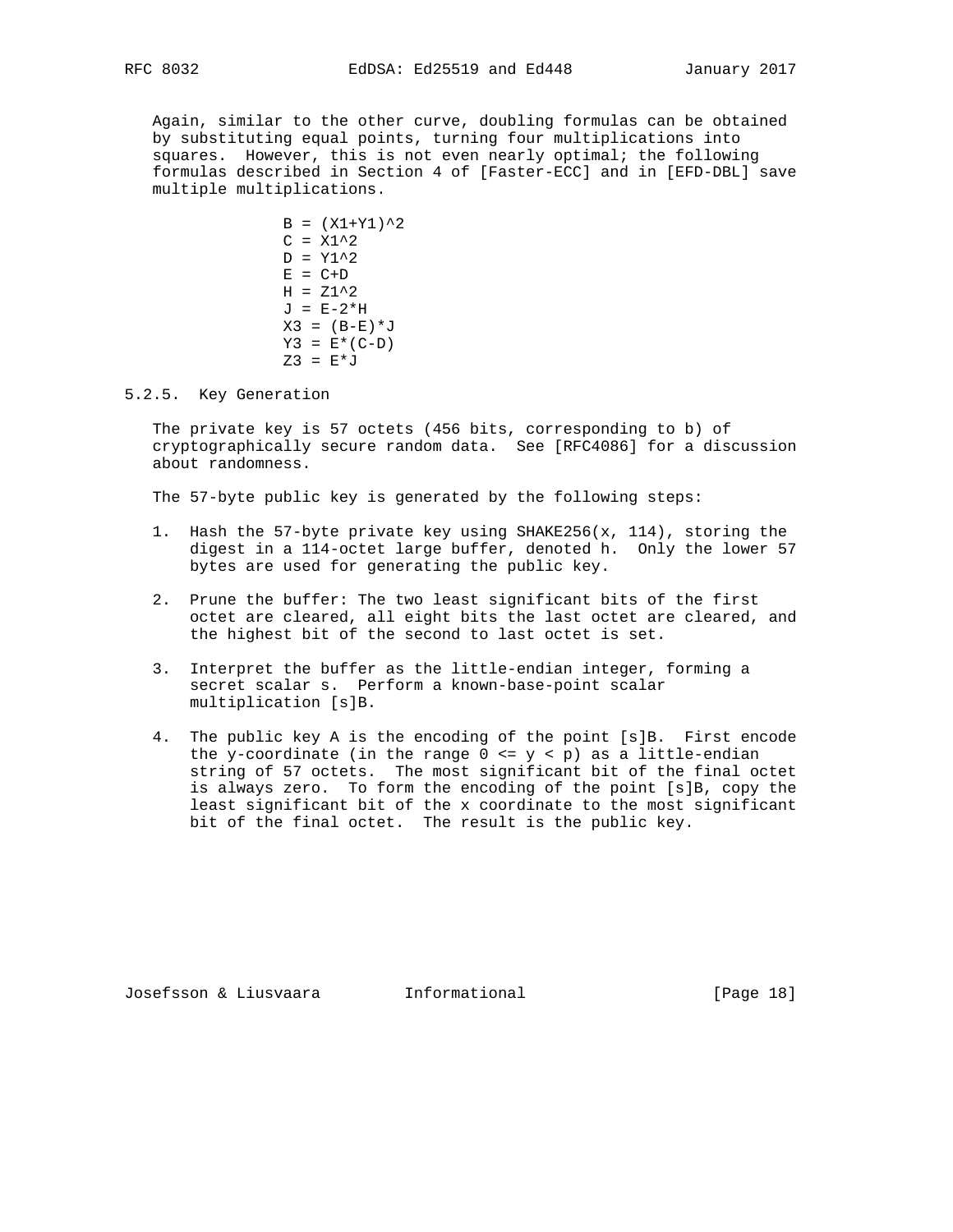# 5.2.6. Sign

 The inputs to the signing procedure is the private key, a 57-octet string, a flag F, which is 0 for Ed448, 1 for Ed448ph, context C of at most 255 octets, and a message M of arbitrary size.

- 1. Hash the private key, 57 octets, using SHAKE256(x, 114). Let h denote the resulting digest. Construct the secret scalar s from the first half of the digest, and the corresponding public key A, as described in the previous section. Let prefix denote the second half of the hash digest, h[57],...,h[113].
- 2. Compute SHAKE256(dom4(F, C) || prefix || PH(M), 114), where M is the message to be signed, F is 1 for Ed448ph, 0 for Ed448, and C is the context to use. Interpret the 114-octet digest as a little-endian integer r.
- 3. Compute the point [r]B. For efficiency, do this by first reducing r modulo L, the group order of B. Let the string R be the encoding of this point.
- 4. Compute SHAKE256(dom4(F, C) || R || A || PH(M), 114), and interpret the 114-octet digest as a little-endian integer k.
- 5. Compute  $S = (r + k * s) \mod L$ . For efficiency, again reduce k modulo L first.
- 6. Form the signature of the concatenation of R (57 octets) and the little-endian encoding of S (57 octets; the ten most significant bits of the final octets are always zero).
- 5.2.7. Verify
	- 1. To verify a signature on a message M using context C and public key A, with F being 0 for Ed448 and 1 for Ed448ph, first split the signature into two 57-octet halves. Decode the first half as a point R, and the second half as an integer S, in the range 0 <= s < L. Decode the public key A as point A'. If any of the decodings fail (including S being out of range), the signature is invalid.
	- 2. Compute SHAKE256(dom4(F, C) || R || A || PH(M), 114), and interpret the 114-octet digest as a little-endian integer k.
	- 3. Check the group equation  $[4][S]B = [4]R + [4][k]A'$ . It's sufficient, but not required, to instead check  $[S]B = R + [k]A'$ .

Josefsson & Liusvaara Informational [Page 19]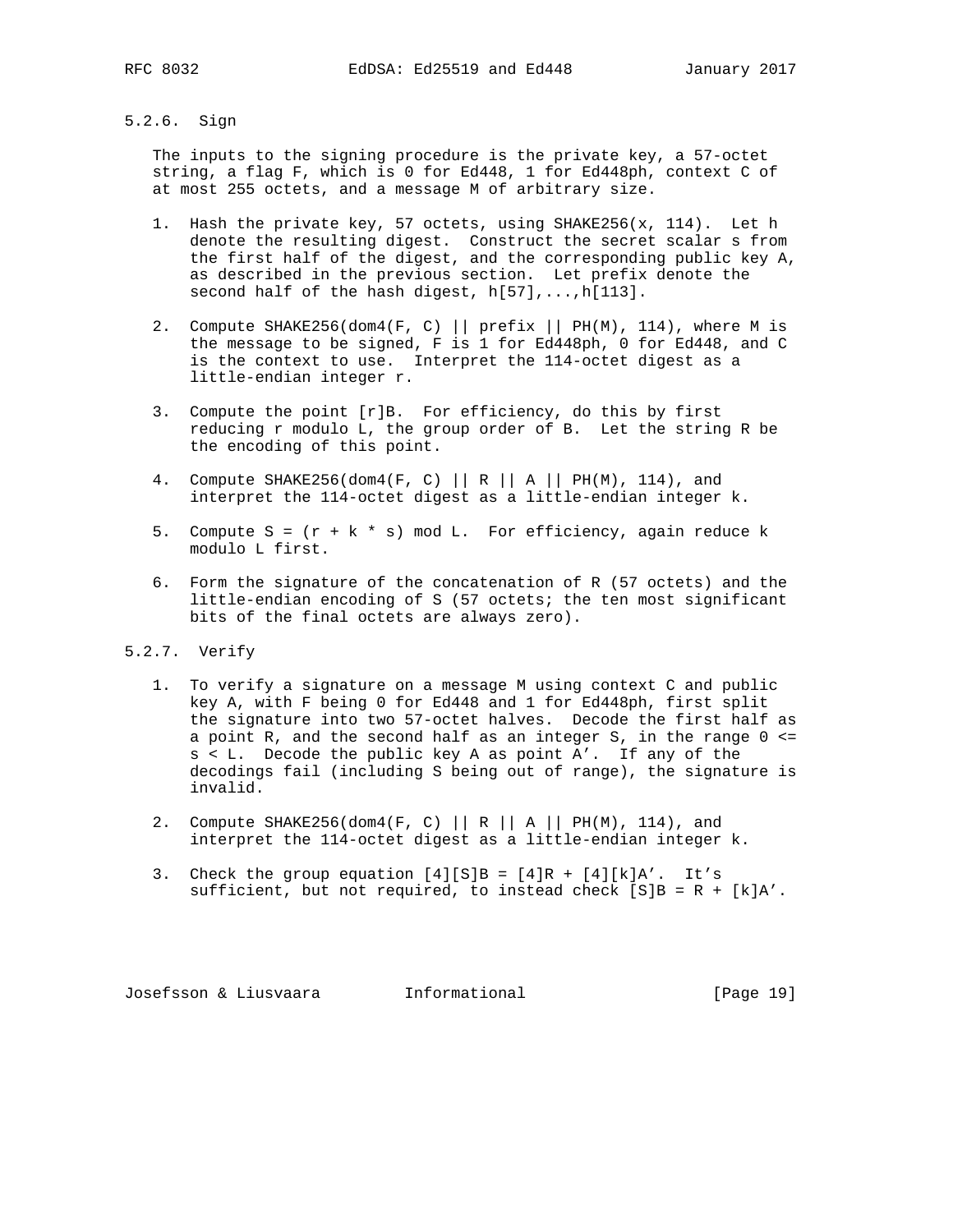# 6. Ed25519 Python Illustration

 The rest of this section describes how Ed25519 can be implemented in Python (version 3.2 or later) for illustration. See Appendix A for the complete implementation and Appendix B for a test-driver to run it through some test vectors.

 Note that this code is not intended for production as it is not proven to be correct for all inputs, nor does it protect against side-channel attacks. The purpose is to illustrate the algorithm to help implementers with their own implementation.

## First, some preliminaries that will be needed.

```
import hashlib
```

```
def sha512(s):
   return hashlib.sha512(s).digest()
# Base field Z_p
p = 2**255 - 19def modp\_inv(x):
   return pow(x, p-2, p)# Curve constant
d = -121665 * modp\_inv(121666) * p# Group order
q = 2**252 + 27742317777372353535851937790883648493
def sha512_modq(s):
     return int.from_bytes(sha512(s), "little") % q
## Then follows functions to perform point operations.
# Points are represented as tuples (X, Y, Z, T) of extended
# coordinates, with x = X/Z, y = Y/Z, x*y = T/Zdef point_add(P, Q):
   A, B = (P[1]-P[0]) * (Q[1]-Q[0]) % p, (P[1]+P[0]) * (Q[1]+Q[0]) % p;
   C, D = 2 * P[3] * Q[3] * d * p, 2 * P[2] * Q[2] * p;
    E, F, G, H = B-A, D-C, D+C, B+A;
    return (E*F, G*H, F*G, E*H);
```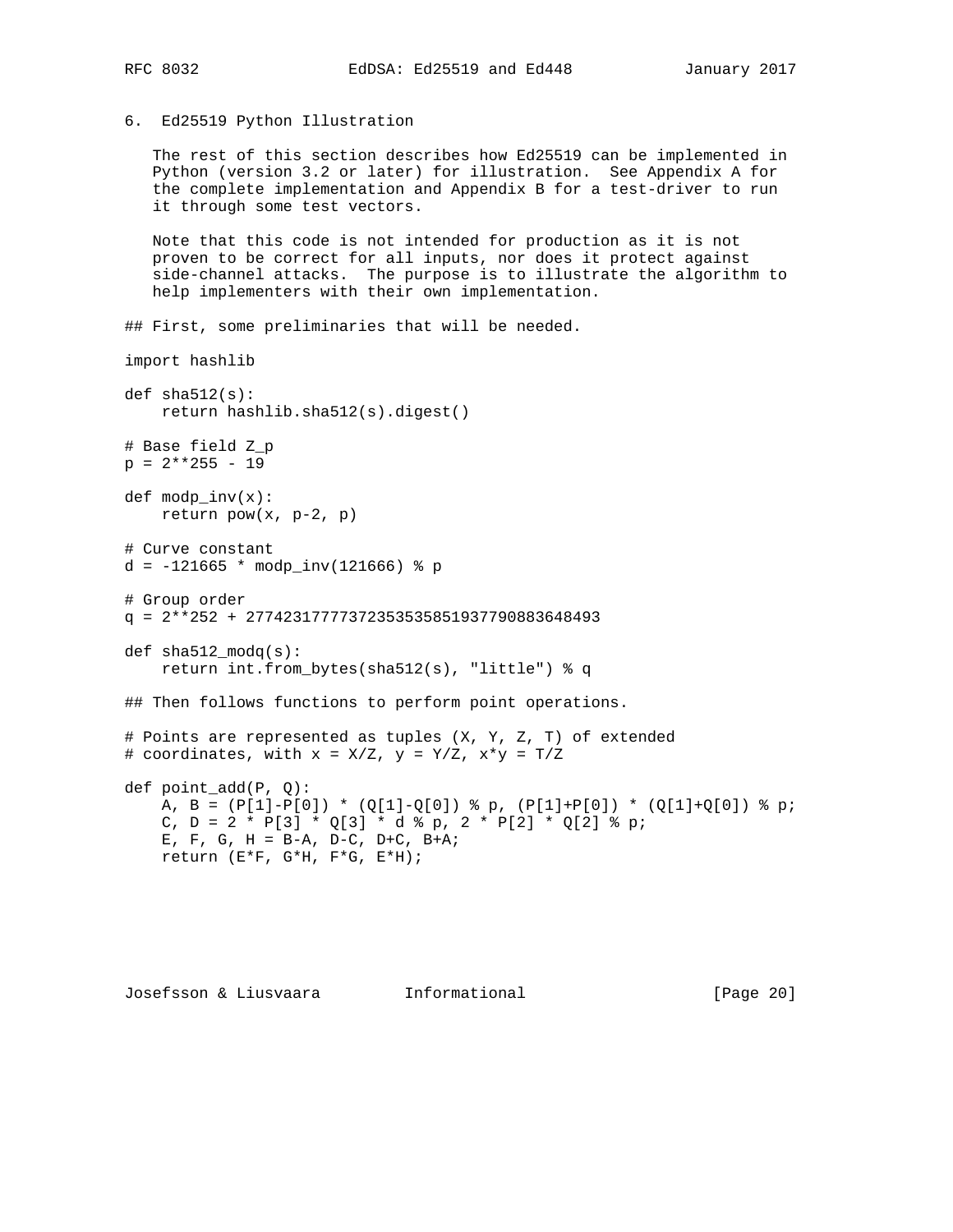```
# Computes Q = s * Q
def point_mul(s, P):
    Q = (0, 1, 1, 0) # Neutral element
    while s > 0:
         if s & 1:
          Q = point\_add(Q, P)P = point\_add(P, P)s \gg= 1 return Q
def point_equal(P, Q):
    # x1 / z1 == x2 / z2 <== > x1 * z2 == x2 * z1if (P[0] * Q[2] - Q[0] * P[2]) * p := 0:
         return False
    if (P[1] * Q[2] - Q[1] * P[2]) * p := 0:
        return False
     return True
## Now follows functions for point compression.
# Square root of -1
modp\_sqrt\_m1 = pow(2, (p-1) // 4, p)# Compute corresponding x-coordinate, with low bit corresponding to
# sign, or return None on failure
def recover_x(y, sign):
    if y \ge p:
         return None
    x2 = (y*y-1) * modp\_inv(d*y*y+1)if x2 == 0:
        if sign:
            return None
         else:
            return 0
     # Compute square root of x2
    x = pow(x2, (p+3) // 8, p)if (x*x - x2) p := 0:
       x = x * \text{modp\_sqrt\_m1 } % p
    if (x*x - x2) p := 0:
         return None
     if (x & 1) != sign:
       x = p - x return x
```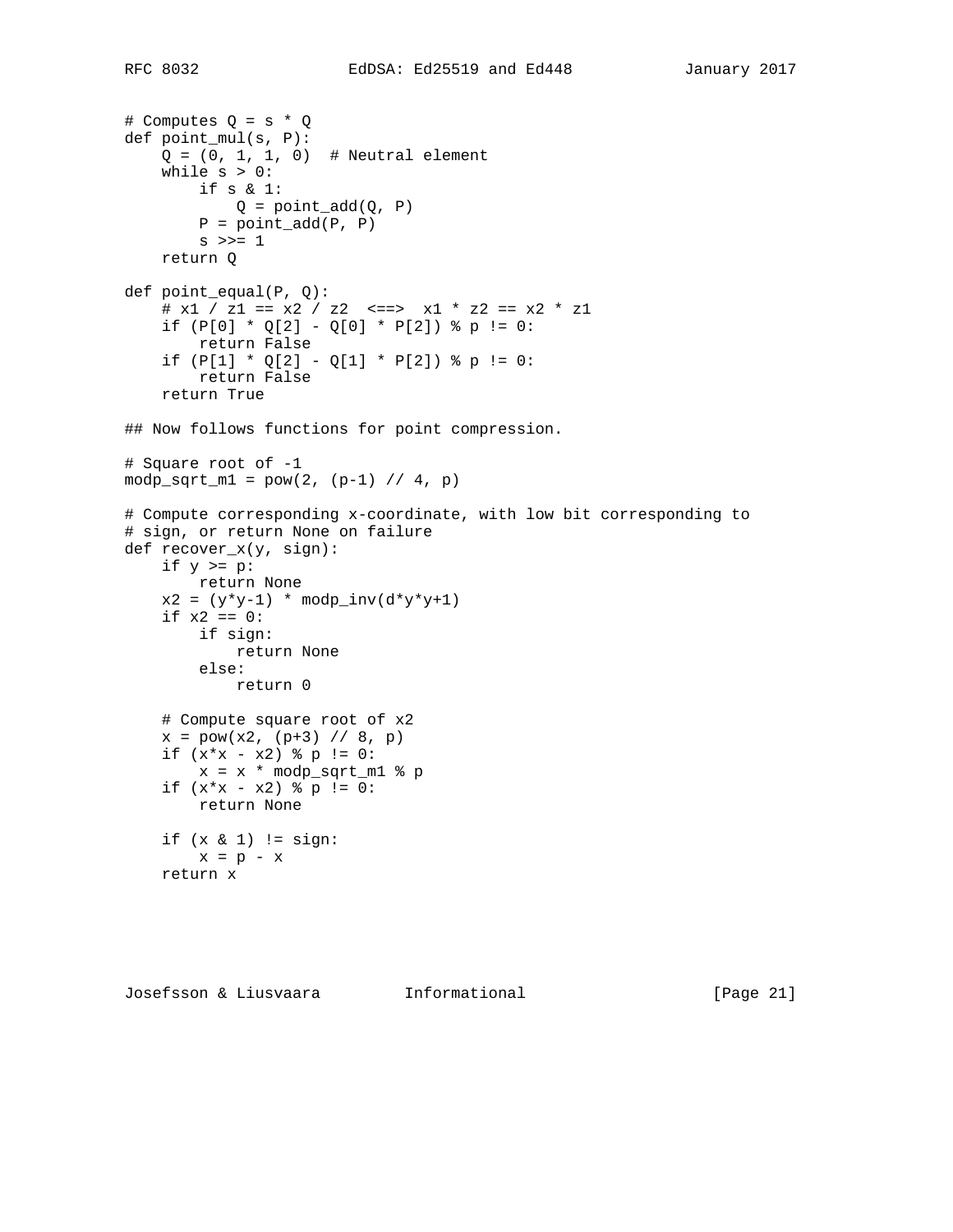# Base point  $g_y = 4 * \text{mod}p\_inv(5)$  & p  $g_x =$  recover $x(g_y, 0)$  $G = (g_x, g_y, 1, g_x * g_y * p)$ def point\_compress(P):  $zinv = modp\_inv(P[2])$  $x = P[0] * zinv * p$  $y = P[1] * zinv * p$ return int.to\_bytes(y |  $((x \& 1) \<< 255)$ , 32, "little") def point\_decompress(s): if len(s) != 32: raise Exception("Invalid input length for decompression") y = int.from\_bytes(s, "little")  $sign = y \gg 255$  $y$  &=  $(1 \le 255) - 1$  $x = recover_x(y, sign)$  if x is None: return None else: return  $(x, y, 1, x*y * p)$ ## These are functions for manipulating the private key. def secret\_expand(secret): if len(secret) != 32: raise Exception("Bad size of private key")  $h = sha512$ (secret)  $a = int.from_bytes(h[:32], "little")$ a  $\&=$   $(1 \leq 254) - 8$ a  $= (1 \le 254)$  return (a, h[32:]) def secret\_to\_public(secret): (a, dummy) = secret\_expand(secret) return point\_compress(point\_mul(a, G))

Josefsson & Liusvaara Informational [Page 22]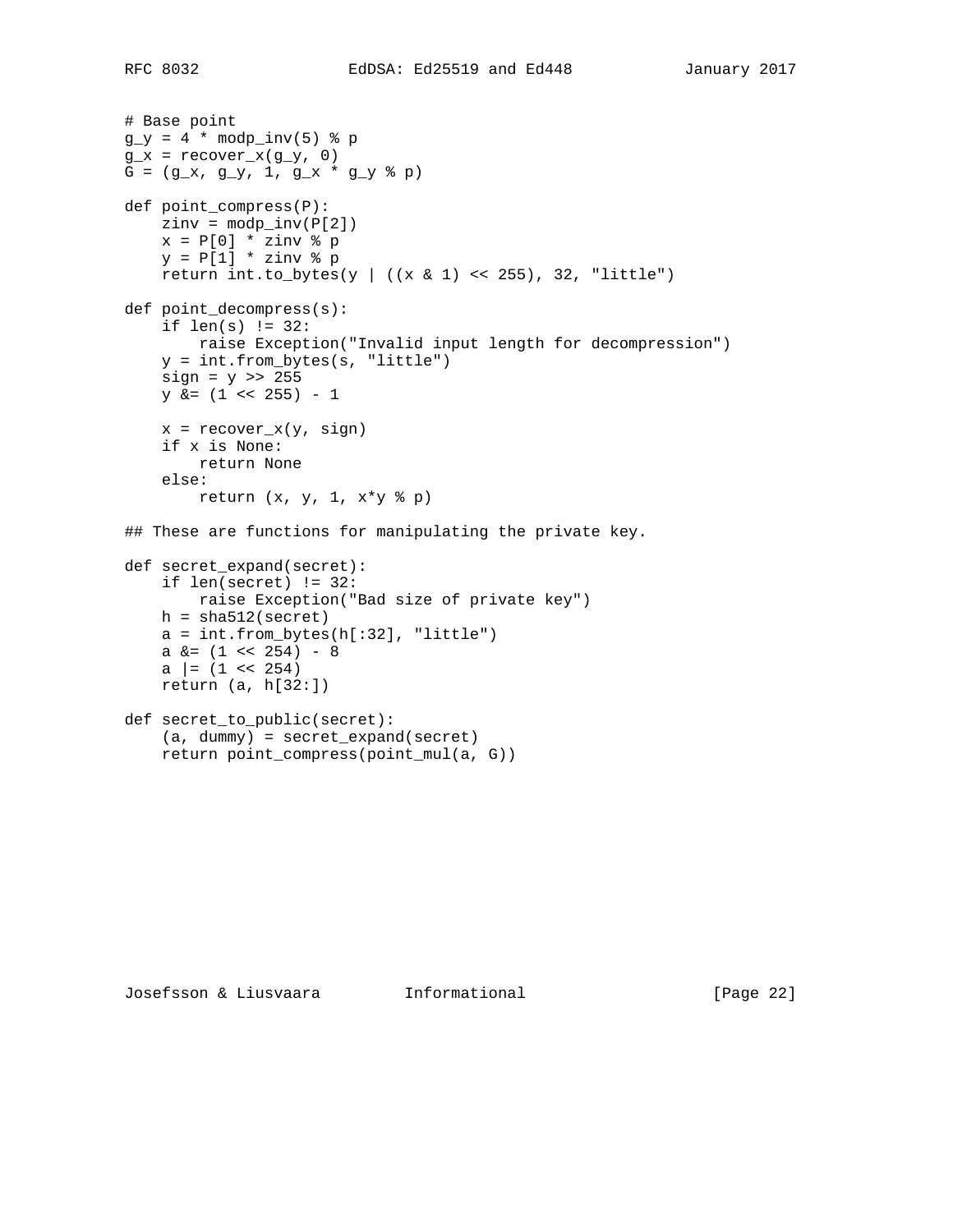```
## The signature function works as below.
def sign(secret, msg):
     a, prefix = secret_expand(secret)
    A = point_compress(point_mul(a, G))
   r = \text{sha512_model}(\text{prefix} + \text{msg})R = point\_mul(r, G)Rs = point_{compress}(R)h = sha512 \mod (Rs + A + msg)s = (r + h * a) * q return Rs + int.to_bytes(s, 32, "little")
## And finally the verification function.
def verify(public, msg, signature):
     if len(public) != 32:
         raise Exception("Bad public key length")
     if len(signature) != 64:
        Exception("Bad signature length")
     A = point_decompress(public)
     if not A:
        return False
   Rs = signature[:32] R = point_decompress(Rs)
     if not R:
         return False
     s = int.from_bytes(signature[32:], "little")
     if s >= q: return False
    h = sha512_moodq(Rs + public + msg)sB = point\_mul(s, G)hA = point_mull(h, A)
```

```
 return point_equal(sB, point_add(R, hA))
```
7. Test Vectors

 This section contains test vectors for Ed25519ph, Ed25519ctx, Ed448ph, Ed25519, and Ed448.

 Each section contains a sequence of test vectors. The octets are hex encoded, and whitespace is inserted for readability. Ed25519, Ed25519ctx, and Ed25519ph private and public keys are 32 octets; signatures are 64 octets. Ed448 and Ed448ph private and public keys are 57 octets; signatures are 114 octets. Messages are of arbitrary length. If the context is non-empty, it is given as 1-255 octets.

Josefsson & Liusvaara Informational [Page 23]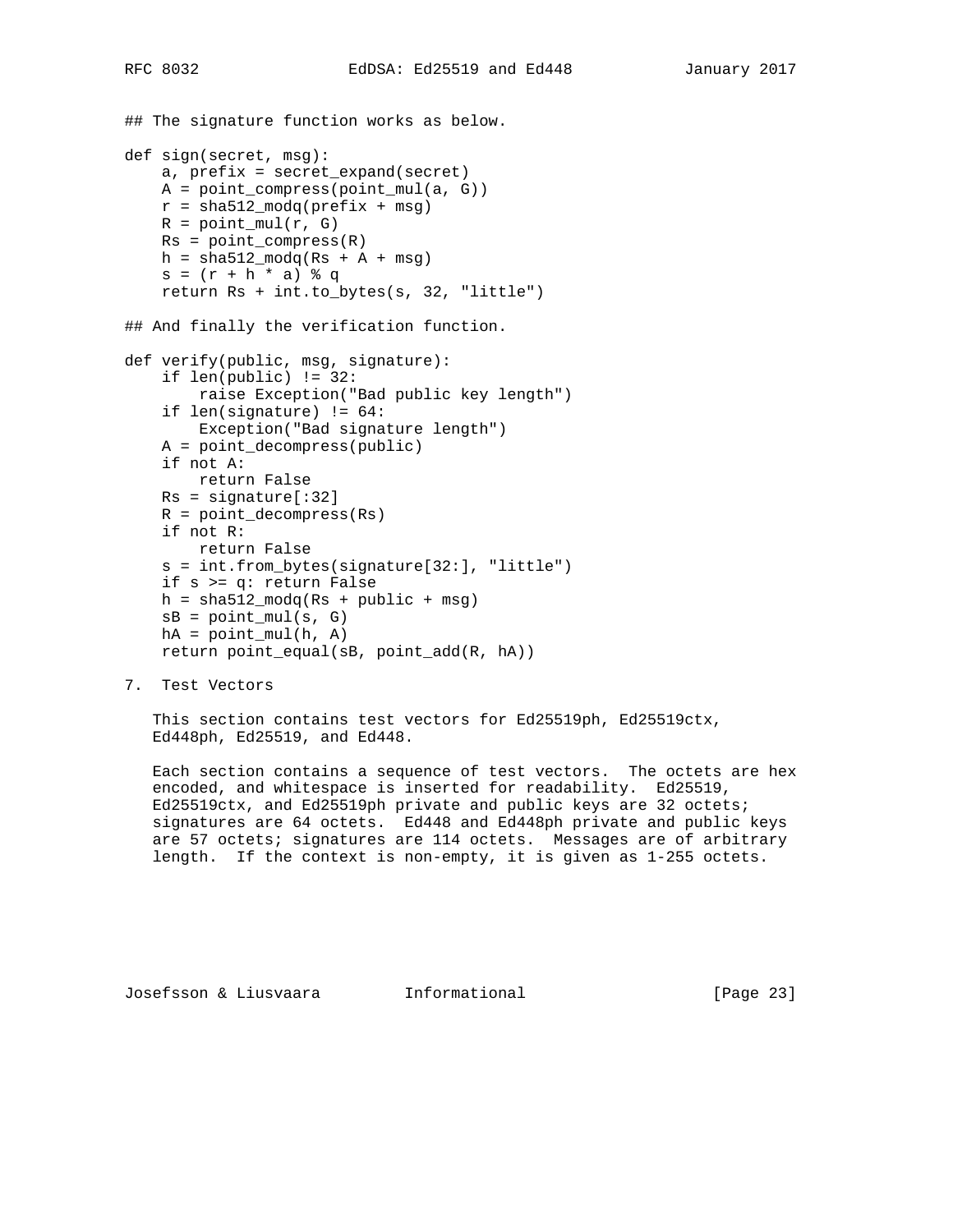# 7.1. Test Vectors for Ed25519

 These test vectors are taken from [ED25519-TEST-VECTORS] (but we removed the public key as a suffix of the private key and removed the message from the signature) and [ED25519-LIBGCRYPT-TEST-VECTORS].

 $---TEST 1$ 

 ALGORITHM: Ed25519

```
 SECRET KEY:
 9d61b19deffd5a60ba844af492ec2cc4
 4449c5697b326919703bac031cae7f60
```
 PUBLIC KEY: d75a980182b10ab7d54bfed3c964073a 0ee172f3daa62325af021a68f707511a

MESSAGE (length 0 bytes):

 SIGNATURE: e5564300c360ac729086e2cc806e828a 84877f1eb8e5d974d873e06522490155 5fb8821590a33bacc61e39701cf9b46b d25bf5f0595bbe24655141438e7a100b

-----TEST 2

 ALGORITHM: Ed25519

 SECRET KEY: 4ccd089b28ff96da9db6c346ec114e0f 5b8a319f35aba624da8cf6ed4fb8a6fb

 PUBLIC KEY: 3d4017c3e843895a92b70aa74d1b7ebc 9c982ccf2ec4968cc0cd55f12af4660c

 MESSAGE (length 1 byte): 72

 SIGNATURE: 92a009a9f0d4cab8720e820b5f642540 a2b27b5416503f8fb3762223ebdb69da 085ac1e43e15996e458f3613d0f11d8c 387b2eaeb4302aeeb00d291612bb0c00

Josefsson & Liusvaara Informational [Page 24]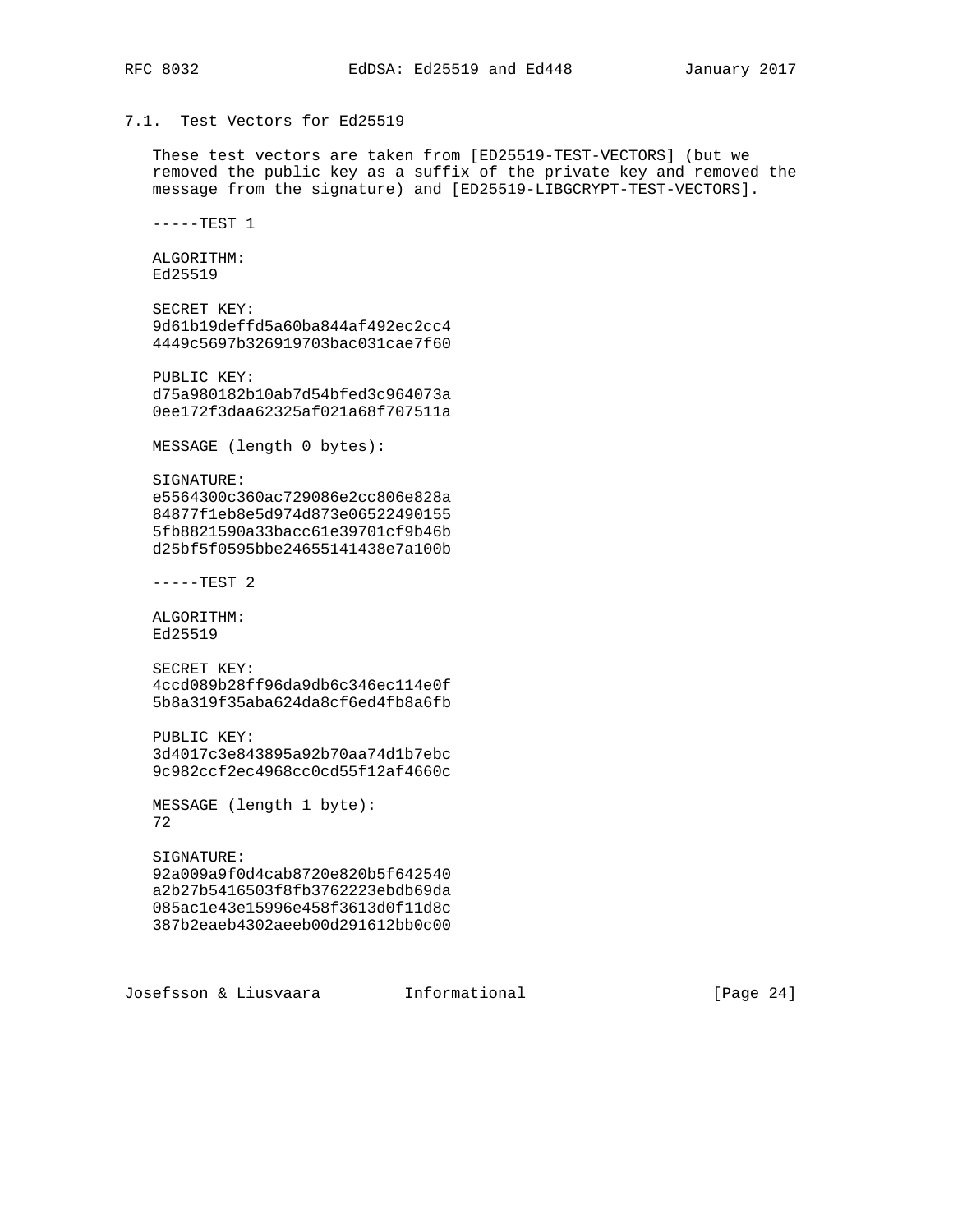-----TEST 3

 ALGORITHM: Ed25519

 SECRET KEY: c5aa8df43f9f837bedb7442f31dcb7b1 66d38535076f094b85ce3a2e0b4458f7

 PUBLIC KEY: fc51cd8e6218a1a38da47ed00230f058 0816ed13ba3303ac5deb911548908025

 MESSAGE (length 2 bytes): af82

 SIGNATURE: 6291d657deec24024827e69c3abe01a3 0ce548a284743a445e3680d7db5ac3ac 18ff9b538d16f290ae67f760984dc659 4a7c15e9716ed28dc027beceea1ec40a

-----TEST 1024

 ALGORITHM: Ed25519

 SECRET KEY: f5e5767cf153319517630f226876b86c 8160cc583bc013744c6bf255f5cc0ee5

PUBLIC KEY:

 278117fc144c72340f67d0f2316e8386 ceffbf2b2428c9c51fef7c597f1d426e

 MESSAGE (length 1023 bytes): 08b8b2b733424243760fe426a4b54908 632110a66c2f6591eabd3345e3e4eb98 fa6e264bf09efe12ee50f8f54e9f77b1 e355f6c50544e23fb1433ddf73be84d8 79de7c0046dc4996d9e773f4bc9efe57 38829adb26c81b37c93a1b270b20329d 658675fc6ea534e0810a4432826bf58c 941efb65d57a338bbd2e26640f89ffbc 1a858efcb8550ee3a5e1998bd177e93a 7363c344fe6b199ee5d02e82d522c4fe ba15452f80288a821a579116ec6dad2b 3b310da903401aa62100ab5d1a36553e

Josefsson & Liusvaara Informational [Page 25]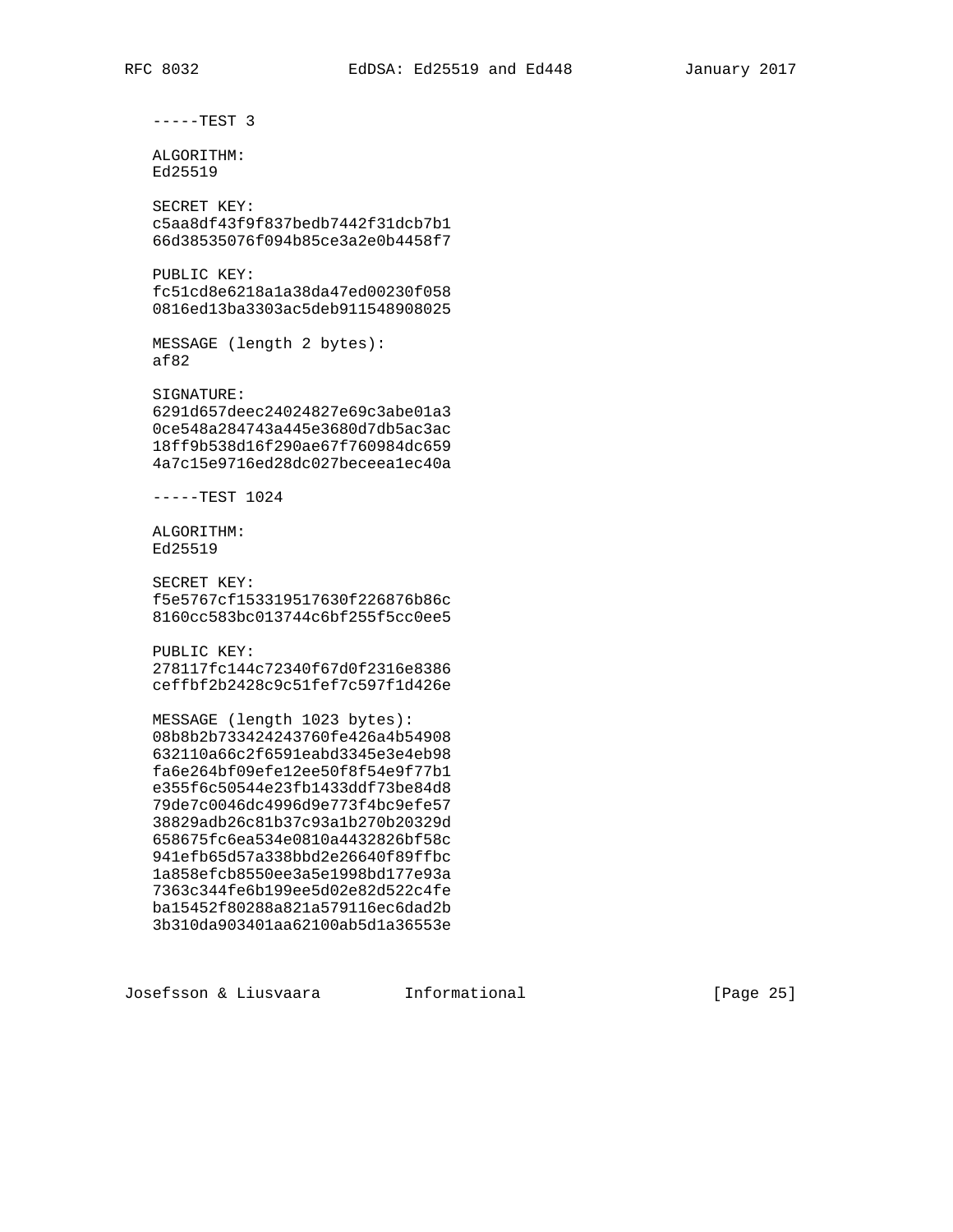06203b33890cc9b832f79ef80560ccb9 a39ce767967ed628c6ad573cb116dbef efd75499da96bd68a8a97b928a8bbc10 3b6621fcde2beca1231d206be6cd9ec7 aff6f6c94fcd7204ed3455c68c83f4a4 1da4af2b74ef5c53f1d8ac70bdcb7ed1 85ce81bd84359d44254d95629e9855a9 4a7c1958d1f8ada5d0532ed8a5aa3fb2 d17ba70eb6248e594e1a2297acbbb39d 502f1a8c6eb6f1ce22b3de1a1f40cc24 554119a831a9aad6079cad88425de6bd e1a9187ebb6092cf67bf2b13fd65f270 88d78b7e883c8759d2c4f5c65adb7553 878ad575f9fad878e80a0c9ba63bcbcc 2732e69485bbc9c90bfbd62481d9089b eccf80cfe2df16a2cf65bd92dd597b07 07e0917af48bbb75fed413d238f5555a 7a569d80c3414a8d0859dc65a46128ba b27af87a71314f318c782b23ebfe808b 82b0ce26401d2e22f04d83d1255dc51a ddd3b75a2b1ae0784504df543af8969b e3ea7082ff7fc9888c144da2af58429e c96031dbcad3dad9af0dcbaaaf268cb8 fcffead94f3c7ca495e056a9b47acdb7 51fb73e666c6c655ade8297297d07ad1 ba5e43f1bca32301651339e22904cc8c 42f58c30c04aafdb038dda0847dd988d cda6f3bfd15c4b4c4525004aa06eeff8 ca61783aacec57fb3d1f92b0fe2fd1a8 5f6724517b65e614ad6808d6f6ee34df f7310fdc82aebfd904b01e1dc54b2927 094b2db68d6f903b68401adebf5a7e08 d78ff4ef5d63653a65040cf9bfd4aca7 984a74d37145986780fc0b16ac451649 de6188a7dbdf191f64b5fc5e2ab47b57 f7f7276cd419c17a3ca8e1b939ae49e4 88acba6b965610b5480109c8b17b80e1 b7b750dfc7598d5d5011fd2dcc5600a3 2ef5b52a1ecc820e308aa342721aac09 43bf6686b64b2579376504ccc493d97e 6aed3fb0f9cd71a43dd497f01f17c0e2 cb3797aa2a2f256656168e6c496afc5f b93246f6b1116398a346f1a641f3b041 e989f7914f90cc2c7fff357876e506b5 0d334ba77c225bc307ba537152f3f161 0e4eafe595f6d9d90d11faa933a15ef1 369546868a7f3a45a96768d40fd9d034 12c091c6315cf4fde7cb68606937380d

Josefsson & Liusvaara Informational [Page 26]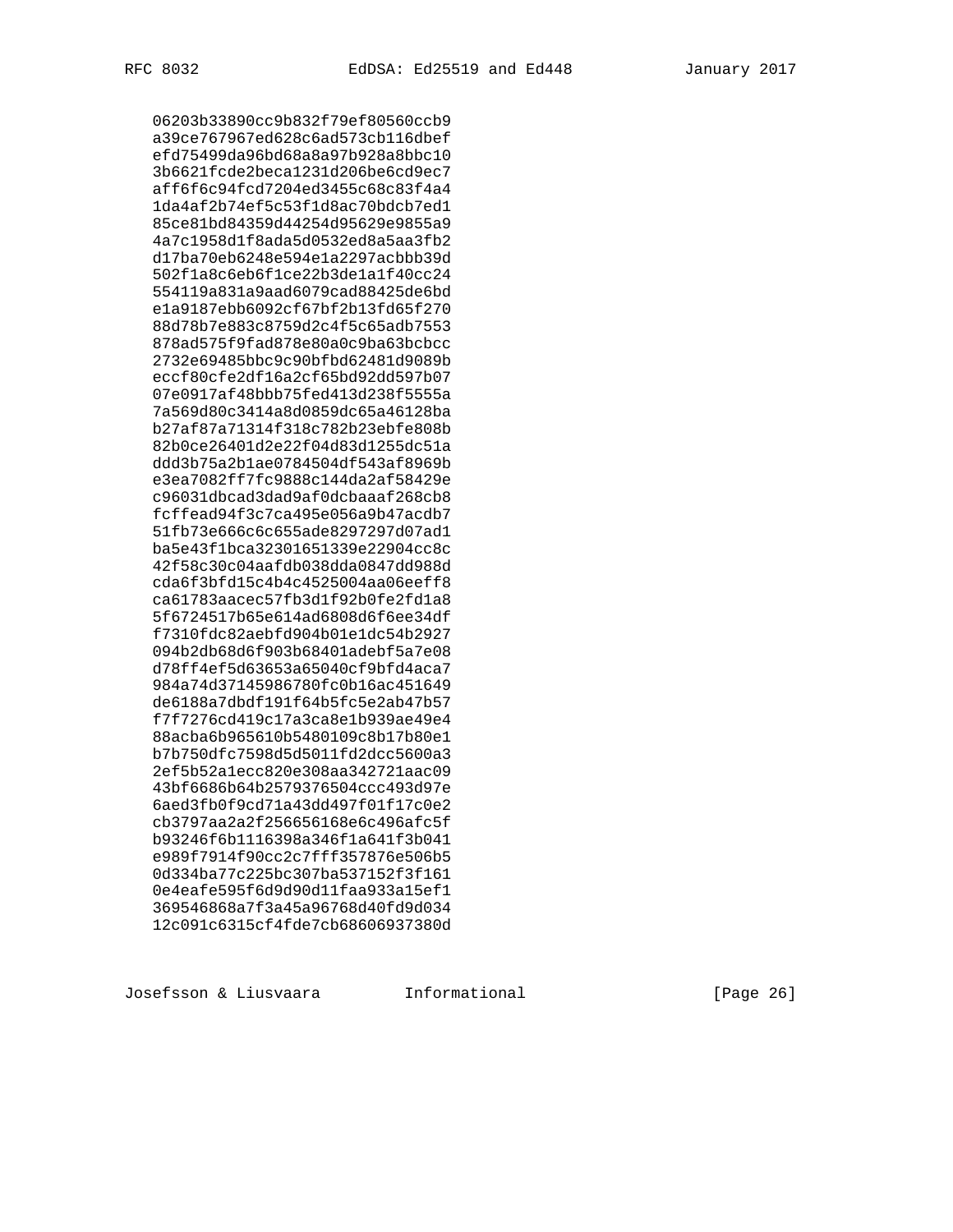b2eaaa707b4c4185c32eddcdd306705e 4dc1ffc872eeee475a64dfac86aba41c 0618983f8741c5ef68d3a101e8a3b8ca c60c905c15fc910840b94c00a0b9d0 SIGNATURE: 0aab4c900501b3e24d7cdf4663326a3a 87df5e4843b2cbdb67cbf6e460fec350 aa5371b1508f9f4528ecea23c436d94b 5e8fcd4f681e30a6ac00a9704a188a03  $---TEST SHA(abc)$  ALGORITHM: Ed25519 SECRET KEY: 833fe62409237b9d62ec77587520911e 9a759cec1d19755b7da901b96dca3d42 PUBLIC KEY: ec172b93ad5e563bf4932c70e1245034 c35467ef2efd4d64ebf819683467e2bf MESSAGE (length 64 bytes): ddaf35a193617abacc417349ae204131 12e6fa4e89a97ea20a9eeee64b55d39a 2192992a274fc1a836ba3c23a3feebbd 454d4423643ce80e2a9ac94fa54ca49f SIGNATURE: dc2a4459e7369633a52b1bf277839a00 201009a3efbf3ecb69bea2186c26b589 09351fc9ac90b3ecfdfbc7c66431e030 3dca179c138ac17ad9bef1177331a704 ----- 7.2. Test Vectors for Ed25519ctx -----foo ALGORITHM: Ed25519ctx

 SECRET KEY: 0305334e381af78f141cb666f6199f57 bc3495335a256a95bd2a55bf546663f6

Josefsson & Liusvaara Informational [Page 27]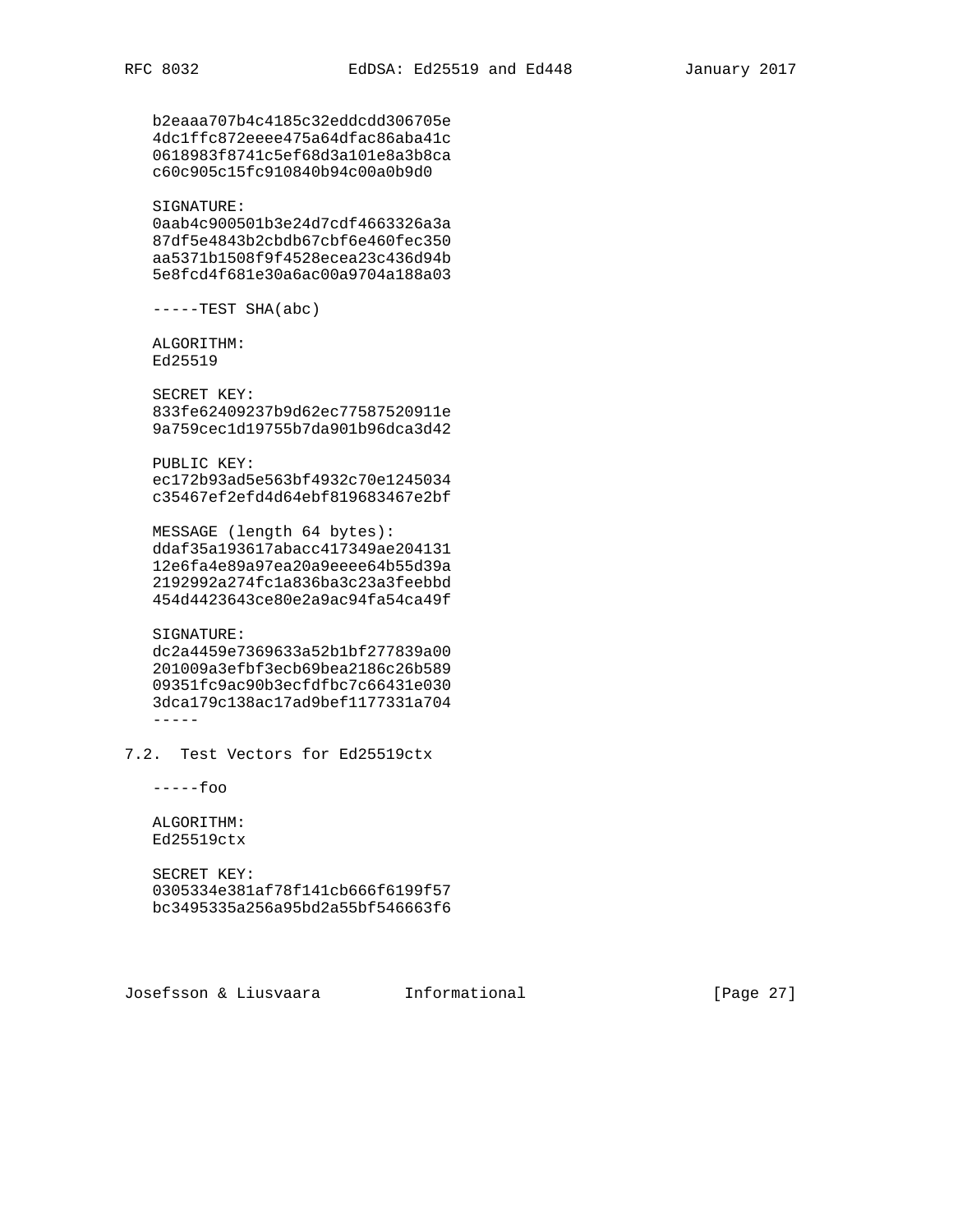PUBLIC KEY: dfc9425e4f968f7f0c29f0259cf5f9ae d6851c2bb4ad8bfb860cfee0ab248292 MESSAGE (length 16 bytes): f726936d19c800494e3fdaff20b276a8

 CONTEXT: 666f6f

 SIGNATURE: 55a4cc2f70a54e04288c5f4cd1e45a7b b520b36292911876cada7323198dd87a 8b36950b95130022907a7fb7c4e9b2d5 f6cca685a587b4b21f4b888e4e7edb0d

-----bar

 ALGORITHM: Ed25519ctx

 SECRET KEY: 0305334e381af78f141cb666f6199f57 bc3495335a256a95bd2a55bf546663f6

 PUBLIC KEY: dfc9425e4f968f7f0c29f0259cf5f9ae d6851c2bb4ad8bfb860cfee0ab248292

 MESSAGE (length 16 bytes): f726936d19c800494e3fdaff20b276a8

 CONTEXT: 626172

# SIGNATURE: fc60d5872fc46b3aa69f8b5b4351d580 8f92bcc044606db097abab6dbcb1aee3

 216c48e8b3b66431b5b186d1d28f8ee1 5a5ca2df6668346291c2043d4eb3e90d

 $---$ foo $2$ 

 ALGORITHM: Ed25519ctx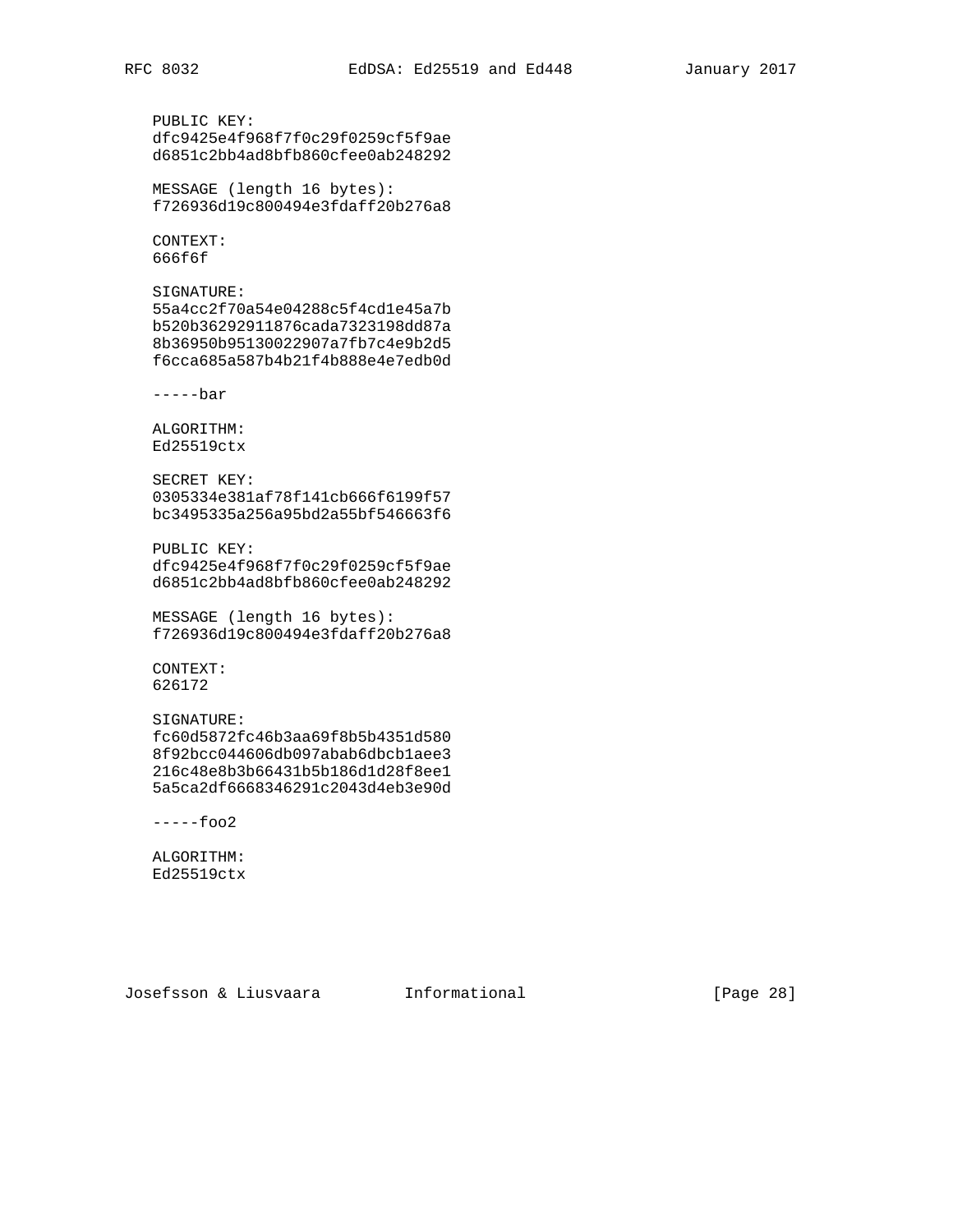```
 SECRET KEY:
 0305334e381af78f141cb666f6199f57
 bc3495335a256a95bd2a55bf546663f6
```
 PUBLIC KEY: dfc9425e4f968f7f0c29f0259cf5f9ae d6851c2bb4ad8bfb860cfee0ab248292

MESSAGE (length 16 bytes):

508e9e6882b979fea900f62adceaca35

 CONTEXT: 666f6f

 SIGNATURE: 8b70c1cc8310e1de20ac53ce28ae6e72 07f33c3295e03bb5c0732a1d20dc6490 8922a8b052cf99b7c4fe107a5abb5b2c 4085ae75890d02df26269d8945f84b0b

 $---$ foo3

 ALGORITHM: Ed25519ctx

 SECRET KEY: ab9c2853ce297ddab85c993b3ae14bca d39b2c682beabc27d6d4eb20711d6560

 PUBLIC KEY: 0f1d1274943b91415889152e893d80e9 3275a1fc0b65fd71b4b0dda10ad7d772

 MESSAGE (length 16 bytes): f726936d19c800494e3fdaff20b276a8

 CONTEXT: 666f6f

 SIGNATURE: 21655b5f1aa965996b3f97b3c849eafb a922a0a62992f73b3d1b73106a84ad85 e9b86a7b6005ea868337ff2d20a7f5fb d4cd10b0be49a68da2b2e0dc0ad8960f -----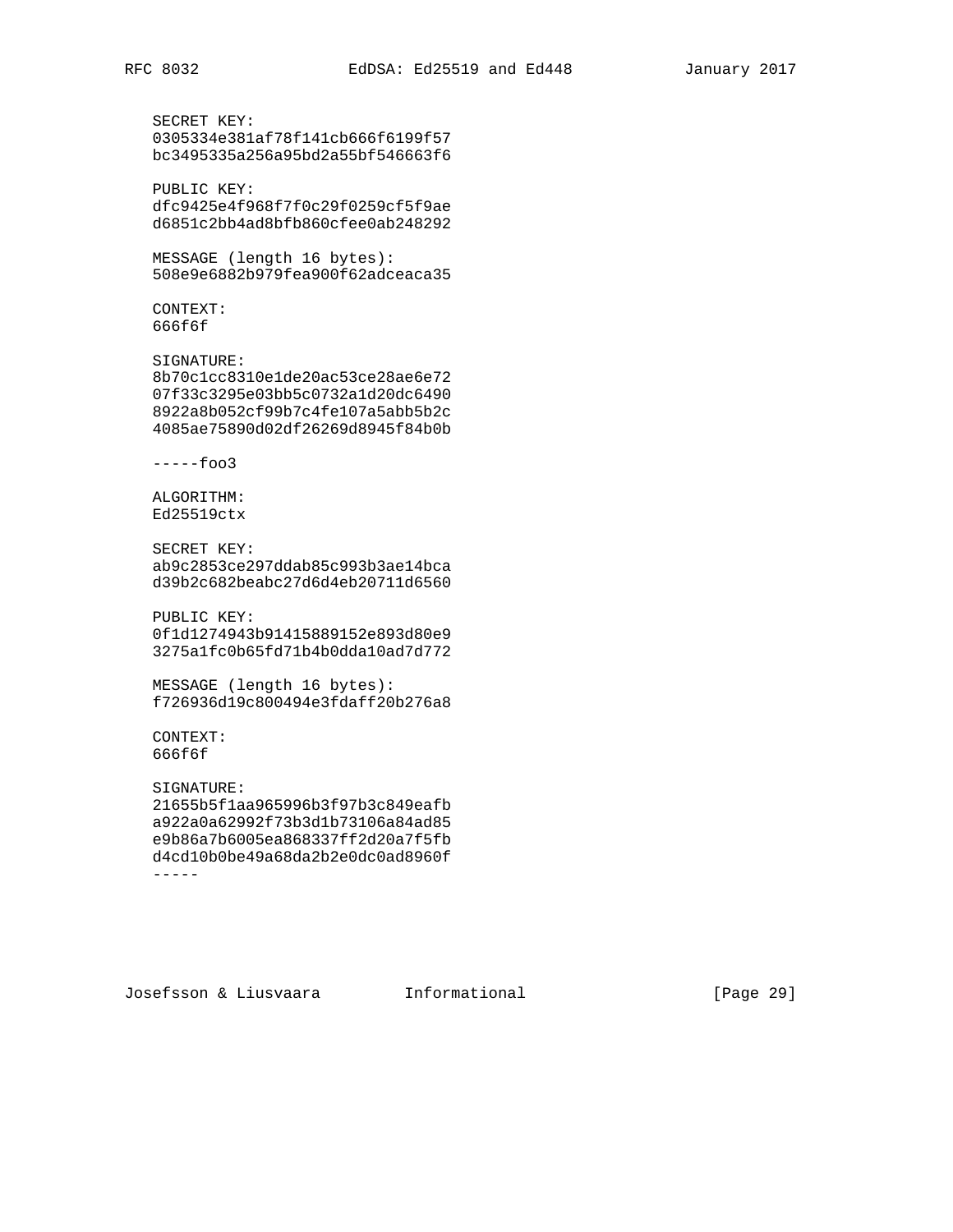# 7.3. Test Vectors for Ed25519ph

-----TEST abc

 ALGORITHM: Ed25519ph

 SECRET KEY: 833fe62409237b9d62ec77587520911e 9a759cec1d19755b7da901b96dca3d42

 PUBLIC KEY: ec172b93ad5e563bf4932c70e1245034 c35467ef2efd4d64ebf819683467e2bf

 MESSAGE (length 3 bytes): 616263

 SIGNATURE: 98a70222f0b8121aa9d30f813d683f80 9e462b469c7ff87639499bb94e6dae41 31f85042463c2a355a2003d062adf5aa a10b8c61e636062aaad11c2a26083406 -----

7.4. Test Vectors for Ed448

-----Blank

 ALGORITHM: Ed448

 SECRET KEY: 6c82a562cb808d10d632be89c8513ebf 6c929f34ddfa8c9f63c9960ef6e348a3 528c8a3fcc2f044e39a3fc5b94492f8f 032e7549a20098f95b

 PUBLIC KEY: 5fd7449b59b461fd2ce787ec616ad46a 1da1342485a70e1f8a0ea75d80e96778 edf124769b46c7061bd6783df1e50f6c d1fa1abeafe8256180

MESSAGE (length 0 bytes):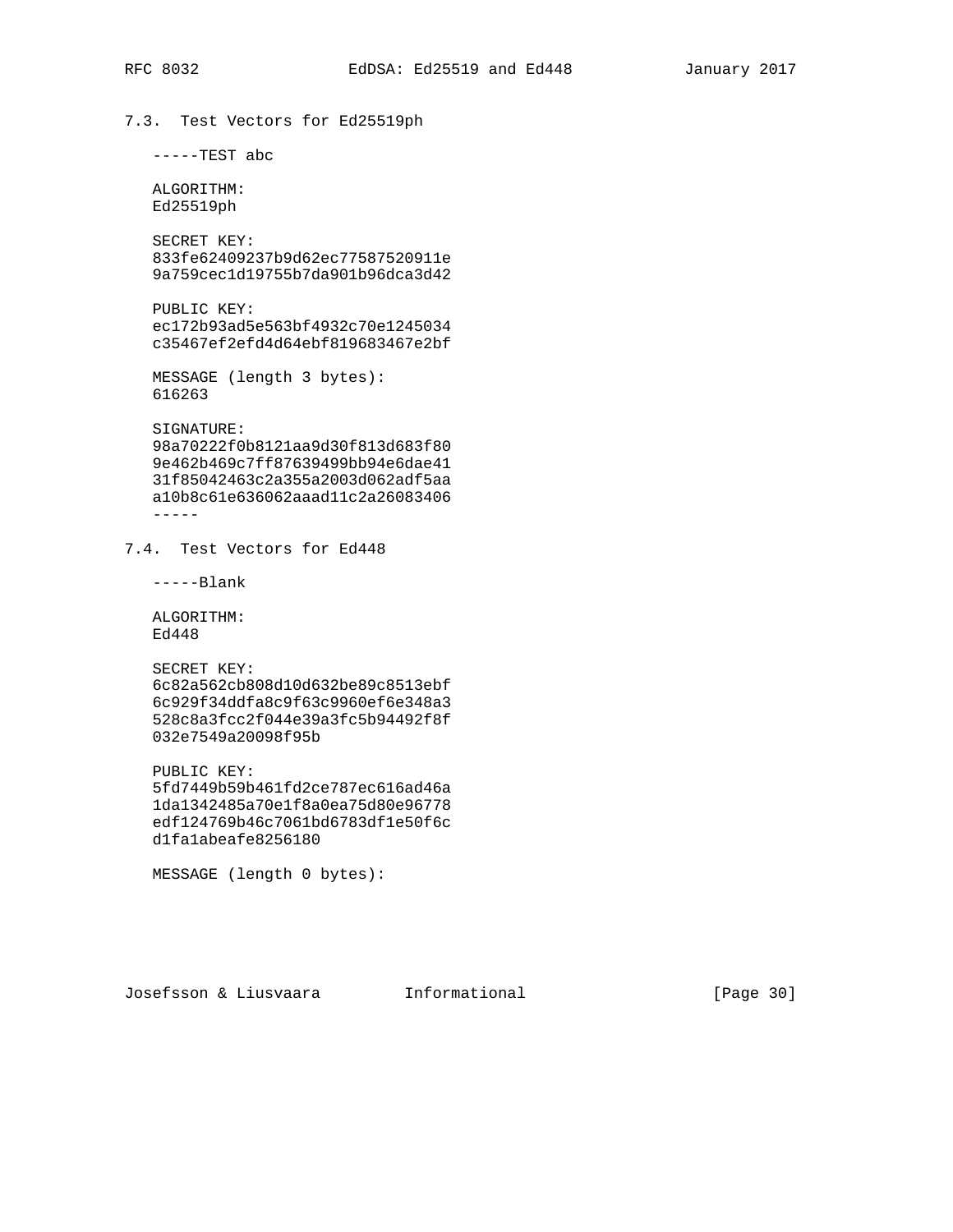SIGNATURE: 533a37f6bbe457251f023c0d88f976ae 2dfb504a843e34d2074fd823d41a591f 2b233f034f628281f2fd7a22ddd47d78 28c59bd0a21bfd3980ff0d2028d4b18a 9df63e006c5d1c2d345b925d8dc00b41 04852db99ac5c7cdda8530a113a0f4db b61149f05a7363268c71d95808ff2e65 2600 -----1 octet ALGORITHM: Ed448 SECRET KEY: c4eab05d357007c632f3dbb48489924d 552b08fe0c353a0d4a1f00acda2c463a fbea67c5e8d2877c5e3bc397a659949e f8021e954e0a12274e PUBLIC KEY: 43ba28f430cdff456ae531545f7ecd0a c834a55d9358c0372bfa0c6c6798c086 6aea01eb00742802b8438ea4cb82169c 235160627b4c3a9480 MESSAGE (length 1 byte): 03 SIGNATURE: 26b8f91727bd62897af15e41eb43c377 efb9c610d48f2335cb0bd0087810f435 2541b143c4b981b7e18f62de8ccdf633 fc1bf037ab7cd779805e0dbcc0aae1cb cee1afb2e027df36bc04dcecbf154336 c19f0af7e0a6472905e799f1953d2a0f f3348ab21aa4adafd1d234441cf807c0 3a00

-----1 octet (with context)

 ALGORITHM: Ed448

Josefsson & Liusvaara Informational [Page 31]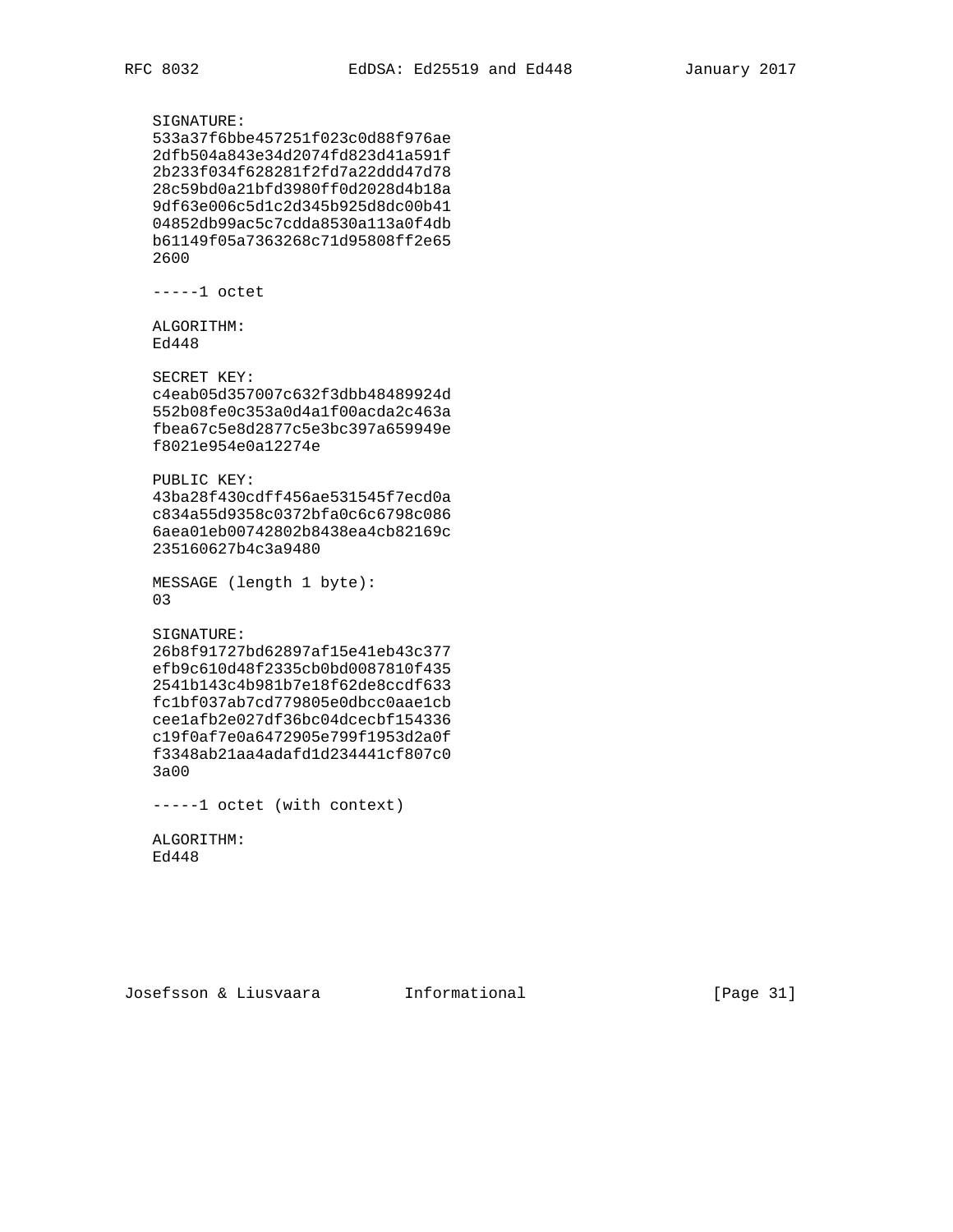```
 SECRET KEY:
 c4eab05d357007c632f3dbb48489924d
 552b08fe0c353a0d4a1f00acda2c463a
 fbea67c5e8d2877c5e3bc397a659949e
 f8021e954e0a12274e
 PUBLIC KEY:
 43ba28f430cdff456ae531545f7ecd0a
 c834a55d9358c0372bfa0c6c6798c086
 6aea01eb00742802b8438ea4cb82169c
 235160627b4c3a9480
 MESSAGE (length 1 byte):
 03
 CONTEXT:
 666f6f
 SIGNATURE:
 d4f8f6131770dd46f40867d6fd5d5055
 de43541f8c5e35abbcd001b32a89f7d2
 151f7647f11d8ca2ae279fb842d60721
 7fce6e042f6815ea000c85741de5c8da
 1144a6a1aba7f96de42505d7a7298524
 fda538fccbbb754f578c1cad10d54d0d
 5428407e85dcbc98a49155c13764e66c
 3c00
 -----11 octets
 ALGORITHM:
 Ed448
 SECRET KEY:
 cd23d24f714274e744343237b93290f5
 11f6425f98e64459ff203e8985083ffd
 f60500553abc0e05cd02184bdb89c4cc
 d67e187951267eb328
 PUBLIC KEY:
 dcea9e78f35a1bf3499a831b10b86c90
 aac01cd84b67a0109b55a36e9328b1e3
 65fce161d71ce7131a543ea4cb5f7e9f
 1d8b00696447001400
 MESSAGE (length 11 bytes):
 0c3e544074ec63b0265e0c
```
Josefsson & Liusvaara Informational [Page 32]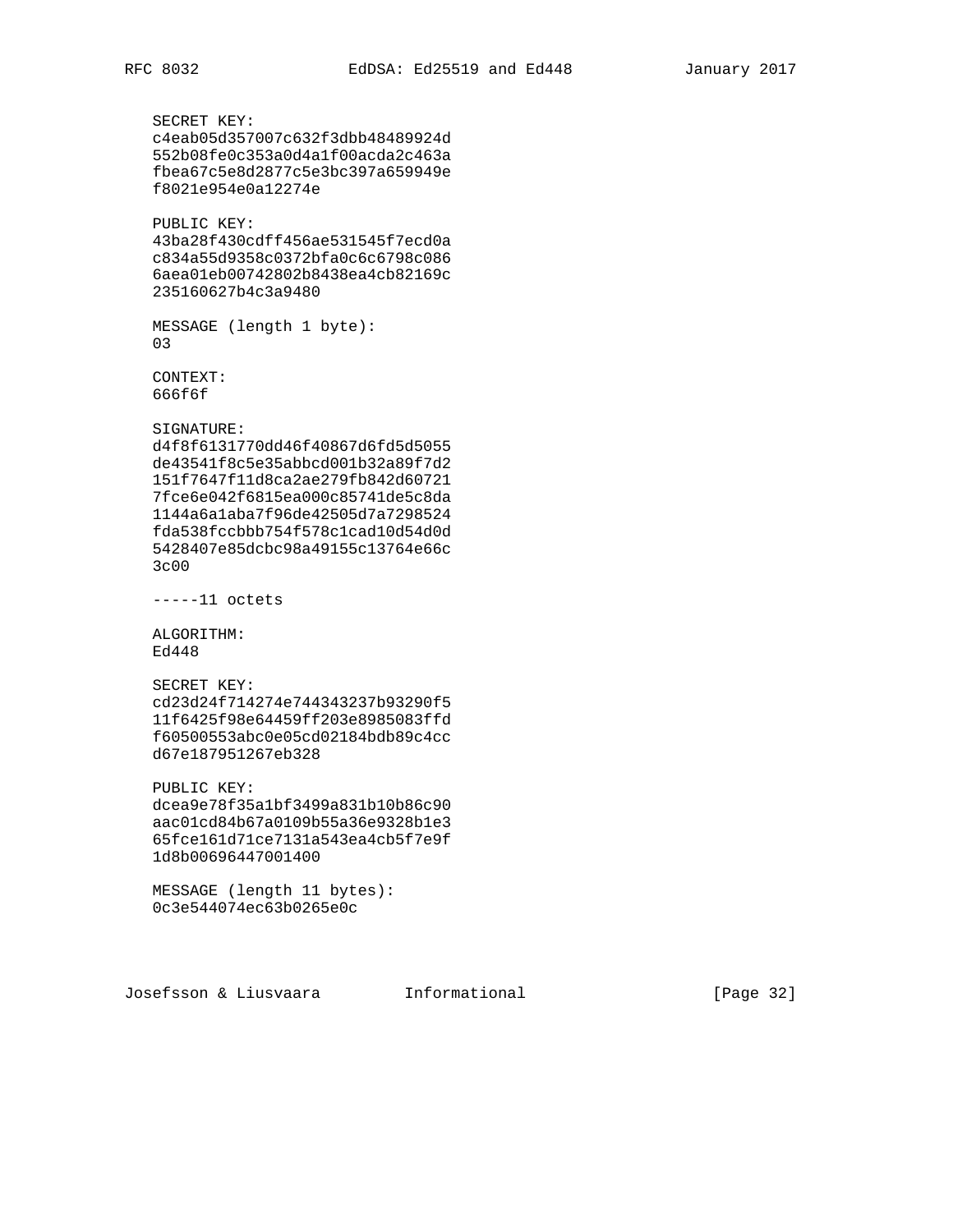## SIGNATURE:

 1f0a8888ce25e8d458a21130879b840a 9089d999aaba039eaf3e3afa090a09d3 89dba82c4ff2ae8ac5cdfb7c55e94d5d 961a29fe0109941e00b8dbdeea6d3b05 1068df7254c0cdc129cbe62db2dc957d bb47b51fd3f213fb8698f064774250a5 028961c9bf8ffd973fe5d5c206492b14 0e00

-----12 octets

 ALGORITHM: Ed448

 SECRET KEY: 258cdd4ada32ed9c9ff54e63756ae582 fb8fab2ac721f2c8e676a72768513d93 9f63dddb55609133f29adf86ec9929dc cb52c1c5fd2ff7e21b

#### PUBLIC KEY:

 3ba16da0c6f2cc1f30187740756f5e79 8d6bc5fc015d7c63cc9510ee3fd44adc 24d8e968b6e46e6f94d19b945361726b d75e149ef09817f580

 MESSAGE (length 12 bytes): 64a65f3cdedcdd66811e2915

## SIGNATURE:

 7eeeab7c4e50fb799b418ee5e3197ff6 bf15d43a14c34389b59dd1a7b1b85b4a e90438aca634bea45e3a2695f1270f07 fdcdf7c62b8efeaf00b45c2c96ba457e b1a8bf075a3db28e5c24f6b923ed4ad7 47c3c9e03c7079efb87cb110d3a99861 e72003cbae6d6b8b827e4e6c143064ff 3c00

-----13 octets

 ALGORITHM: Ed448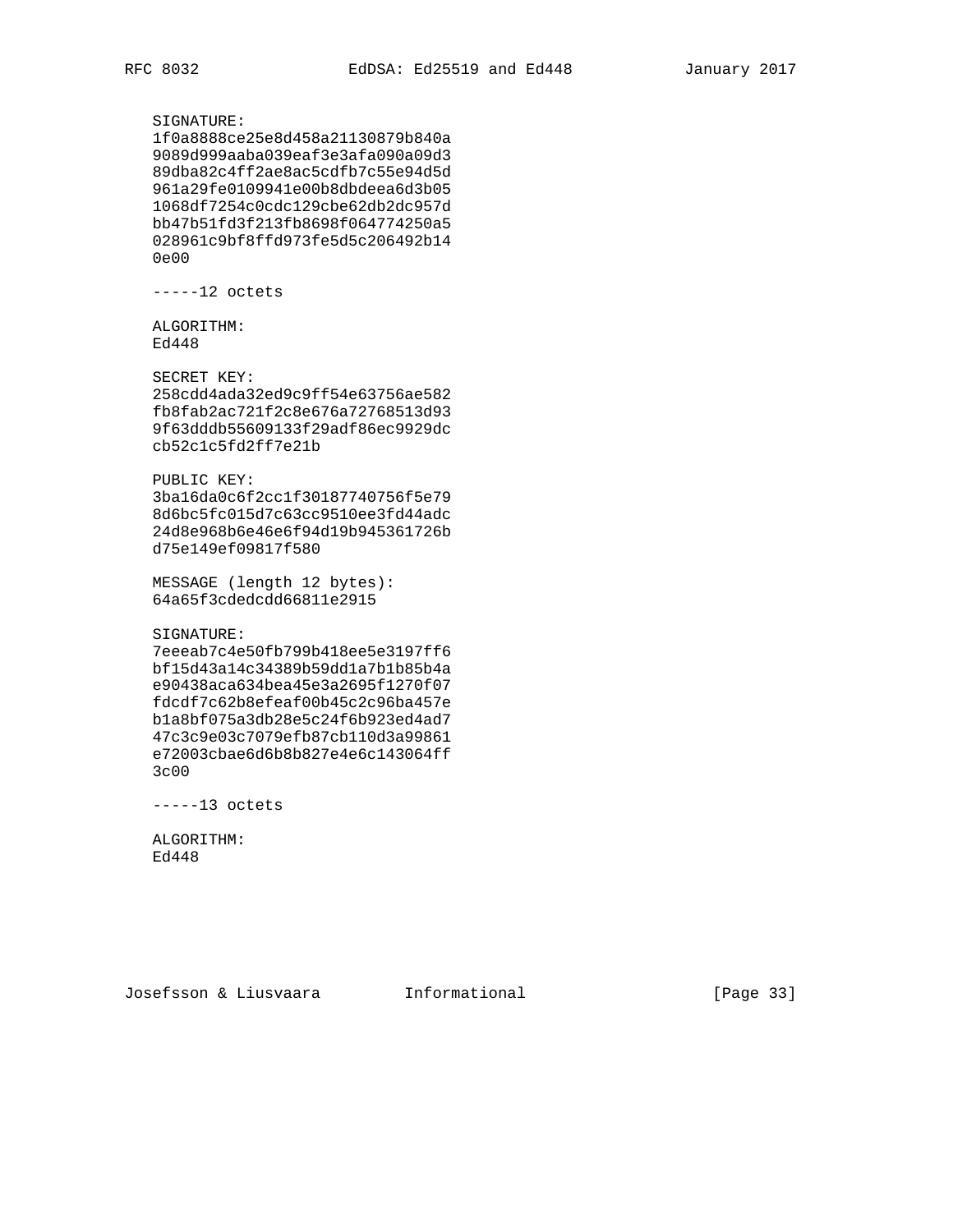SECRET KEY: 7ef4e84544236752fbb56b8f31a23a10 e42814f5f55ca037cdcc11c64c9a3b29 49c1bb60700314611732a6c2fea98eeb c0266a11a93970100e

 PUBLIC KEY: b3da079b0aa493a5772029f0467baebe e5a8112d9d3a22532361da294f7bb381 5c5dc59e176b4d9f381ca0938e13c6c0 7b174be65dfa578e80

 MESSAGE (length 13 bytes): 64a65f3cdedcdd66811e2915e7

SIGNATURE:

 6a12066f55331b6c22acd5d5bfc5d712 28fbda80ae8dec26bdd306743c5027cb 4890810c162c027468675ecf645a8317 6c0d7323a2ccde2d80efe5a1268e8aca 1d6fbc194d3f77c44986eb4ab4177919 ad8bec33eb47bbb5fc6e28196fd1caf5 6b4e7e0ba5519234d047155ac727a105 3100

-----64 octets

 ALGORITHM: Ed448

SECRET KEY:

 d65df341ad13e008567688baedda8e9d cdc17dc024974ea5b4227b6530e339bf f21f99e68ca6968f3cca6dfe0fb9f4fa b4fa135d5542ea3f01

PUBLIC KEY:

 df9705f58edbab802c7f8363cfe5560a b1c6132c20a9f1dd163483a26f8ac53a 39d6808bf4a1dfbd261b099bb03b3fb5 0906cb28bd8a081f00

 MESSAGE (length 64 bytes): bd0f6a3747cd561bdddf4640a332461a 4a30a12a434cd0bf40d766d9c6d458e5 512204a30c17d1f50b5079631f64eb31 12182da3005835461113718d1a5ef944

Josefsson & Liusvaara Informational [Page 34]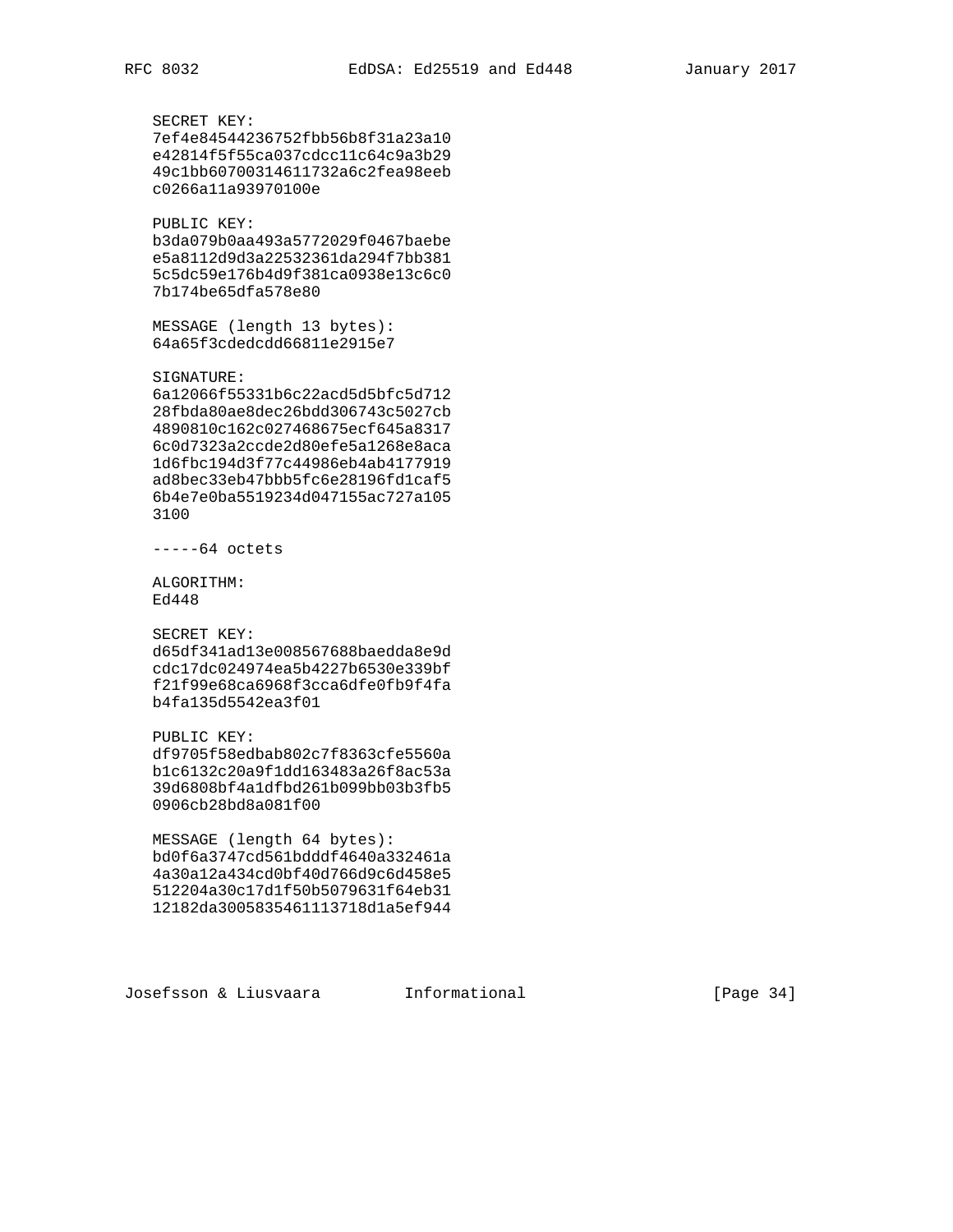SIGNATURE:

 554bc2480860b49eab8532d2a533b7d5 78ef473eeb58c98bb2d0e1ce488a98b1 8dfde9b9b90775e67f47d4a1c3482058 efc9f40d2ca033a0801b63d45b3b722e f552bad3b4ccb667da350192b61c508c f7b6b5adadc2c8d9a446ef003fb05cba 5f30e88e36ec2703b349ca229c267083 3900

-----256 octets

 ALGORITHM: Ed448

 SECRET KEY: 2ec5fe3c17045abdb136a5e6a913e32a b75ae68b53d2fc149b77e504132d3756 9b7e766ba74a19bd6162343a21c8590a a9cebca9014c636df5

## PUBLIC KEY:

 79756f014dcfe2079f5dd9e718be4171 e2ef2486a08f25186f6bff43a9936b9b fe12402b08ae65798a3d81e22e9ec80e 7690862ef3d4ed3a00

 MESSAGE (length 256 bytes): 15777532b0bdd0d1389f636c5f6b9ba7 34c90af572877e2d272dd078aa1e567c fa80e12928bb542330e8409f31745041 07ecd5efac61ae7504dabe2a602ede89 e5cca6257a7c77e27a702b3ae39fc769 fc54f2395ae6a1178cab4738e543072f c1c177fe71e92e25bf03e4ecb72f47b6 4d0465aaea4c7fad372536c8ba516a60 39c3c2a39f0e4d832be432dfa9a706a6 e5c7e19f397964ca4258002f7c0541b5 90316dbc5622b6b2a6fe7a4abffd9610 5eca76ea7b98816af0748c10df048ce0 12d901015a51f189f3888145c03650aa 23ce894c3bd889e030d565071c59f409 a9981b51878fd6fc110624dcbcde0bf7 a69ccce38fabdf86f3bef6044819de11

Josefsson & Liusvaara Informational [Page 35]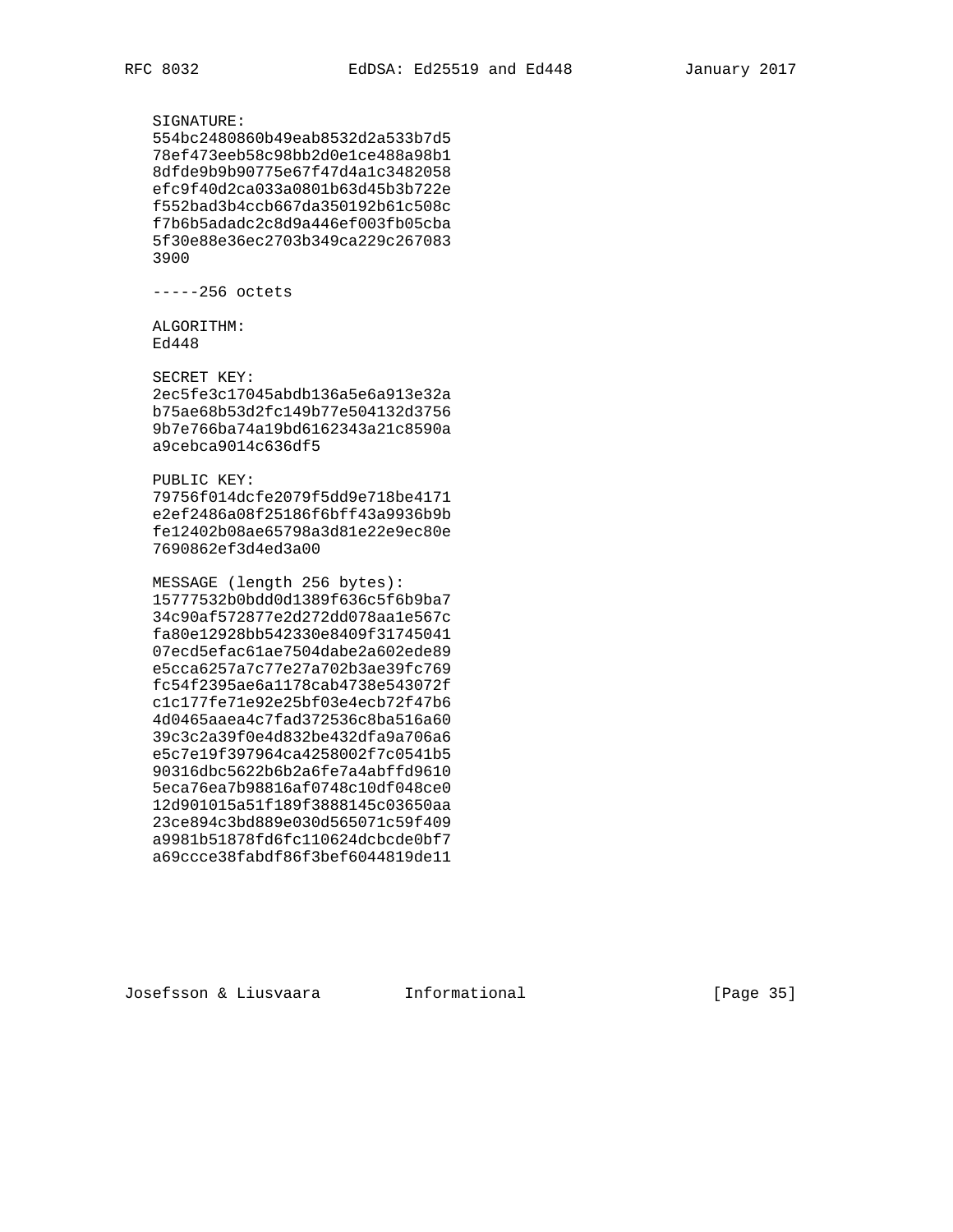SIGNATURE: c650ddbb0601c19ca11439e1640dd931 f43c518ea5bea70d3dcde5f4191fe53f 00cf966546b72bcc7d58be2b9badef28 743954e3a44a23f880e8d4f1cfce2d7a 61452d26da05896f0a50da66a239a8a1 88b6d825b3305ad77b73fbac0836ecc6 0987fd08527c1a8e80d5823e65cafe2a 3d00 -----1023 octets ALGORITHM: Ed448 SECRET KEY: 872d093780f5d3730df7c212664b37b8 a0f24f56810daa8382cd4fa3f77634ec 44dc54f1c2ed9bea86fafb7632d8be19 9ea165f5ad55dd9ce8 PUBLIC KEY: a81b2e8a70a5ac94ffdbcc9badfc3feb 0801f258578bb114ad44ece1ec0e799d a08effb81c5d685c0c56f64eecaef8cd f11cc38737838cf400

 MESSAGE (length 1023 bytes): 6ddf802e1aae4986935f7f981ba3f035 1d6273c0a0c22c9c0e8339168e675412 a3debfaf435ed651558007db4384b650 fcc07e3b586a27a4f7a00ac8a6fec2cd 86ae4bf1570c41e6a40c931db27b2faa 15a8cedd52cff7362c4e6e23daec0fbc 3a79b6806e316efcc7b68119bf46bc76 a26067a53f296dafdbdc11c77f7777e9 72660cf4b6a9b369a6665f02e0cc9b6e dfad136b4fabe723d2813db3136cfde9 b6d044322fee2947952e031b73ab5c60 3349b307bdc27bc6cb8b8bbd7bd32321 9b8033a581b59eadebb09b3c4f3d2277 d4f0343624acc817804728b25ab79717 2b4c5c21a22f9c7839d64300232eb66e 53f31c723fa37fe387c7d3e50bdf9813 a30e5bb12cf4cd930c40cfb4e1fc6225 92a49588794494d56d24ea4b40c89fc0 596cc9ebb961c8cb10adde976a5d602b 1c3f85b9b9a001ed3c6a4d3b1437f520

Josefsson & Liusvaara Informational [Page 36]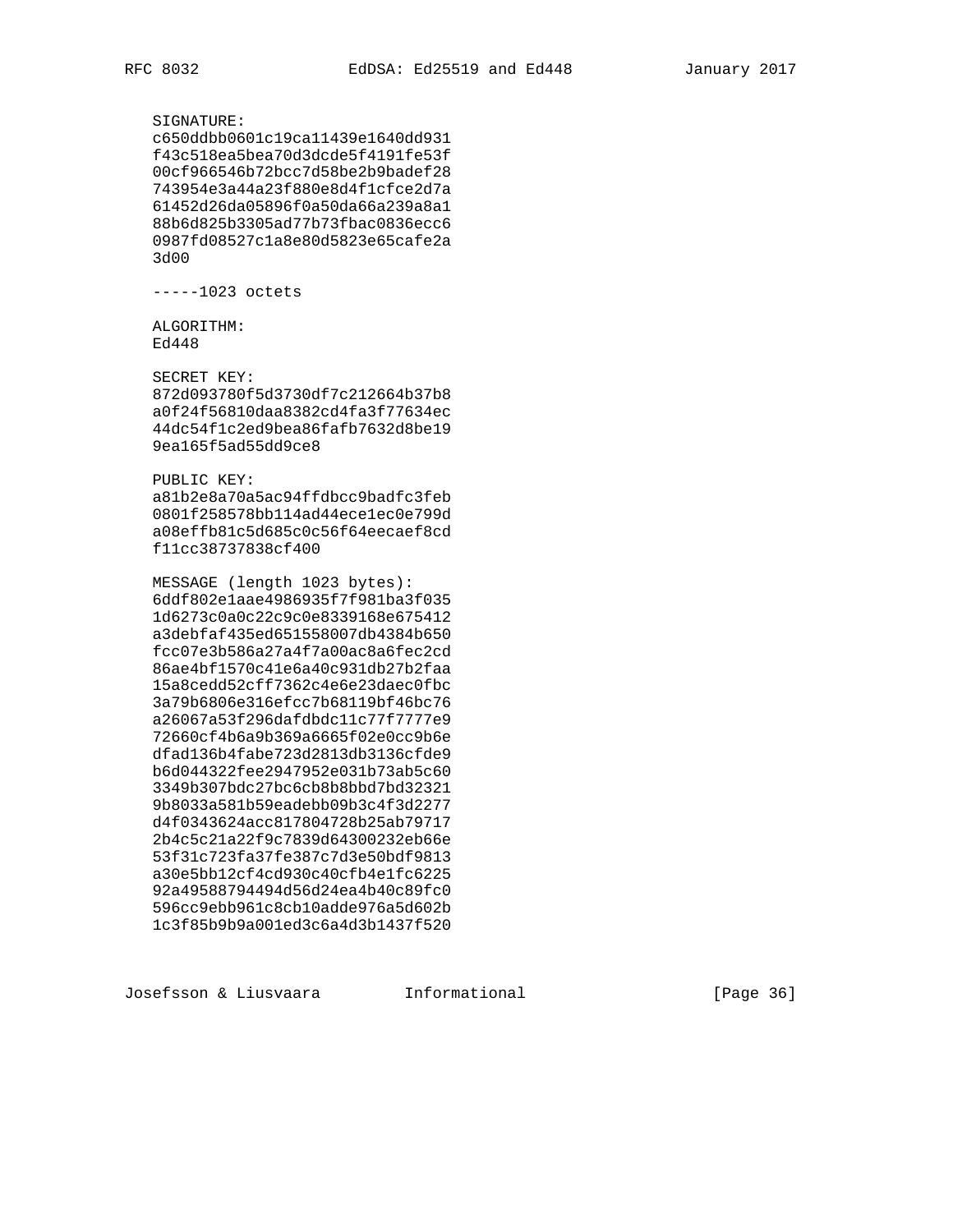96cd1956d042a597d561a596ecd3d173 5a8d570ea0ec27225a2c4aaff26306d1 526c1af3ca6d9cf5a2c98f47e1c46db9 a33234cfd4d81f2c98538a09ebe76998 d0d8fd25997c7d255c6d66ece6fa56f1 1144950f027795e653008f4bd7ca2dee 85d8e90f3dc315130ce2a00375a318c7 c3d97be2c8ce5b6db41a6254ff264fa6 155baee3b0773c0f497c573f19bb4f42 40281f0b1f4f7be857a4e59d416c06b4 c50fa09e1810ddc6b1467baeac5a3668 d11b6ecaa901440016f389f80acc4db9 77025e7f5924388c7e340a732e554440 e76570f8dd71b7d640b3450d1fd5f041 0a18f9a3494f707c717b79b4bf75c984 00b096b21653b5d217cf3565c9597456 f70703497a078763829bc01bb1cbc8fa 04eadc9a6e3f6699587a9e75c94e5bab 0036e0b2e711392cff0047d0d6b05bd2 a588bc109718954259f1d86678a579a3 120f19cfb2963f177aeb70f2d4844826 262e51b80271272068ef5b3856fa8535 aa2a88b2d41f2a0e2fda7624c2850272 ac4a2f561f8f2f7a318bfd5caf969614 9e4ac824ad3460538fdc25421beec2cc 6818162d06bbed0c40a387192349db67 a118bada6cd5ab0140ee273204f628aa d1c135f770279a651e24d8c14d75a605 9d76b96a6fd857def5e0b354b27ab937 a5815d16b5fae407ff18222c6d1ed263 be68c95f32d908bd895cd76207ae7264 87567f9a67dad79abec316f683b17f2d 02bf07e0ac8b5bc6162cf94697b3c27c d1fea49b27f23ba2901871962506520c 392da8b6ad0d99f7013fbc06c2c17a56 9500c8a7696481c1cd33e9b14e40b82e 79a5f5db82571ba97bae3ad3e0479515 bb0e2b0f3bfcd1fd33034efc6245eddd 7ee2086ddae2600d8ca73e214e8c2b0b db2b047c6a464a562ed77b73d2d841c4 b34973551257713b753632efba348169 abc90a68f42611a40126d7cb21b58695 568186f7e569d2ff0f9e745d0487dd2e b997cafc5abf9dd102e62ff66cba87

Josefsson & Liusvaara Informational [Page 37]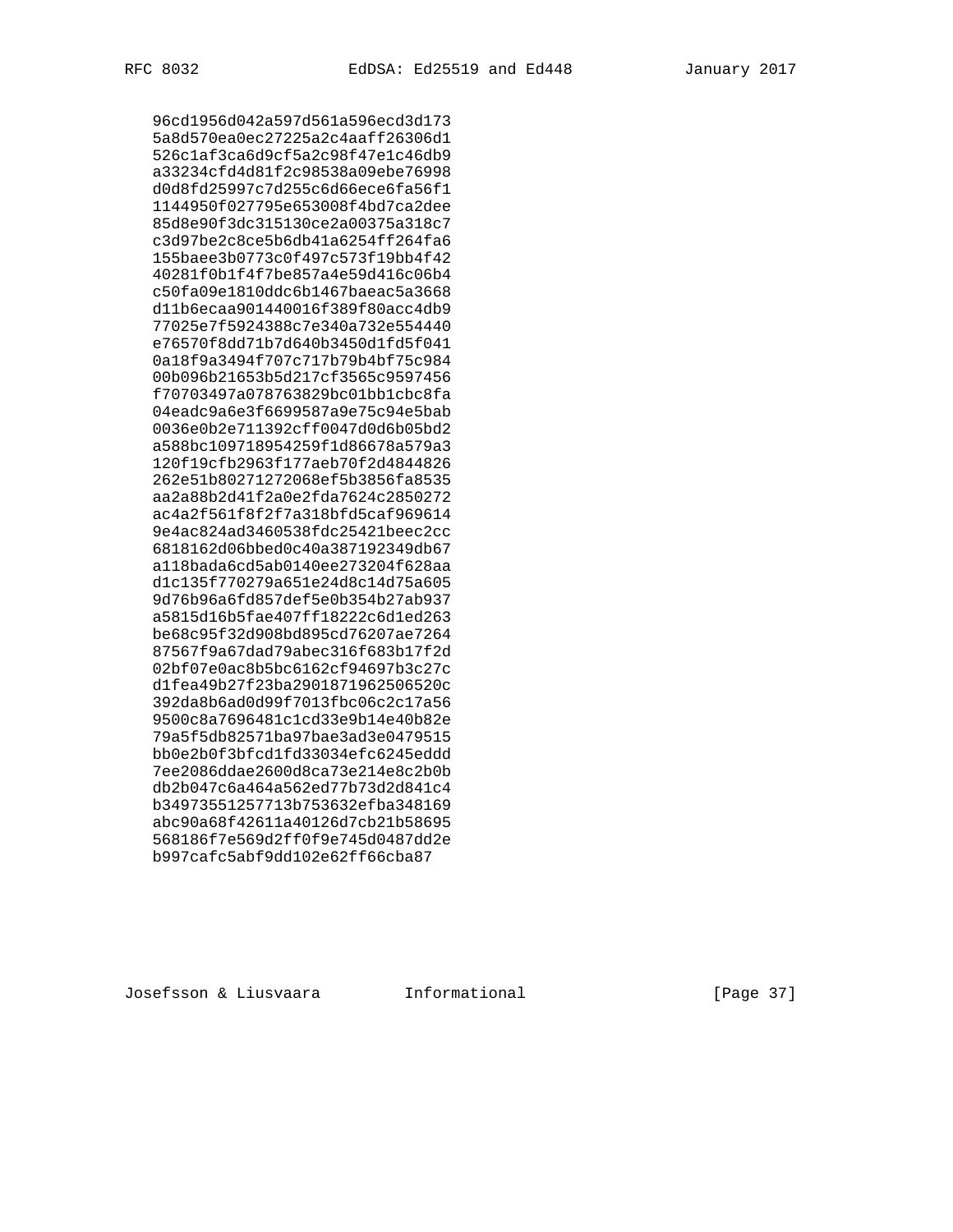SIGNATURE: e301345a41a39a4d72fff8df69c98075 a0cc082b802fc9b2b6bc503f926b65bd df7f4c8f1cb49f6396afc8a70abe6d8a ef0db478d4c6b2970076c6a0484fe76d 76b3a97625d79f1ce240e7c576750d29 5528286f719b413de9ada3e8eb78ed57 3603ce30d8bb761785dc30dbc320869e 1a00 ----- 7.5. Test Vectors for Ed448ph -----TEST abc ALGORITHM: Ed448ph SECRET KEY: 833fe62409237b9d62ec77587520911e 9a759cec1d19755b7da901b96dca3d42 ef7822e0d5104127dc05d6dbefde69e3 ab2cec7c867c6e2c49 PUBLIC KEY: 259b71c19f83ef77a7abd26524cbdb31 61b590a48f7d17de3ee0ba9c52beb743 c09428a131d6b1b57303d90d8132c276 d5ed3d5d01c0f53880 MESSAGE (length 3 bytes): 616263 SIGNATURE: 822f6901f7480f3d5f562c592994d969 3602875614483256505600bbc281ae38 1f54d6bce2ea911574932f52a4e6cadd 78769375ec3ffd1b801a0d9b3f4030cd 433964b6457ea39476511214f97469b5 7dd32dbc560a9a94d00bff07620464a3 ad203df7dc7ce360c3cd3696d9d9fab9 0f00

Josefsson & Liusvaara Informational [Page 38]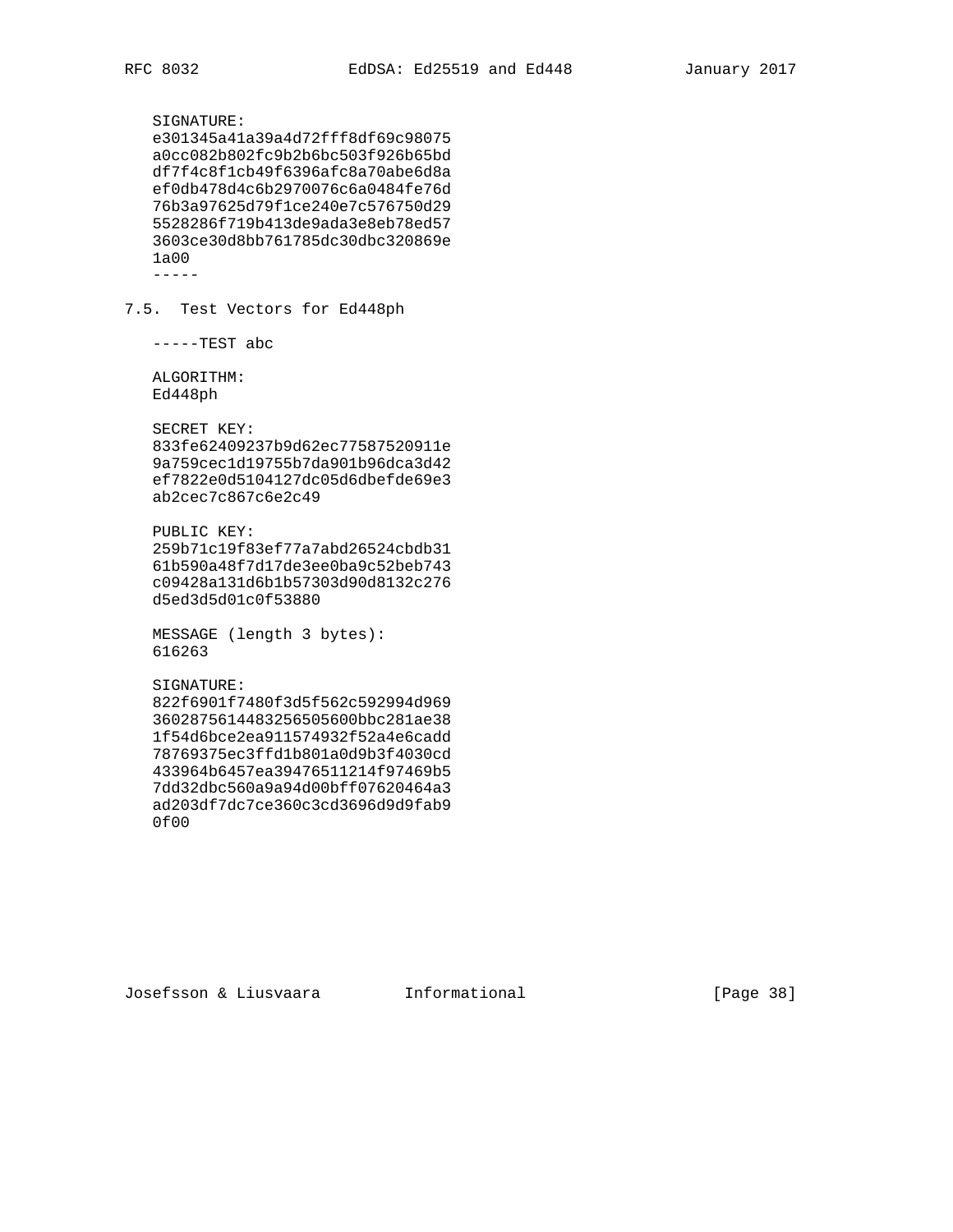```
 -----TEST abc (with context)
 ALGORITHM:
 Ed448ph
 SECRET KEY:
 833fe62409237b9d62ec77587520911e
 9a759cec1d19755b7da901b96dca3d42
 ef7822e0d5104127dc05d6dbefde69e3
 ab2cec7c867c6e2c49
 PUBLIC KEY:
 259b71c19f83ef77a7abd26524cbdb31
 61b590a48f7d17de3ee0ba9c52beb743
 c09428a131d6b1b57303d90d8132c276
 d5ed3d5d01c0f53880
 MESSAGE (length 3 bytes):
 616263
 CONTEXT:
 666f6f
 SIGNATURE:
 c32299d46ec8ff02b54540982814dce9
 a05812f81962b649d528095916a2aa48
```
 1065b1580423ef927ecf0af5888f90da 0f6a9a85ad5dc3f280d91224ba9911a3 653d00e484e2ce232521481c8658df30 4bb7745a73514cdb9bf3e15784ab7128 4f8d0704a608c54a6b62d97beb511d13 2100

 $- - - - -$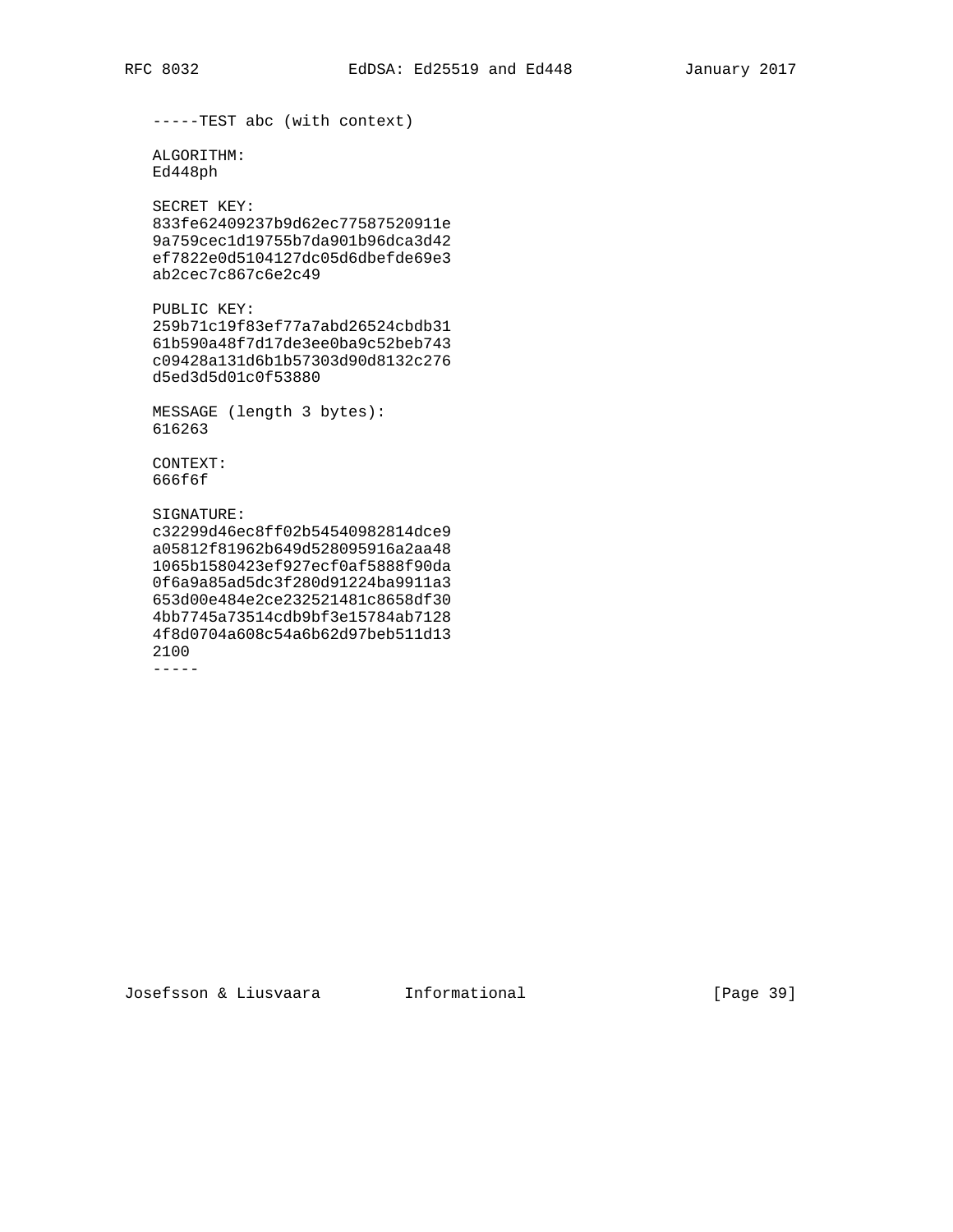## 8. Security Considerations

## 8.1. Side-Channel Leaks

 For implementations performing signatures, secrecy of the private key is fundamental. It is possible to protect against some side-channel attacks by ensuring that the implementation executes exactly the same sequence of instructions and performs exactly the same memory accesses, for any value of the private key.

 To make an implementation side-channel silent in this way, the modulo p arithmetic must not use any data-dependent branches, e.g., related to carry propagation. Side-channel silent point addition is straightforward, thanks to the unified formulas.

 Scalar multiplication, multiplying a point by an integer, needs some additional effort to implement in a side-channel silent manner. One simple approach is to implement a side-channel silent conditional assignment, and use it together with the binary algorithm to examine one bit of the integer at a time.

 Compared to other signature schemes, avoiding data-dependent branches is easier due to side-channel silent modulo p arithmetic being easier (with recommended curves) and having complete addition formulas instead of having a number of special cases.

 Note that the example implementations in this document do not attempt to be side-channel silent.

# 8.2. Randomness Considerations

 EdDSA signatures are deterministic. This protects against attacks arising from signing with bad randomness; the effects of which can, depending on the algorithm, range up to full private key compromise. It can be surprisingly hard to ensure good-quality random numbers, and there have been numerous security failures relating to this.

 Obviously, private key generation requires randomness, but due to the fact that the private key is hashed before use, a few missing bits of entropy doesn't constitute a disaster.

 The basic signature verification is also deterministic. However, some speedups by verifying multiple signatures at once do require random numbers.

Josefsson & Liusvaara Informational [Page 40]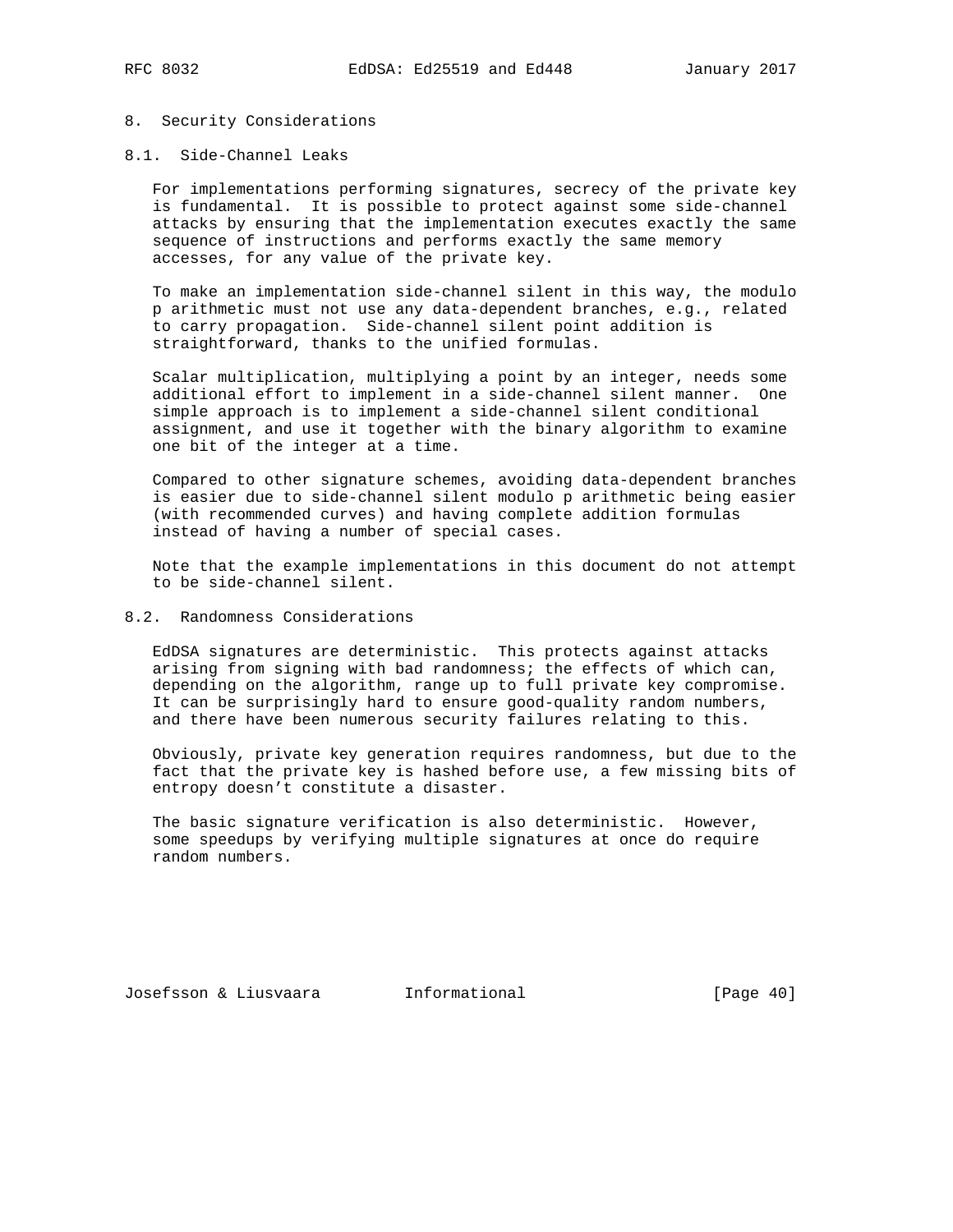## 8.3. Use of Contexts

 Contexts can be used to separate uses of the protocol between different protocols (which is very hard to reliably do otherwise) and between different uses within the same protocol. However, the following SHOULD be kept in mind when using this facility:

 The context SHOULD be a constant string specified by the protocol using it. It SHOULD NOT incorporate variable elements from the message itself.

 Contexts SHOULD NOT be used opportunistically, as that kind of use is very error prone. If contexts are used, one SHOULD require all signature schemes available for use in that purpose support contexts.

 Contexts are an extra input, which percolate out of APIs; as such, even if the signature scheme supports contexts, those may not be available for use. This problem is compounded by the fact that many times the application is not invoking the signing and verification functions directly but via some other protocol.

## 8.4. Signature Malleability

 Some systems assume signatures are not malleable: that is, given a valid signature for some message under some key, the attacker can't produce another valid signature for the same message and key.

 Ed25519 and Ed448 signatures are not malleable due to the verification check that decoded S is smaller than l. Without this check, one can add a multiple of l into a scalar part and still pass signature verification, resulting in malleable signatures.

## 8.5. Choice of Signature Primitive

 Ed25519 and Ed25519ph have a nominal strength of 128 bits, whereas Ed448 and Ed448ph have the strength of 224. While the lower strength is sufficient for the foreseeable future, the higher level brings some defense against possible future cryptographic advances. Both are demolished by quantum computers just about the same.

 The Ed25519ph and Ed448ph variants are prehashed. This is mainly useful for interoperation with legacy APIs, since in most of the cases, either the amount of data signed is not large or the protocol is in the position to do digesting in ways better than just prehashing (e.g., tree hashing or splitting the data). The

Josefsson & Liusvaara Informational [Page 41]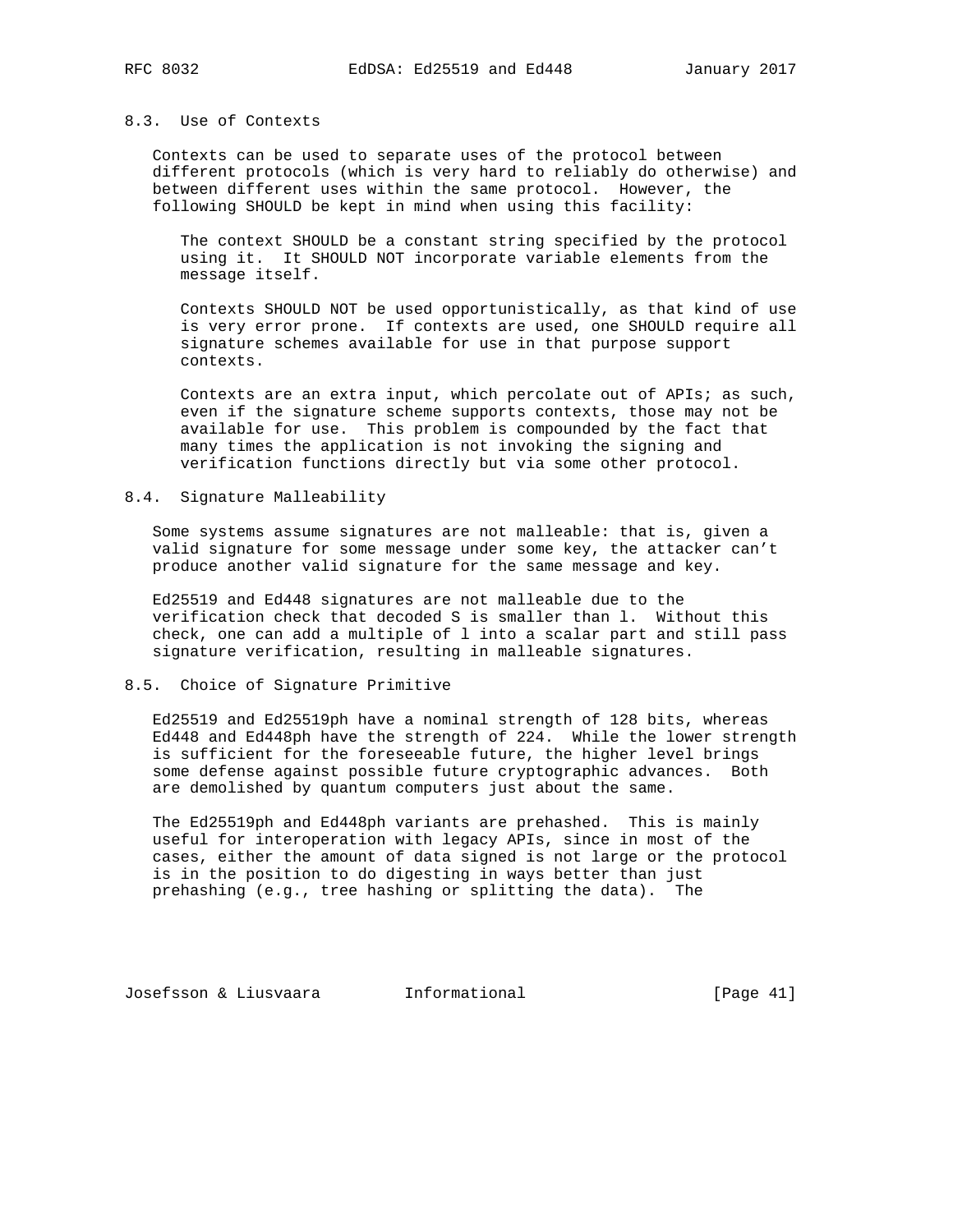prehashing also makes the functions greatly more vulnerable to weaknesses in hash functions used. These variants SHOULD NOT be used.

 Ed25519ctx and Ed448 have contexts. However, this is balanced by the problems noted in Section 8.3 about contexts.

 On the implementation front, Ed25519 is widely implemented and has many high-quality implementations. The others have much worse support.

 In summary, if a high 128-bit security level is enough, use of Ed25519 is RECOMMENDED; otherwise, Ed448 is RECOMMENDED.

## 8.6. Mixing Different Prehashes

 The schemes described in this document are designed to be resistant to mixing prehashes. That is, it is infeasible to find a message that verifies using the same signature under another scheme, even if the original signed message was chosen. Thus, one can use the same key pair for Ed25519, Ed25519ctx, and Ed25519ph and correspondingly with Ed448 and Ed448ph.

 The "SigEd25519 no Ed25519 collisions" constant is chosen to be a textual string such that it does not decode as a point. Because the inner hash input in the Ed25519 signature always starts with a valid point, there is no way trivial collision can be constructed. In the case of seed hash, trivial collisions are so unlikely, even with an attacker choosing all inputs, that it is much more probable that something else goes catastrophically wrong.

## 8.7. Signing Large Amounts of Data at Once

 Avoid signing large amounts of data at once (where "large" depends on the expected verifier). In particular, unless the underlying protocol does not require it, the receiver MUST buffer the entire message (or enough information to reconstruct it, e.g., compressed or encrypted version) to be verified.

 This is needed because most of the time, it is unsafe to process unverified data, and verifying the signature makes a pass through the whole message, causing ultimately at least two passes through.

 As an API consideration, this means that any Initialize Update Finalize (IFU) verification interface is prone to misuse.

Josefsson & Liusvaara Informational [Page 42]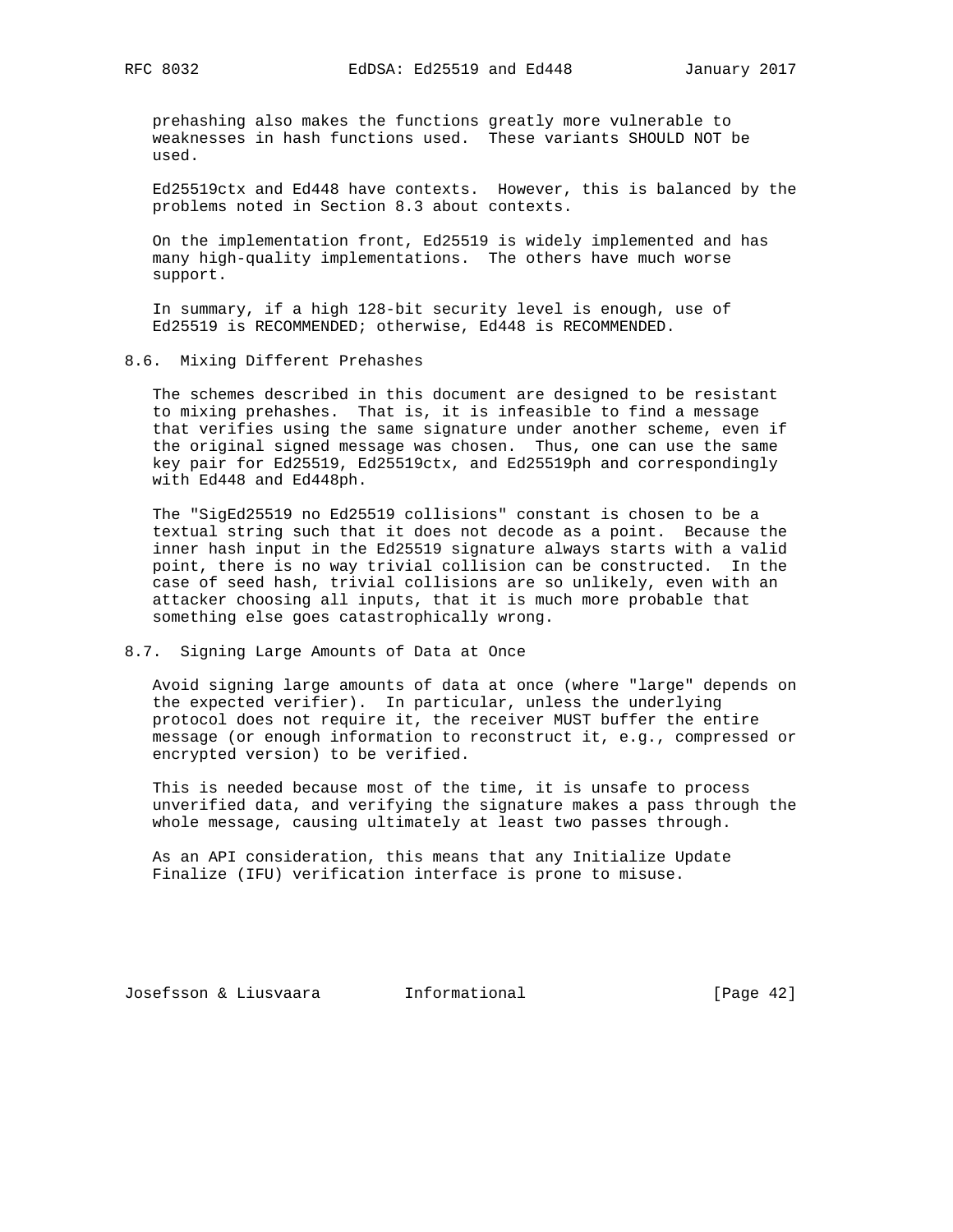It is a bad idea to modify Ed25519 or Ed448 signing to be able to create valid Ed25519/Ed448 signatures using an IUF interface with only constant buffering. Pretty much any error in such would cause catastrophic security failure.

8.8. Multiplication by Cofactor in Verification

 The given verification formulas for both Ed25519 and Ed448 multiply points by the cofactor. While this is not strictly necessary for security (in fact, any signature that meets the non-multiplied equation will satisfy the multiplied one), in some applications it is undesirable for implementations to disagree about the exact set of valid signatures. Such disagreements could open up, e.g., fingerprinting attacks.

8.9. Use of SHAKE256 as a Hash Function

 Ed448 uses SHAKE256 as a hash function, even if SHAKE256 is specifically defined not to be a hash function.

 The first potentially troublesome property is that shorter outputs are prefixes of longer ones. This is acceptable because output lengths are fixed.

 The second potentially troublesome property is failing to meet standard hash security notions (especially with preimages). However, the estimated 256-bit security level against collisions and preimages is sufficient to pair with a 224-bit level elliptic curve.

- 9. References
- 9.1. Normative References
	- [FIPS202] National Institute of Standards and Technology, "SHA-3 Standard: Permutation-Based Hash and Extendable-Output Functions", FIPS PUB 202, August 2015, <http://dx.doi.org/10.6028/NIST.FIPS.202>.
	- [RFC2119] Bradner, S., "Key words for use in RFCs to Indicate Requirement Levels", BCP 14, RFC 2119, DOI 10.17487/RFC2119, March 1997, <http://www.rfc-editor.org/info/rfc2119>.
	- [RFC6234] Eastlake 3rd, D. and T. Hansen, "US Secure Hash Algorithms (SHA and SHA-based HMAC and HKDF)", RFC 6234, DOI 10.17487/RFC6234, May 2011, <http://www.rfc-editor.org/info/rfc6234>.

Josefsson & Liusvaara Informational [Page 43]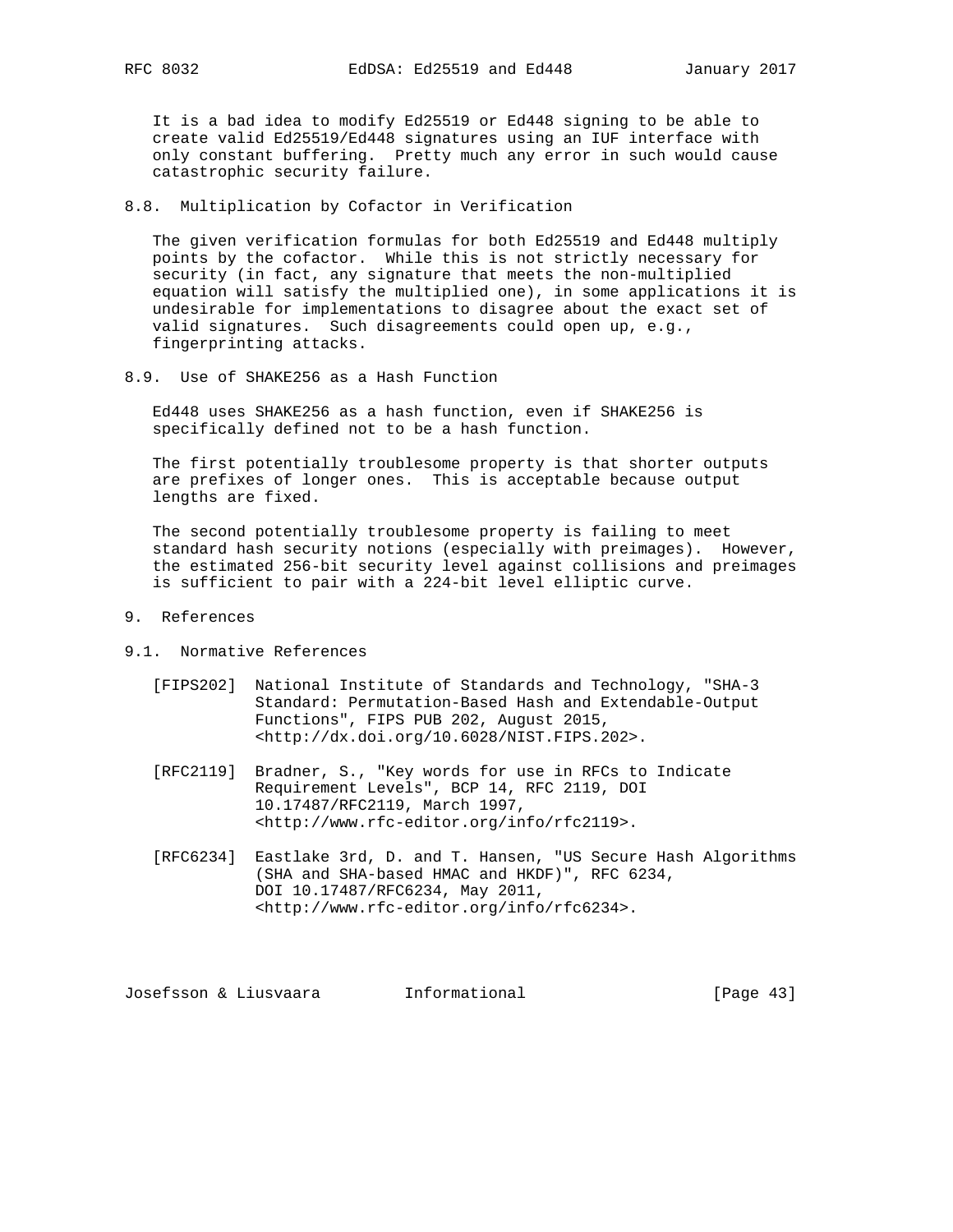- [RFC7748] Langley, A., Hamburg, M., and S. Turner, "Elliptic Curves for Security", RFC 7748, DOI 10.17487/RFC7748, January 2016, <http://www.rfc-editor.org/info/rfc7748>.
- 9.2. Informative References

[CURVE25519]

- Bernstein, D., "Curve25519: new Diffie-Hellman speed records", DOI 10.1007/11745853\_14, February 2006, <http://cr.yp.to/ecdh.html>.
- [ED25519-LIBGCRYPT-TEST-VECTORS] Koch, W., "Ed25519 Libgcrypt test vectors", July 2014, <http://git.gnupg.org/cgi-bin/ gitweb.cgi?p=libgcrypt.git;a=blob;f=tests/t-ed25519.inp; h=e13566f826321eece65e02c593bc7d885b3dbe23;hb=refs/ heads/master>.

 [ED25519-TEST-VECTORS] Bernstein, D., Duif, N., Lange, T., Schwabe, P., and B. Yang, "Ed25519 test vectors", July 2011, <http://ed25519.cr.yp.to/python/sign.input>.

- [ED448] Hamburg, M., "Ed448-Goldilocks, a new elliptic curve", June 2015, <http://eprint.iacr.org/2015/625>.
- [EDDSA] Bernstein, D., Duif, N., Lange, T., Schwabe, P., and B. Yang, "High-speed high-security signatures", DOI 10.1007/978-3-642-23951-9\_9, September 2011, <http://ed25519.cr.yp.to/ed25519-20110926.pdf>.
- [EDDSA2] Bernstein, D., Josefsson, S., Lange, T., Schwabe, P., and B. Yang, "EdDSA for more curves", July 2015, <http://ed25519.cr.yp.to/eddsa-20150704.pdf>.
- [Edwards-revisited]

 Hisil, H., Wong, K., Carter, G., and E. Dawson, "Twisted Edwards Curves Revisited", DOI 10.1007/978-3-540-89255-7\_20, December 2008, <http://eprint.iacr.org/2008/522>.

 [EFD-ADD] Bernstein, D. and T. Lange, "Projective coordinates for Edwards curves", The 'add-2007-bl' addition formulas, 2007, <http://www.hyperelliptic.org/EFD/g1p/ auto-edwards-projective.html#addition-add-2007-bl>.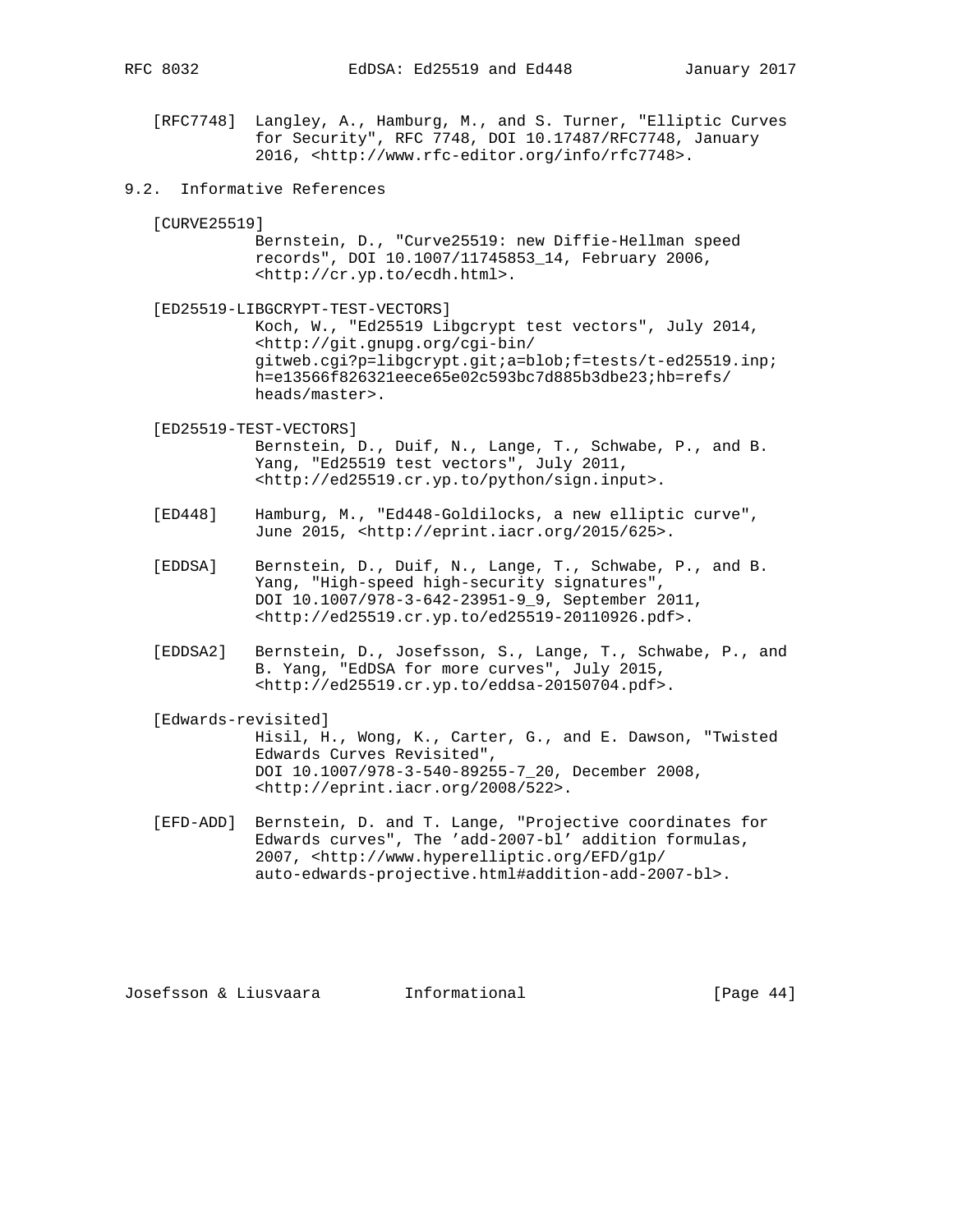[EFD-DBL] Bernstein, D. and T. Lange, "Projective coordinates for Edwards curves", The 'dbl-2007-bl' doubling formulas, 2007, <http://www.hyperelliptic.org/EFD/g1p/ auto-edwards-projective.html#doubling-dbl-2007-bl>.

# [EFD-TWISTED-ADD]

 Hisil, H., Wong, K., Carter, G., and E. Dawson, "Extended coordinates with a=-1 for twisted Edwards curves", The 'add-2008-hwcd-3' addition formulas, December 2008, <http://www.hyperelliptic.org/EFD/g1p/ auto-twisted-extended-1.html#addition-add-2008-hwcd-3>.

# [EFD-TWISTED-DBL]

 Hisil, H., Wong, K., Carter, G., and E. Dawson, "Extended coordinates with a=-1 for twisted Edwards curves", The 'dbl-2008-hwcd' doubling formulas, December 2008, <http://www.hyperelliptic.org/EFD/g1p/ auto-twisted-extended-1.html#doubling-dbl-2008-hwcd>.

#### [Faster-ECC]

 Bernstein, D. and T. Lange, "Faster addition and doubling on elliptic curves", DOI 10.1007/978-3-540-76900-2\_3, July 2007, <http://eprint.iacr.org/2007/286>.

 [RFC4086] Eastlake 3rd, D., Schiller, J., and S. Crocker, "Randomness Requirements for Security", BCP 106, RFC 4086, DOI 10.17487/RFC4086, June 2005, <http://www.rfc-editor.org/info/rfc4086>.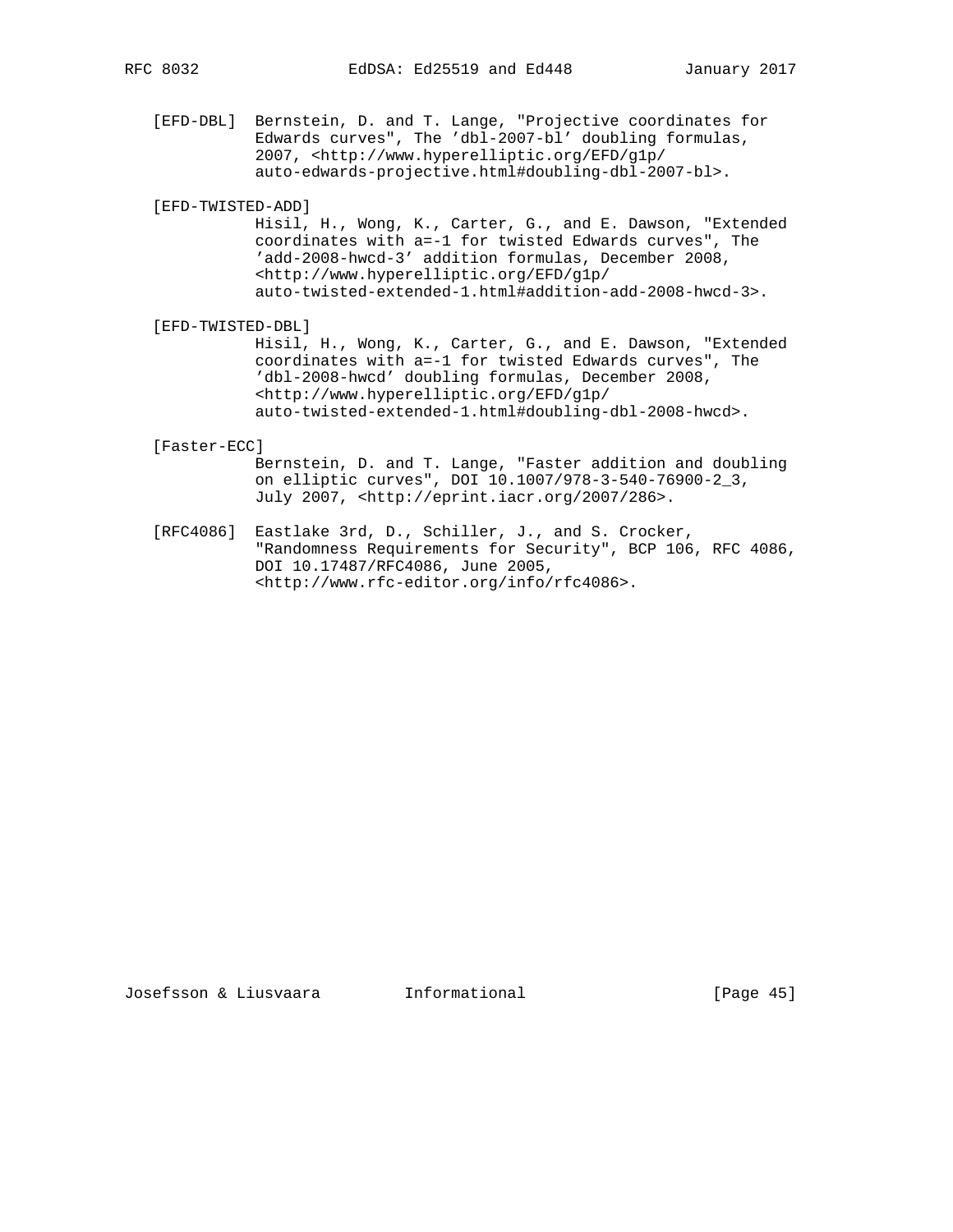RFC 8032 EdDSA: Ed25519 and Ed448 January 2017

Appendix A. Ed25519/Ed448 Python Library Below is an example implementation of Ed25519/Ed448 written in Python; version 3.2 or higher is required. Note: This code is not intended for production. Although it should produce correct results for every input, it is slow and makes no attempt to avoid side-channel attacks. import hashlib; import os; #Compute candidate square root of x modulo p, with p = 3 (mod 4). def sqrt4k3(x,p): return  $pow(x,(p + 1)//4,p)$ #Compute candidate square root of x modulo p, with p = 5 (mod 8). def sqrt8k5(x,p):  $y = pow(x,(p+3)//8,p)$ #If the square root exists, it is either y or  $y*2^{\lambda}(p-1)/4$ . if  $(y * y)$   $\phi = x \cdot \phi$  p: return y else:  $z = pow(2, (p - 1) // 4, p)$  return (y \* z) % p #Decode a hexadecimal string representation of the integer. def hexi(s): return int.from\_bytes(bytes.fromhex(s),byteorder="big") #Rotate a word x by b places to the left. def rol(x,b): return ((x << b) | (x >> (64 - b))) & (2\*\*64-1) #From little endian. def from\_le(s): return int.from\_bytes(s, byteorder="little") #Do the SHA-3 state transform on state s. def sha3\_transform(s): ROTATIONS =  $[0,1,62,28,27,36,44,6,55,20,3,10,43,25,39,41,45,15,\)$  21,8,18,2,61,56,14] PERMUTATION = [1,6,9,22,14,20,2,12,13,19,23,15,4,24,21,8,16,5,3,\ 18,17,11,7,10]  $RC = [0x0000000000000001, 0x000000000008082, 0x80000000000808a, \$  0x8000000080008000,0x000000000000808b,0x0000000080000001,\ 0x8000000080008081,0x8000000000008009,0x000000000000008a,\ 0x0000000000000088,0x0000000080008009,0x000000008000000a,\ 0x000000008000808b,0x800000000000008b,0x8000000000008089,\ 0x8000000000008003,0x8000000000008002,0x8000000000000080,\ 0x000000000000800a,0x800000008000000a,0x8000000080008081,\ 0x8000000000008080,0x0000000080000001,0x8000000080008008]

Josefsson & Liusvaara Informational [Page 46]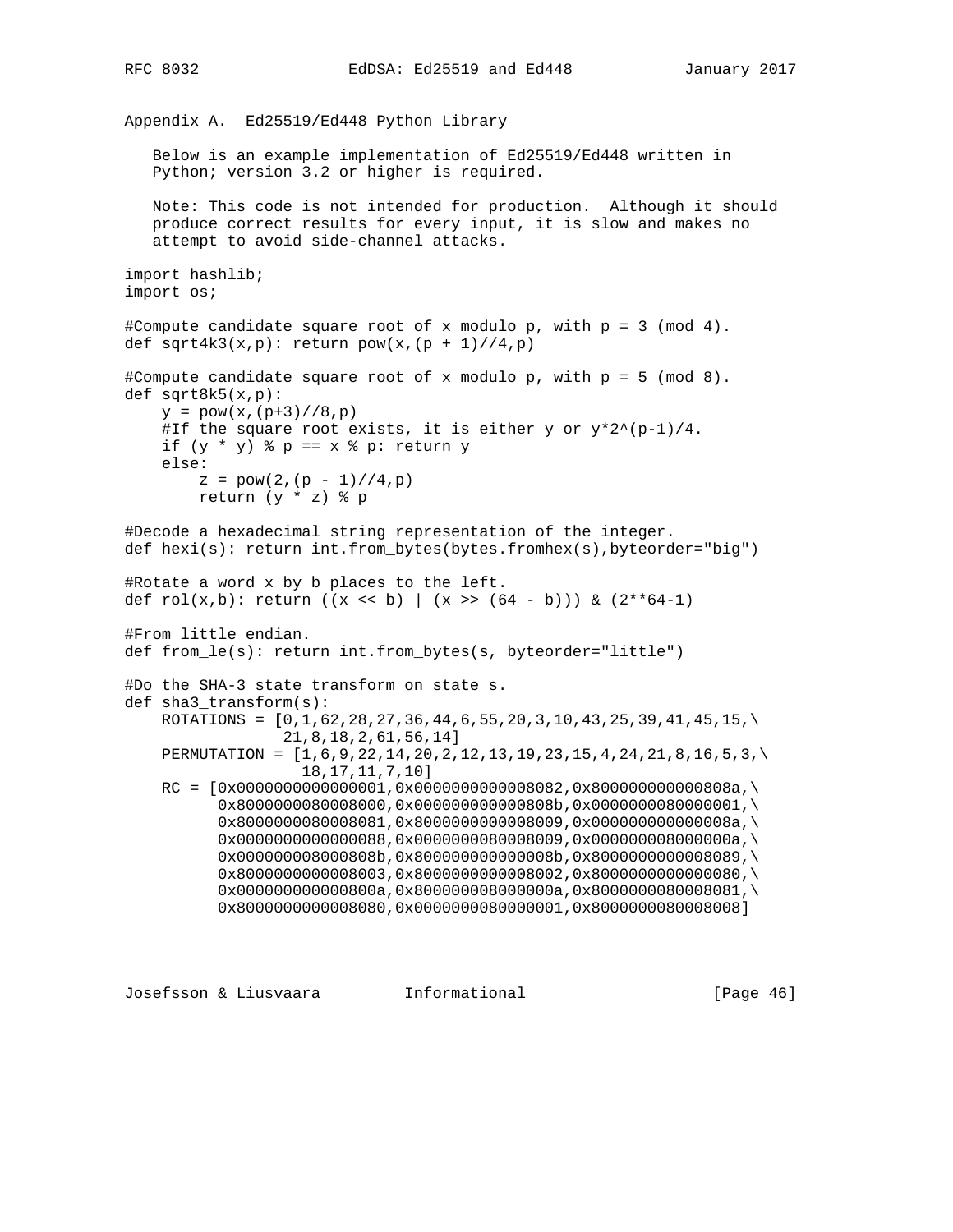```
 for rnd in range(0,24):
         #AddColumnParity (Theta)
        c = [0]*5;d = [0]*5;for i in range(0,25): c[i§5]<sup>2</sup>=s[i]
        for i in range(0,5): d[i]=c[(i+4)%5]^rol(c[(i+1)%5],1)
        for i in range(0,25): s[i]'^{\sim}=d[i§5] #RotateWords (Rho)
        for i in range(0,25): s[i]=rol(s[i],ROTATIONS[i]) #PermuteWords (Pi)
        t = s[PERMUTATION[0]] for i in range(0,len(PERMUTATION)-1):
             s[PERMUTATION[i]]=s[PERMUTATION[i+1]]
        s[PERMUTATION[-1]]=t; #NonlinearMixRows (Chi)
        for i in range(0, 25, 5):
            t=[s[i],s[i+1],s[i+2],s[i+3],s[i+4],s[i],s[i+1]]for j in range(0,5): s[i+j]=t[j]<sup>(("t[j+1])&(t[j+2]))</sup>
         #AddRoundConstant (Iota)
        s[0]<sup>\sim=RC[rnd]</sup>
#Reinterpret octet array b to word array and XOR it to state s.
def reinterpret_to_words_and_xor(s,b):
    for j in range(0, len(b)//8):
        s[j]'-from_le(b[8*j:][:8])
#Reinterpret word array w to octet array and return it.
def reinterpret_to_octets(w):
     mp=bytearray()
    for j in range(0, len(w)):
         mp+=w[j].to_bytes(8,byteorder="little")
     return mp
```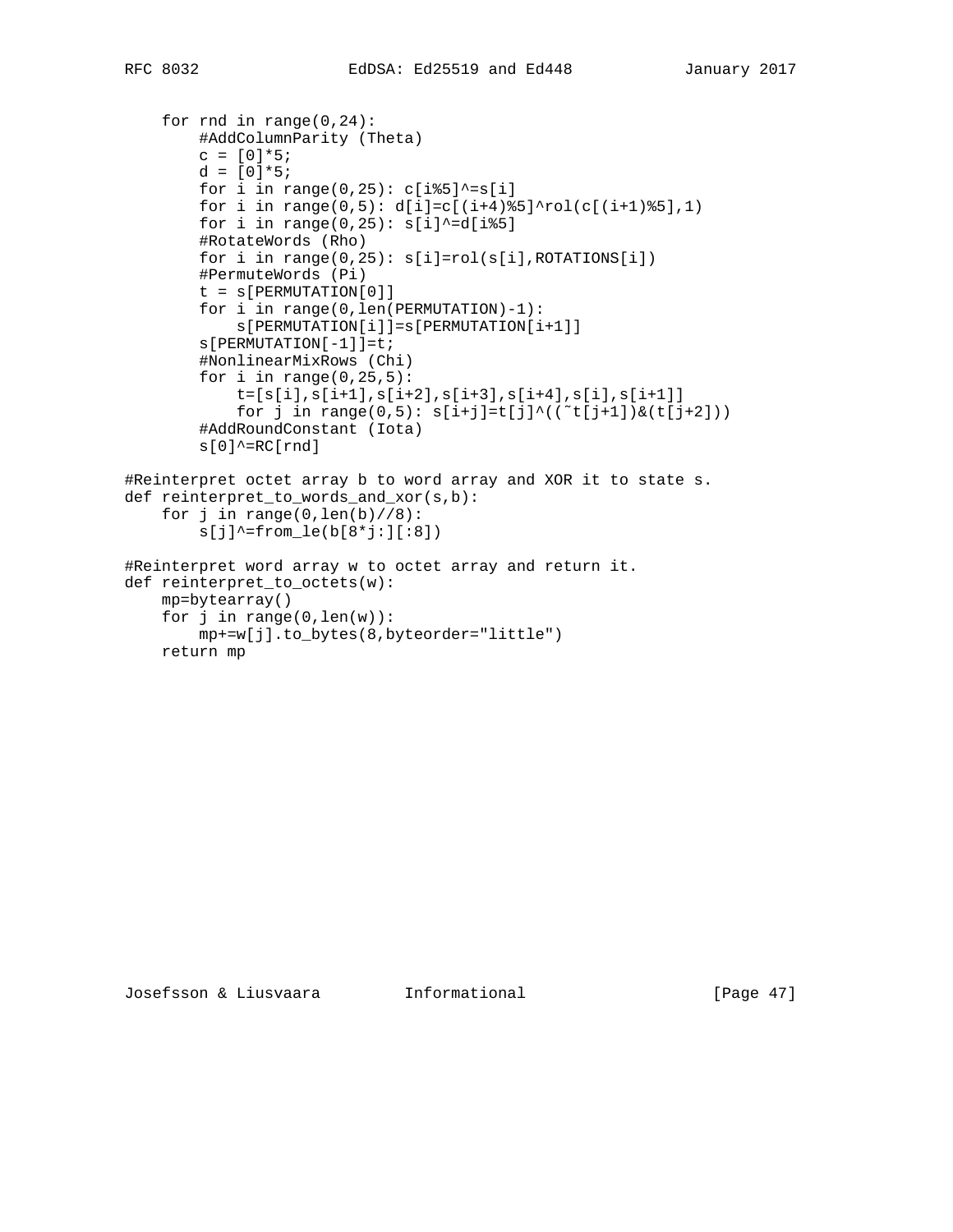```
#(semi-)generic SHA-3 implementation
def sha3_raw(msg,r_w,o_p,e_b):
    r_b = 8*r_ws=[0]*25 #Handle whole blocks.
     idx=0
     blocks=len(msg)//r_b
     for i in range(0,blocks):
         reinterpret_to_words_and_xor(s,msg[idx:][:r_b])
         idx+=r_b
         sha3_transform(s)
     #Handle last block padding.
     m=bytearray(msg[idx:])
     m.append(o_p)
    while len(m) < r_b: m.append(0)
    m[len(m)-1]|=128 #Handle padded last block.
     reinterpret_to_words_and_xor(s,m)
     sha3_transform(s)
     #Output.
    out = bytearray() while len(out)<e_b:
         out+=reinterpret_to_octets(s[:r_w])
         sha3_transform(s)
     return out[:e_b]
```
#Implementation of SHAKE256 functions. def shake256(msg,olen): return sha3\_raw(msg,17,31,olen)

Josefsson & Liusvaara Informational [Page 48]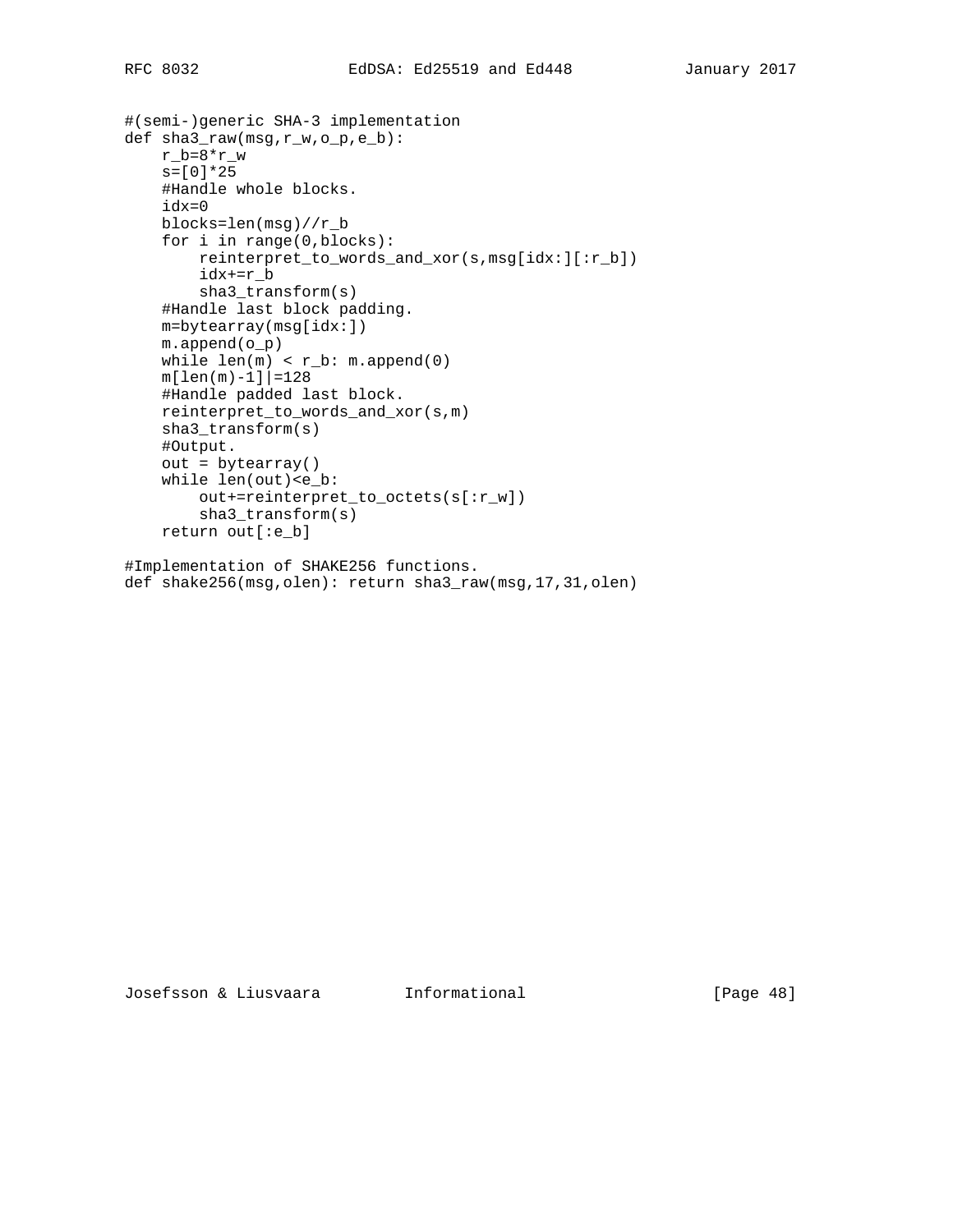#A (prime) field element. class Field: #Construct number x (mod p). def \_\_init\_\_(self,x,p): self.\_\_x=x%p self.\_\_p=p #Check that fields of self and y are the same. def \_\_check\_fields(self,y): if type(y) is not Field or self.  $p!=y$ .  $p$ : raise ValueError("Fields don't match") #Field addition. The fields must match.  $def \_add \_ (self, y):$ self. check  $fields(y)$  return Field(self.\_\_x+y.\_\_x,self.\_\_p) #Field subtraction. The fields must match.  $def \_\sub{sub}(self, y)$ : self.\_\_check\_fields(y) return Field(self.\_\_p+self.\_\_x-y.\_\_x,self.\_\_p) #Field negation. def \_\_neg\_\_(self): return Field(self.\_\_p-self.\_\_x,self.\_\_p) #Field multiplication. The fields must match.  $def \_\text{mul}$  (self, y): self.\_\_check\_fields(y) return Field(self.\_\_x\*y.\_\_x,self.\_\_p) #Field division. The fields must match. def \_\_truediv\_\_(self,y): return self\*y.inv() #Field inverse (inverse of 0 is 0). def inv(self): return Field(pow(self.\_\_x,self.\_\_p-2,self.\_\_p),self.\_\_p) #Field square root. Returns none if square root does not exist. #Note: not presently implemented for p mod 8 = 1 case. def sqrt(self): #Compute candidate square root. if self.\_\_p%4==3: y=sqrt4k3(self.\_\_x,self.\_\_p) elif self.\_p%8==5: y=sqrt8k5(self.\_x,self.\_p) else: raise NotImplementedError("sqrt(\_,8k+1)")  $_y$ =Field(y, self.  $_p)$ ; #Check square root candidate valid. return \_y if \_y\*\_y==self else None #Make the field element with the same field as this, but #with a different value. def make(self,ival): return Field(ival,self.\_\_p) #Is the field element the additive identity? def iszero(self): return self.\_\_x==0 #Are field elements equal? def  $eq_{eq}$  (self,y): return self.  $x=y$ . x and self.  $p=xy$ . p

Josefsson & Liusvaara Informational [Page 49]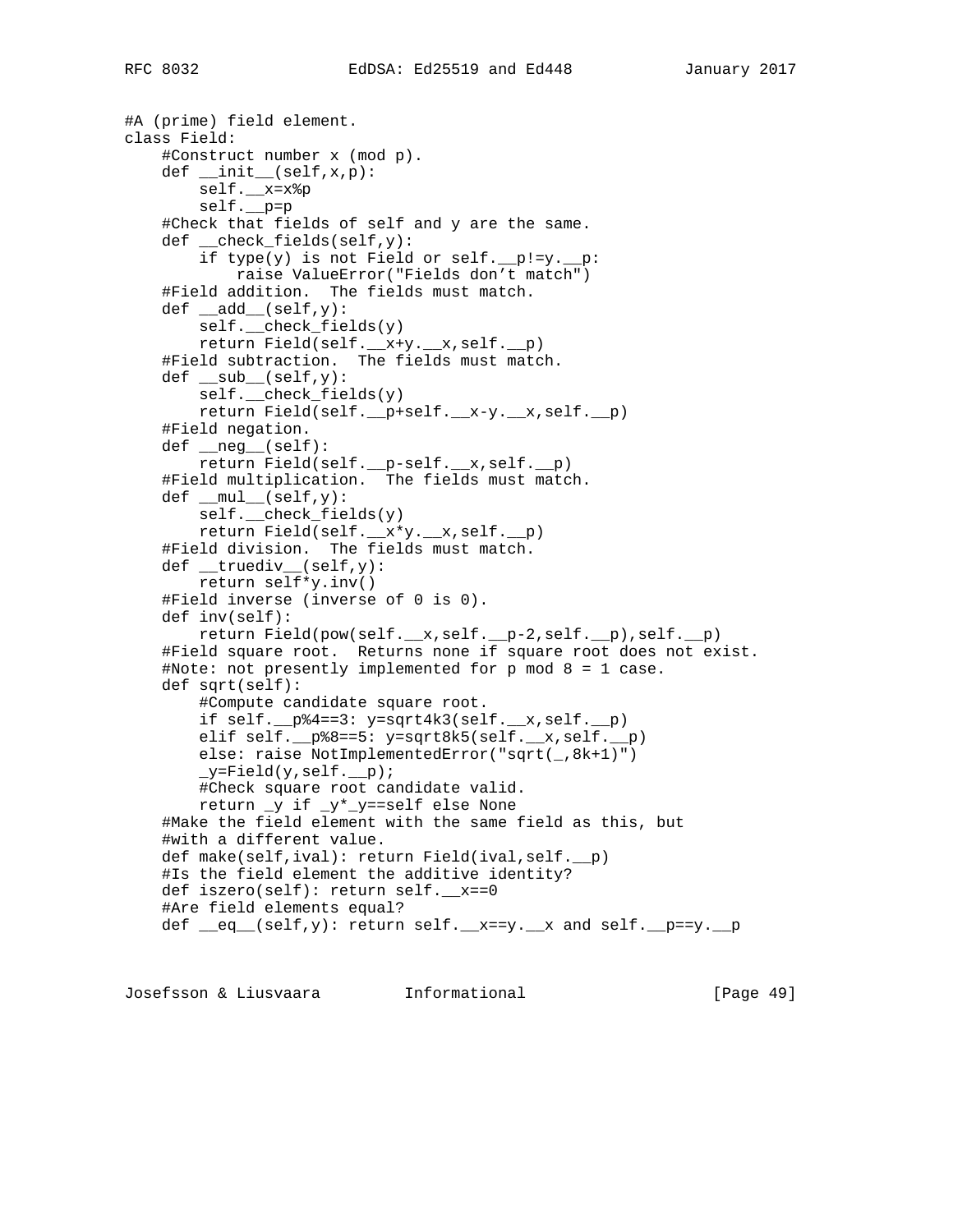```
 #Are field elements not equal?
    def ne_{\text{self},y}: return not (self==y)
     #Serialize number to b-1 bits.
     def tobytes(self,b):
         return self.__x.to_bytes(b//8,byteorder="little")
     #Unserialize number from bits.
     def frombytes(self,x,b):
        rv = from \leq (x) \cdot (2 \cdot * (b-1))return Field(rv, self._p) if rv<self._p else None
     #Compute sign of number, 0 or 1. The sign function
     #has the following property:
    \#sign(x) = 1 - sign(-x) if x := 0.
     def sign(self): return self.__x%2
#A point on (twisted) Edwards curve.
class EdwardsPoint:
     #base_field = None
     #x = None
     #y = None
     #z = None
     def initpoint(self, x, y):
         self.x=x
         self.y=y
         self.z=self.base_field.make(1)
     def decode_base(self,s,b):
         #Check that point encoding is the correct length.
         if len(s)!=b//8: return (None,None)
         #Extract signbit.
        xs=s[(b-1)//8]>((b-1)&7) #Decode y. If this fails, fail.
         y = self.base_field.frombytes(s,b)
         if y is None: return (None,None)
         #Try to recover x. If it does not exist, or if zero and xs
         #are wrong, fail.
         x=self.solve_x2(y).sqrt()
         if x is None or (x.iszero() and xs!=x.sign()):
             return (None,None)
         #If sign of x isn't correct, flip it.
        if x.sizein() != xs: x=-x # Return the constructed point.
         return (x,y)
     def encode_base(self,b):
         xp,yp=self.x/self.z,self.y/self.z
         #Encode y.
         s=bytearray(yp.tobytes(b))
```

```
if xp \text{.} \text{sign}() != 0: s[(b-1)/8] |=1 < (b-1)%8
 return s
```
#Add sign bit of x to encoding.

Josefsson & Liusvaara Informational [Page 50]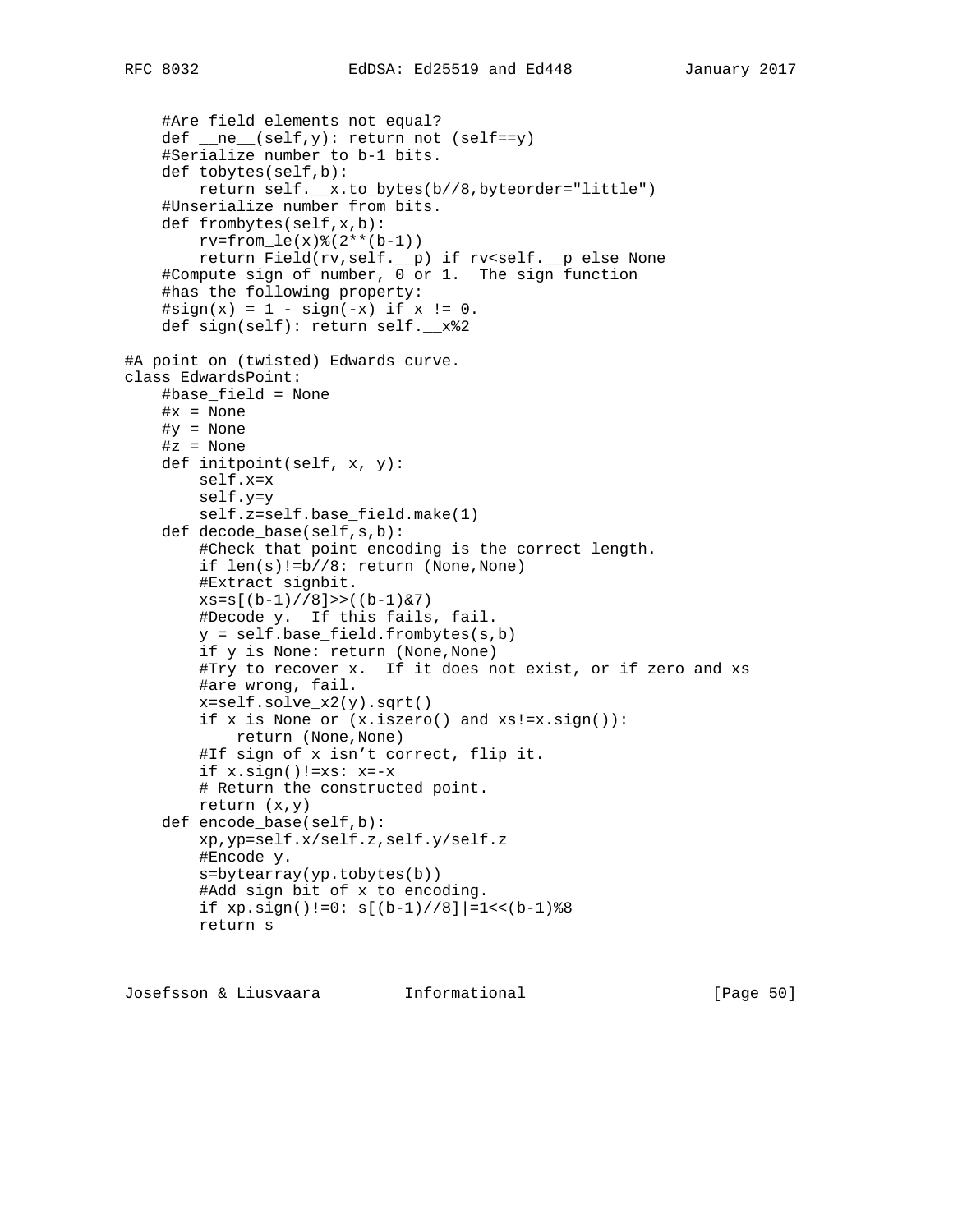```
def \_\text{mul}(self, x): r=self.zero_elem()
         s=self
        while x > 0:
             if (x%2)>0:
                r=r+s
             s=s.double()
             x=x//2
         return r
     #Check that two points are equal.
    def \_\_eq(self,y):
        #Need to check x1/z1 == x2/z2 and similarly for y, so cross
         #multiply to eliminate divisions.
         xn1=self.x*y.z
         xn2=y.x*self.z
         yn1=self.y*y.z
         yn2=y.y*self.z
         return xn1==xn2 and yn1==yn2
     #Check if two points are not equal.
    def ne_{\text{self},y}: return not (self==y)
#A point on Edwards25519.
class Edwards25519Point(EdwardsPoint):
     #Create a new point on the curve.
    base_field=Field(1,2**255-19)
     d=-base_field.make(121665)/base_field.make(121666)
     f0=base_field.make(0)
     f1=base_field.make(1)
     xb=base_field.make(hexi("216936D3CD6E53FEC0A4E231FDD6DC5C692CC76"+\
         "09525A7B2C9562D608F25D51A"))
     yb=base_field.make(hexi("666666666666666666666666666666666666666"+\
         "6666666666666666666666658"))
     #The standard base point.
     @staticmethod
     def stdbase():
         return Edwards25519Point(Edwards25519Point.xb,\
             Edwards25519Point.yb)
     def __init__(self,x,y):
         #Check the point is actually on the curve.
         if y*y-x*x!=self.f1+self.d*x*x*y*y:
             raise ValueError("Invalid point")
         self.initpoint(x, y)
         self.t=x*y
     #Decode a point representation.
     def decode(self,s):
         x,y=self.decode_base(s,256);
         return Edwards25519Point(x, y) if x is not None else None
```
Josefsson & Liusvaara Informational [Page 51]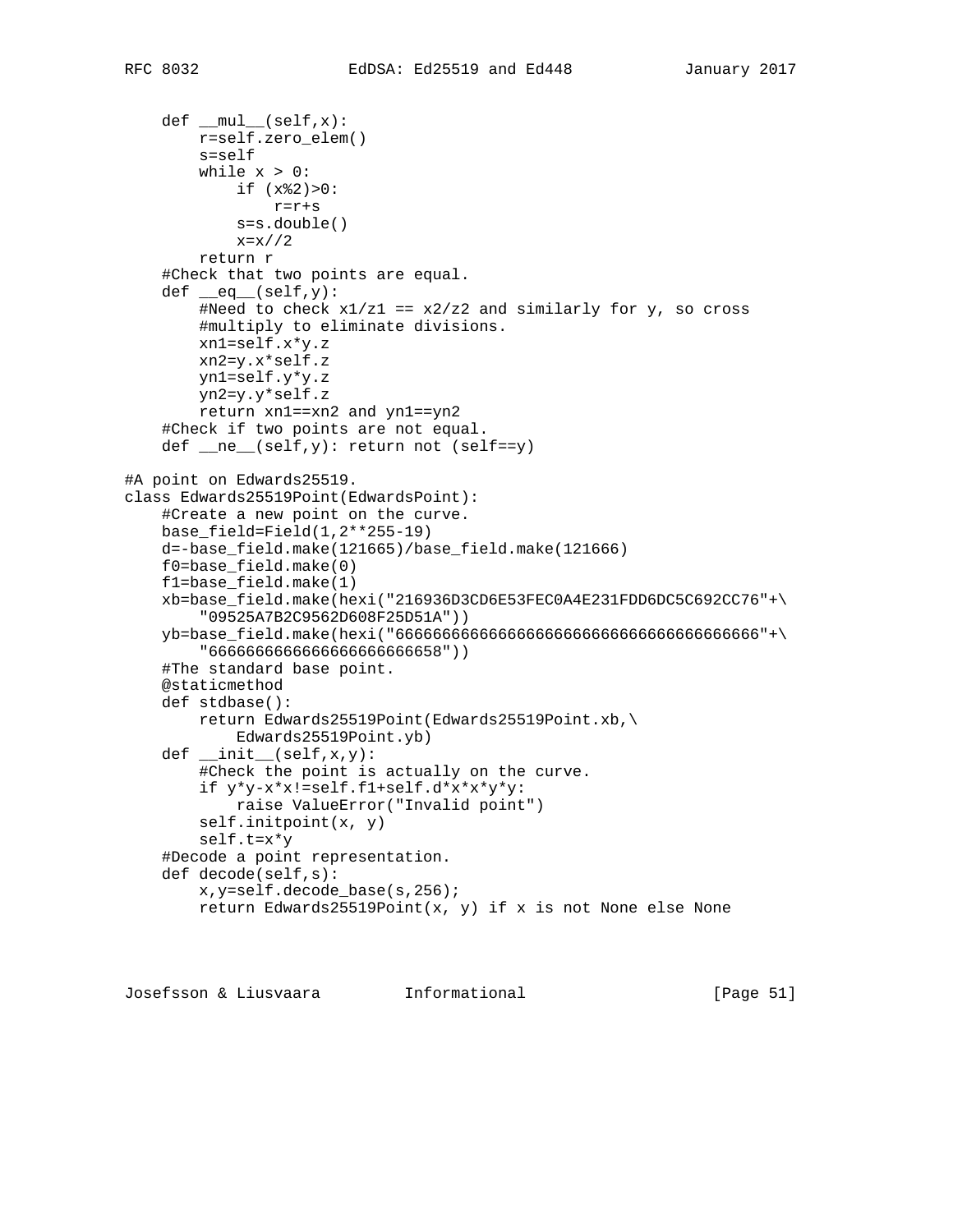```
 #Encode a point representation.
 def encode(self):
     return self.encode_base(256)
 #Construct a neutral point on this curve.
 def zero_elem(self):
     return Edwards25519Point(self.f0,self.f1)
 #Solve for x^2.
 def solve_x2(self,y):
     return ((y*y-self.f1)/(self.d*y*y+self.f1))
 #Point addition.
def \_\_add\_\(self, y): #The formulas are from EFD.
     tmp=self.zero_elem()
     zcp=self.z*y.z
     A=(self.y-self.x)*(y.y-y.x)
     B=(self.y+self.x)*(y.y+y.x)
     C=(self.d+self.d)*self.t*y.t
     D=zcp+zcp
    E, H=B-A, B+AF, G=D-C, D+C tmp.x,tmp.y,tmp.z,tmp.t=E*F,G*H,F*G,E*H
     return tmp
 #Point doubling.
 def double(self):
     #The formulas are from EFD (with assumption a=-1 propagated).
     tmp=self.zero_elem()
     A=self.x*self.x
     B=self.y*self.y
     Ch=self.z*self.z
    C = Ch + ChH = A + B xys=self.x+self.y
     E=H-xys*xys
     G=A-B
    F = C + G tmp.x,tmp.y,tmp.z,tmp.t=E*F,G*H,F*G,E*H
     return tmp
 #Order of basepoint.
 def l(self):
     return hexi("1000000000000000000000000000000014def9dea2f79cd"+\
         "65812631a5cf5d3ed")
 #The logarithm of cofactor.
 def c(self): return 3
 #The highest set bit
 def n(self): return 254
 #The coding length
 def b(self): return 256
```
Josefsson & Liusvaara Informational [Page 52]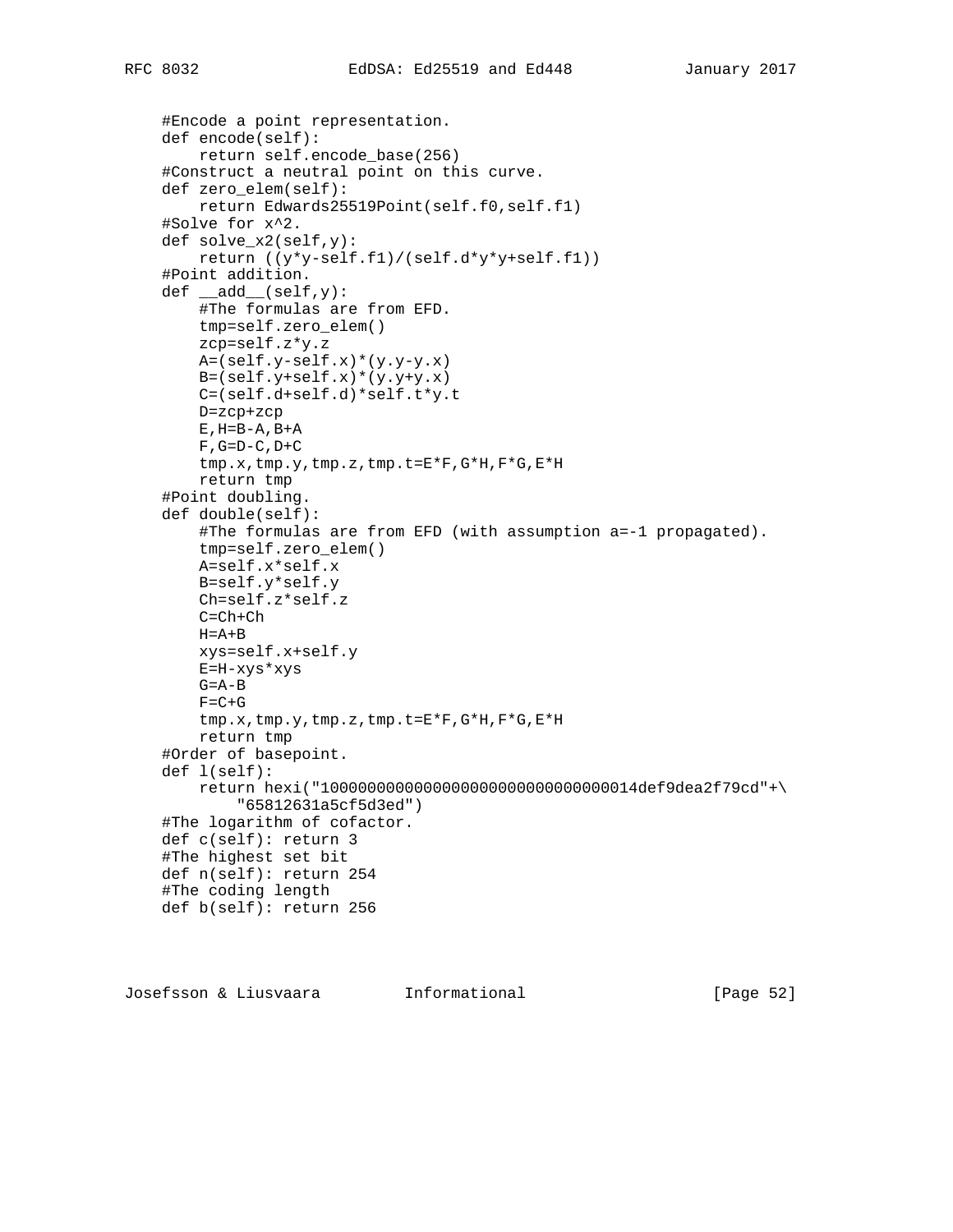```
 #Validity check (for debugging)
     def is_valid_point(self):
         x,y,z,t=self.x,self.y,self.z,self.t
        x2=x*x y2=y*y
        z2=z*zlhs=(y2-x2)*z2 rhs=z2*z2+self.d*x2*y2
        assert(lhs == rhs)assert(t * z == x * y)#A point on Edwards448.
class Edwards448Point(EdwardsPoint):
     #Create a new point on the curve.
     base_field=Field(1,2**448-2**224-1)
     d=base_field.make(-39081)
     f0=base_field.make(0)
     f1=base_field.make(1)
     xb=base_field.make(hexi("4F1970C66BED0DED221D15A622BF36DA9E14657"+\
         "0470F1767EA6DE324A3D3A46412AE1AF72AB66511433B80E18B00938E26"+\
         "26A82BC70CC05E"))
     yb=base_field.make(hexi("693F46716EB6BC248876203756C9C7624BEA737"+\
         "36CA3984087789C1E05A0C2D73AD3FF1CE67C39C4FDBD132C4ED7C8AD98"+\
         "08795BF230FA14"))
     #The standard base point.
     @staticmethod
     def stdbase():
         return Edwards448Point(Edwards448Point.xb,Edwards448Point.yb)
    def __init__(self,x,y): #Check that the point is actually on the curve.
         if y*y+x*x!=self.f1+self.d*x*x*y*y:
             raise ValueError("Invalid point")
         self.initpoint(x, y)
     #Decode a point representation.
     def decode(self,s):
         x,y=self.decode_base(s,456);
         return Edwards448Point(x, y) if x is not None else None
     #Encode a point representation.
     def encode(self):
         return self.encode_base(456)
     #Construct a neutral point on this curve.
     def zero_elem(self):
         return Edwards448Point(self.f0,self.f1)
     #Solve for x^2.
     def solve_x2(self,y):
         return ((y*y-self.f1)/(self.d*y*y-self.f1))
```
Josefsson & Liusvaara Informational [Page 53]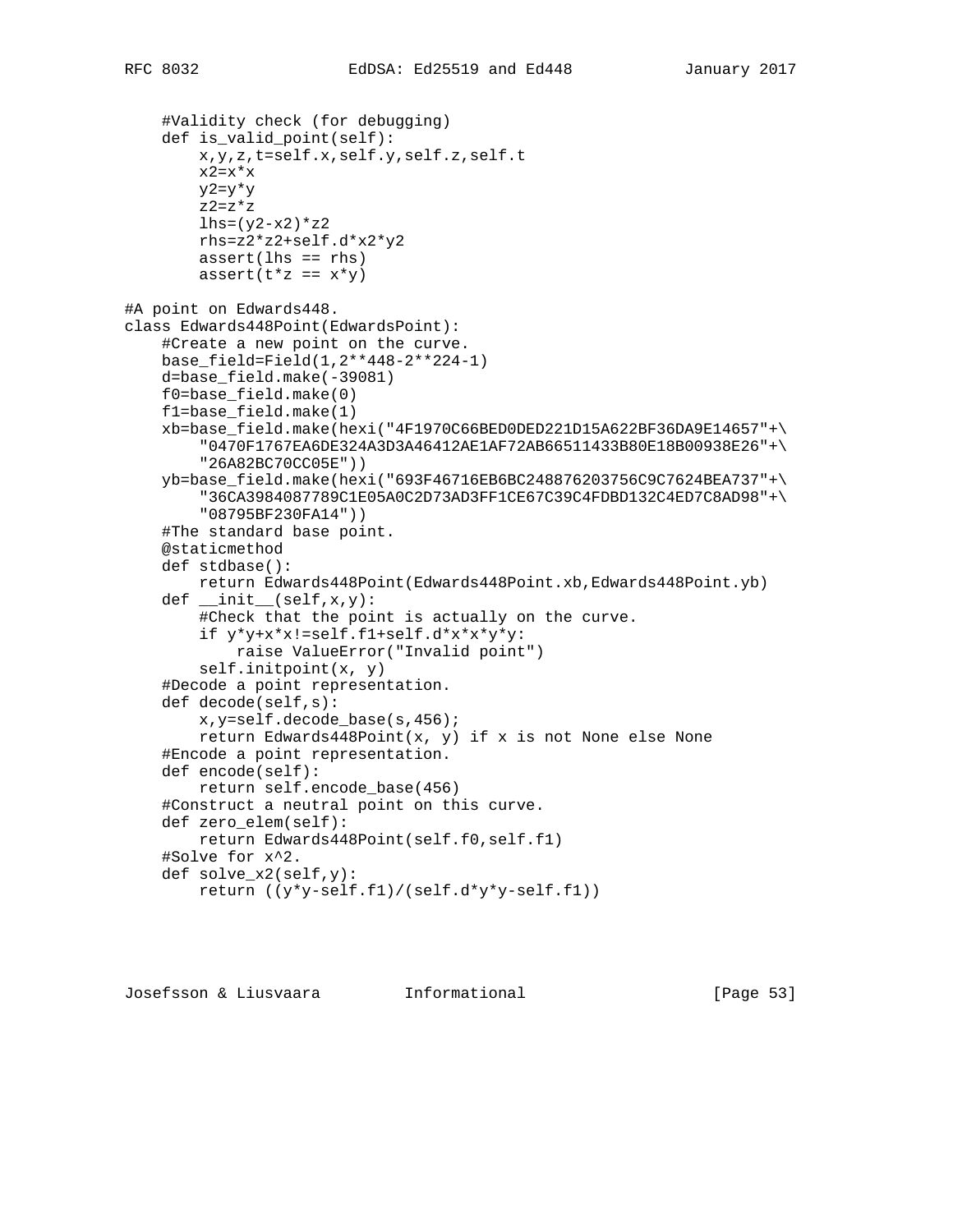```
 #Point addition.
def \_add \_ (self, y): #The formulas are from EFD.
     tmp=self.zero_elem()
     xcp,ycp,zcp=self.x*y.x,self.y*y.y,self.z*y.z
     B=zcp*zcp
     E=self.d*xcp*ycp
    F, G=B-E, B+E tmp.x=zcp*F*((self.x+self.y)*(y.x+y.y)-xcp-ycp)
     tmp.y,tmp.z=zcp*G*(ycp-xcp),F*G
     return tmp
 #Point doubling.
 def double(self):
     #The formulas are from EFD.
     tmp=self.zero_elem()
     x1s,y1s,z1s=self.x*self.x,self.y*self.y,self.z*self.z
     xys=self.x+self.y
     F=x1s+y1s
    J=F-(z1s+z1s)tmp.x,tmp.y,tmp.z=(xys*xyz-xls-yls)*J,F*(xls-yls),F*J return tmp
 #Order of basepoint.
 def l(self):
     return hexi("3ffffffffffffffffffffffffffffffffffffffffffffff"+\
         "fffffffff7cca23e9c44edb49aed63690216cc2728dc58f552378c2"+\
         "92ab5844f3")
 #The logarithm of cofactor.
 def c(self): return 2
 #The highest set bit.
 def n(self): return 447
 #The coding length.
 def b(self): return 456
 #Validity check (for debugging).
 def is_valid_point(self):
     x,y,z=self.x,self.y,self.z
    x2=x*x y2=y*y
    z^2=z*zlhs=(x2+y2)*z2 rhs=z2*z2+self.d*x2*y2
```
Josefsson & Liusvaara Informational [Page 54]

 $assert(lhs == rhs)$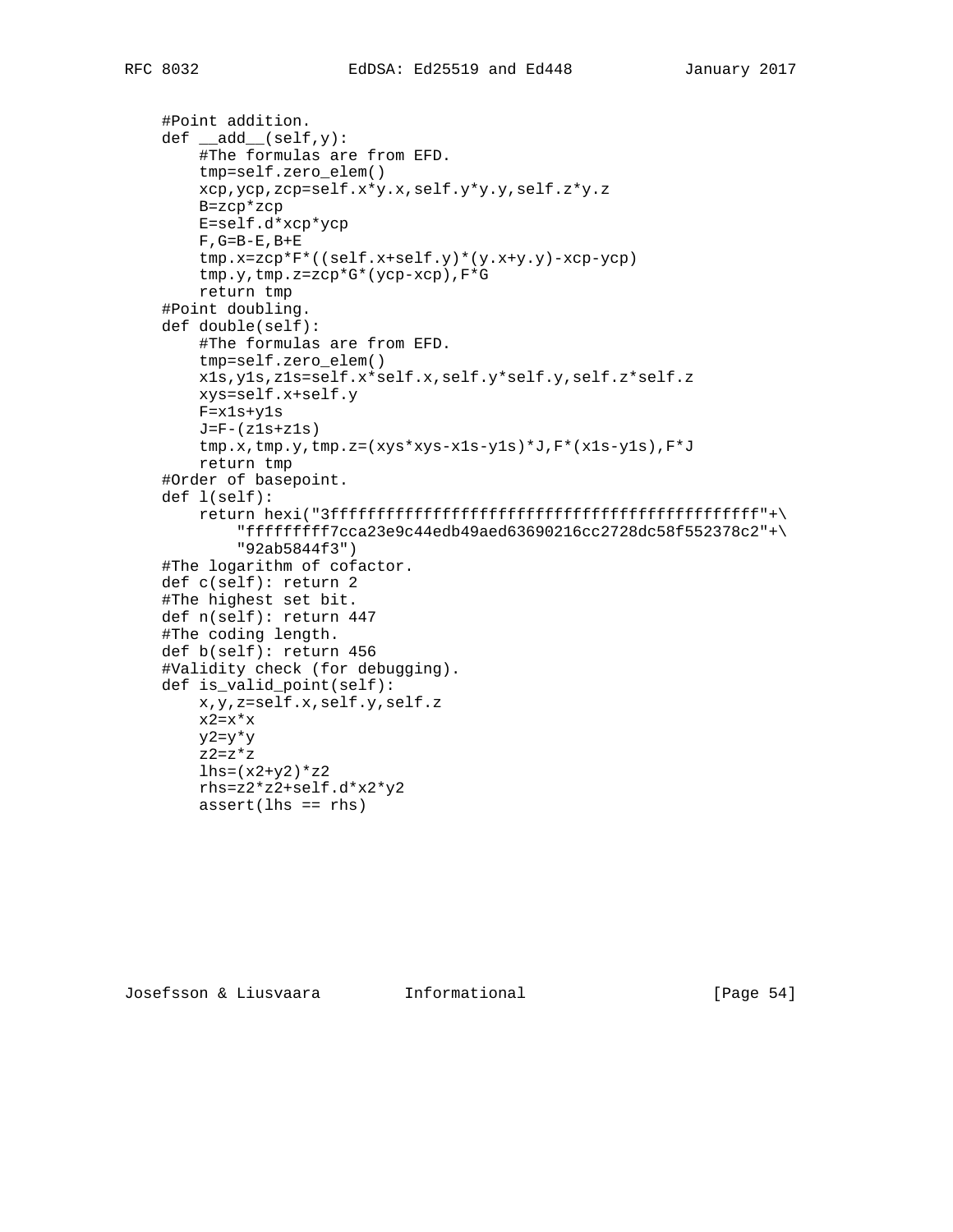```
#Simple self-check.
def curve_self_check(point):
     p=point
    q=point.zero_elem()
     z=q
   l=p.l()+1 p.is_valid_point()
     q.is_valid_point()
     for i in range(0,point.b()):
        if (1>>i)\&1 := 0:
             q=q+p
             q.is_valid_point()
         p=p.double()
         p.is_valid_point()
     assert q.encode() == point.encode()
     assert q.encode() != p.encode()
     assert q.encode() != z.encode()
#Simple self-check.
def self_check_curves():
    curve_self_check(Edwards25519Point.stdbase())
     curve_self_check(Edwards448Point.stdbase())
#PureEdDSA scheme.
#Limitation: only b mod 8 = 0 is handled.
class PureEdDSA:
     #Create a new object.
     def __init__(self,properties):
         self.B=properties["B"]
         self.H=properties["H"]
         self.l=self.B.l()
         self.n=self.B.n()
         self.b=self.B.b()
         self.c=self.B.c()
     #Clamp a private scalar.
     def __clamp(self,a):
         _a = bytearray(a)
        for i in range(0,self.c): _a[i//8]&=~(1<<(i%8))
        [a[self.n//8]|=1<<(self.n%8)
        for i in range(self.n+1,self.b): _a[i//8]&=~(1<<(i%8))
         return _a
     #Generate a key. If privkey is None, a random one is generated.
     #In any case, the (privkey, pubkey) pair is returned.
     def keygen(self,privkey):
         #If no private key data is given, generate random.
         if privkey is None: privkey=os.urandom(self.b//8)
```
Josefsson & Liusvaara Informational [Page 55]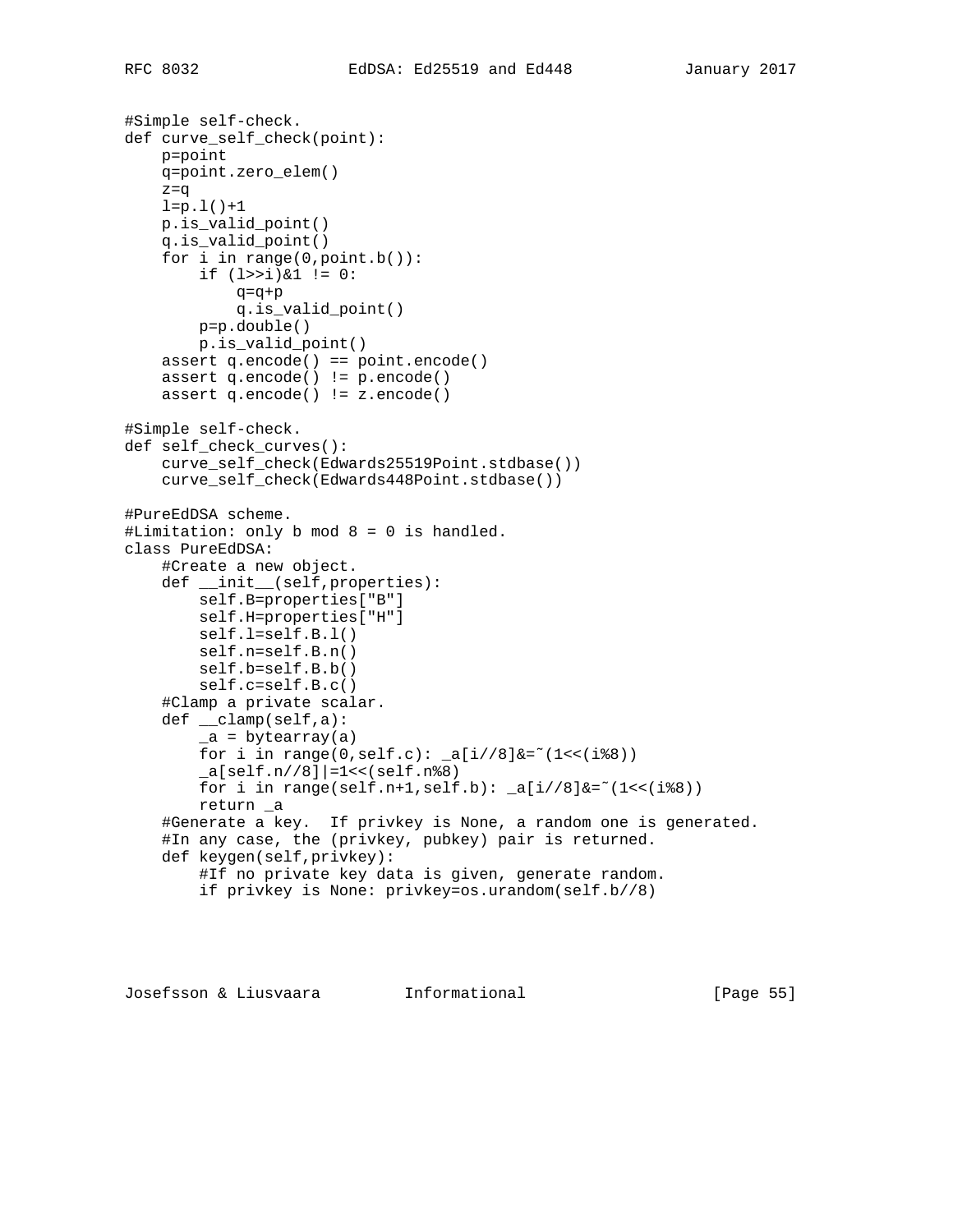```
 #Expand key.
         khash=self.H(privkey,None,None)
         a=from_le(self.__clamp(khash[:self.b//8]))
         #Return the key pair (public key is A=Enc(aB).
         return privkey,(self.B*a).encode()
     #Sign with key pair.
     def sign(self,privkey,pubkey,msg,ctx,hflag):
         #Expand key.
         khash=self.H(privkey,None,None)
        a = from \leq (self. \text{clamp}(khash[:self.b//8])) seed=khash[self.b//8:]
         #Calculate r and R (R only used in encoded form).
         r=from_le(self.H(seed+msg,ctx,hflag))%self.l
        R = (self.B*r) . encode() #Calculate h.
         h=from_le(self.H(R+pubkey+msg,ctx,hflag))%self.l
         #Calculate s.
         S=((r+h*a)%self.l).to_bytes(self.b//8,byteorder="little")
         #The final signature is a concatenation of R and S.
         return R+S
     #Verify signature with public key.
     def verify(self,pubkey,msg,sig,ctx,hflag):
         #Sanity-check sizes.
         if len(sig)!=self.b//4: return False
         if len(pubkey)!=self.b//8: return False
         #Split signature into R and S, and parse.
         Rraw,Sraw=sig[:self.b//8],sig[self.b//8:]
         R,S=self.B.decode(Rraw),from_le(Sraw)
         #Parse public key.
         A=self.B.decode(pubkey)
         #Check parse results.
         if (R is None) or (A is None) or S>=self.l: return False
         #Calculate h.
         h=from_le(self.H(Rraw+pubkey+msg,ctx,hflag))%self.l
         #Calculate left and right sides of check eq.
        rhs=R+(A*h) lhs=self.B*S
         for i in range(0, self.c):
             lhs = lhs.double()
             rhs = rhs.double()
         #Check eq. holds?
         return lhs==rhs
def Ed25519_inthash(data,ctx,hflag):
    if (ctx is not None and len(ctx) > 0) or hflag:
         raise ValueError("Contexts/hashes not supported")
     return hashlib.sha512(data).digest()
```
Josefsson & Liusvaara Informational [Page 56]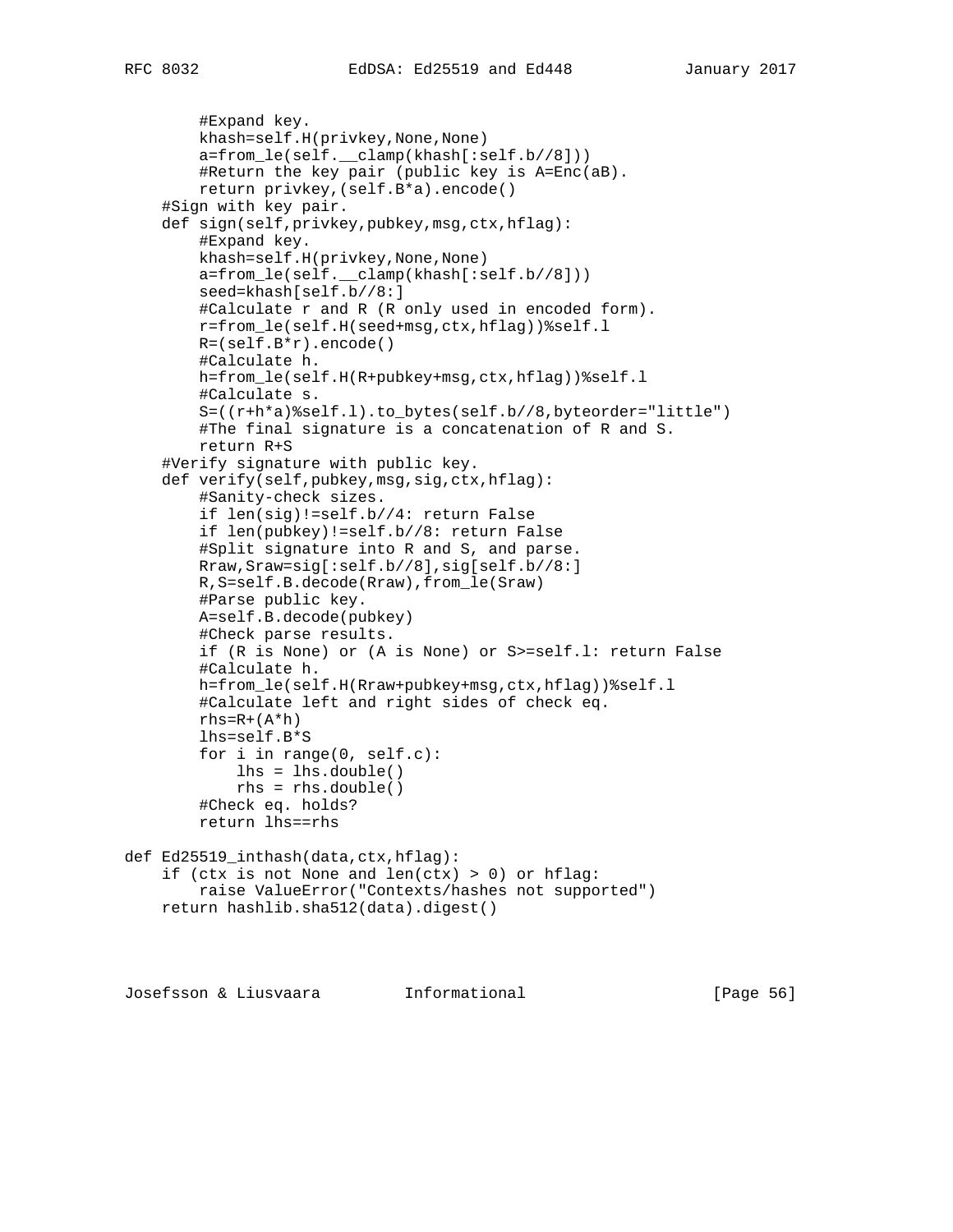#The base PureEdDSA schemes.  $pEd25519 = PureEdDSA({\{\}$  "B":Edwards25519Point.stdbase(),\ "H":Ed25519\_inthash\ }) def Ed25519ctx\_inthash(data,ctx,hflag):  $dompfx = b"$  PREFIX=b"SigEd25519 no Ed25519 collisions" if ctx is not None: if len(ctx) > 255: raise ValueError("Context too big") dompfx=PREFIX+bytes([1 if hflag else 0,len(ctx)])+ctx return hashlib.sha512(dompfx+data).digest() pEd25519ctx=PureEdDSA({\ "B":Edwards25519Point.stdbase(),\ "H":Ed25519ctx\_inthash\ }) def Ed448\_inthash(data,ctx,hflag):  $dompfx = b"$  if ctx is not None: if len(ctx) > 255: raise ValueError("Context too big") dompfx=b"SigEd448"+bytes([1 if hflag else 0,len(ctx)])+ctx return shake256(dompfx+data,114)  $pEd448$  = PureEdDSA( $\{\setminus$  "B":Edwards448Point.stdbase(),\ "H":Ed448\_inthash\ }) #EdDSA scheme. class EdDSA: #Create a new scheme object, with the specified PureEdDSA base #scheme and specified prehash. def \_\_init\_\_(self,pure\_scheme,prehash): self.\_\_pflag = True self.\_\_pure=pure\_scheme self.\_\_prehash=prehash if self.\_\_prehash is None: self.\_\_prehash = lambda x,y:x self.\_\_pflag = False # Generate a key. If privkey is none, it generates a random # privkey key, otherwise it uses a specified private key. # Returns pair (privkey, pubkey). def keygen(self,privkey): return self.\_\_pure.keygen(privkey)

Josefsson & Liusvaara Informational [Page 57]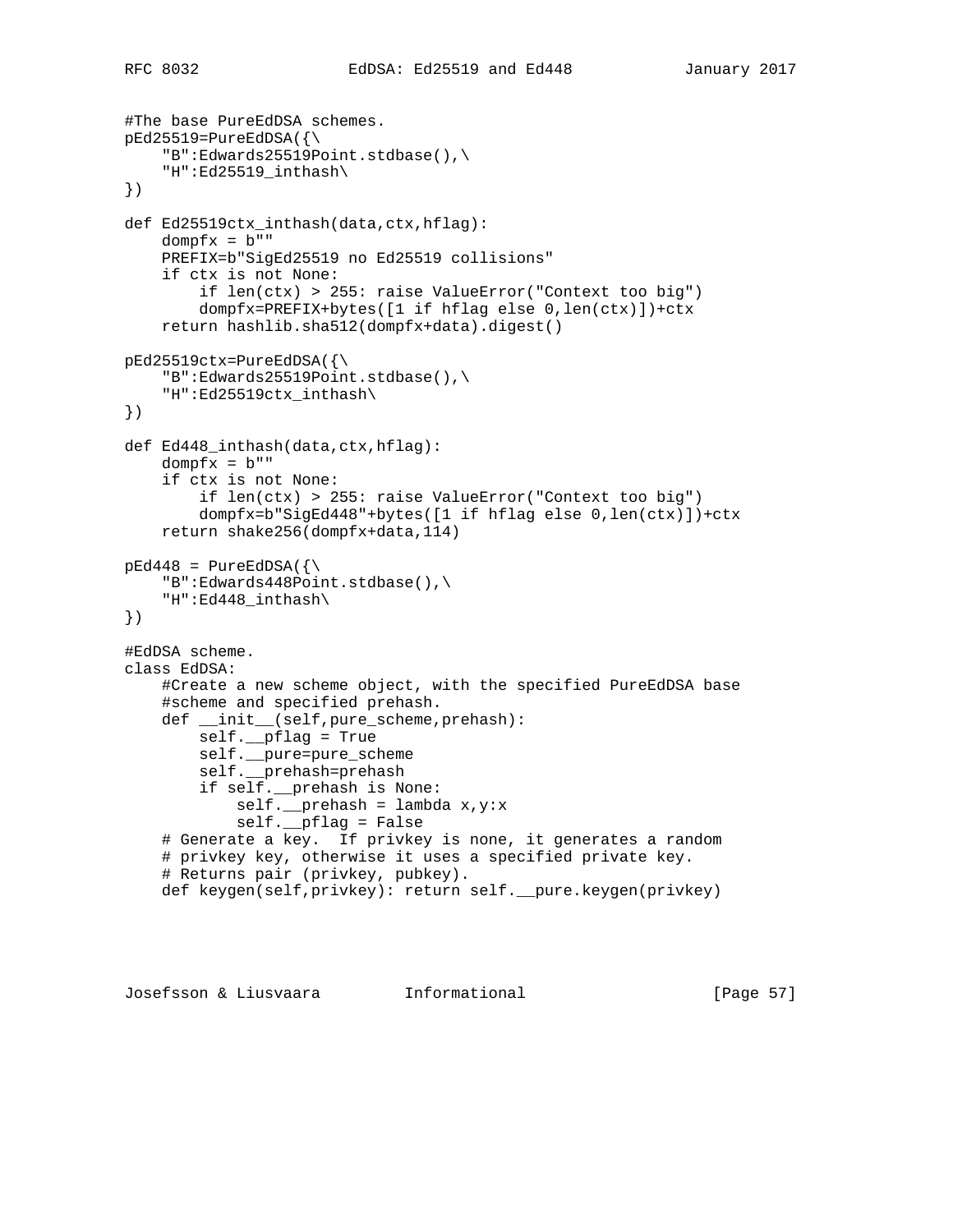```
 # Sign message msg using specified key pair.
     def sign(self,privkey,pubkey,msg,ctx=None):
         if ctx is None: ctx=b"";
         return self.__pure.sign(privkey,pubkey,self.__prehash(msg,ctx),\
             ctx,self.__pflag)
     # Verify signature sig on message msg using public key pubkey.
     def verify(self,pubkey,msg,sig,ctx=None):
         if ctx is None: ctx=b"";
         return self.__pure.verify(pubkey,self.__prehash(msg,ctx),sig,\
             ctx,self.__pflag)
def Ed448ph_prehash(data,ctx):
     return shake256(data,64)
#Our signature schemes.
Ed25519 = EdDSA(pEd25519,None)
Ed25519ctx = EdDSA(pEd25519ctx, None)Ed25519ph = EdDSA(pEd25519ctx, lambda x, y:hashlib.sha512(x).digest())Ed448 = EdDSA(pEd448,None)Ed448ph = EdDSA(pEd448,Ed448ph_prehash)
def eddsa_obj(name):
     if name == "Ed25519": return Ed25519
     if name == "Ed25519ctx": return Ed25519ctx
     if name == "Ed25519ph": return Ed25519ph
     if name == "Ed448": return Ed448
     if name == "Ed448ph": return Ed448ph
     raise NotImplementedError("Algorithm not implemented")
Appendix B. Library Driver
    Below is a command-line tool that uses the library above to perform
   computations for interactive use or for self-checking.
import sys
import binascii
from eddsa2 import Ed25519
def munge_string(s, pos, change):
    return (s[:pos] +
             int.to_bytes(s[pos] ^ change, 1, "little") +
            s[pos+1:])
```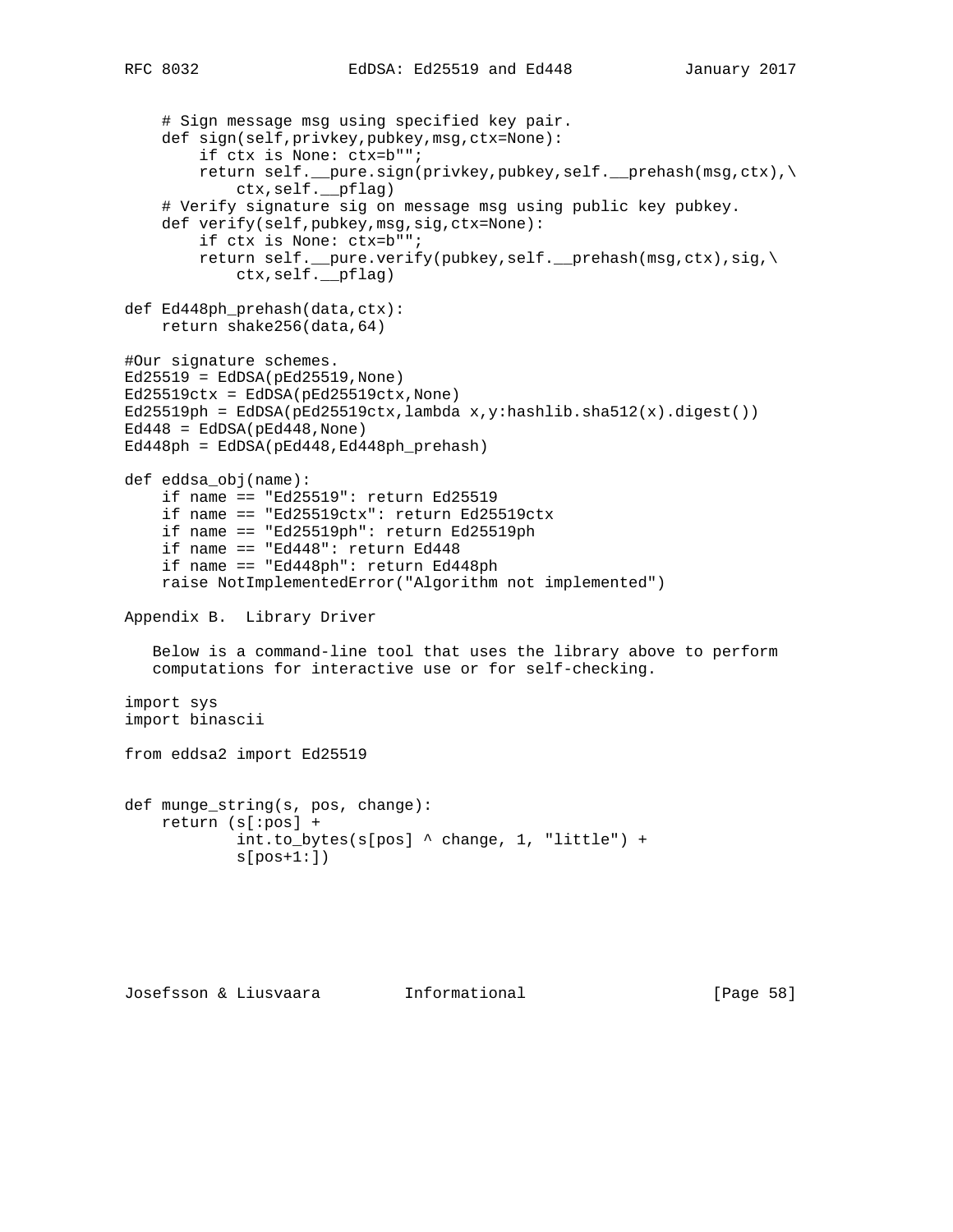```
# Read a file in the format of
# http://ed25519.cr.yp.to/python/sign.input
lineno = 0
while True:
     line = sys.stdin.readline()
     if not line:
         break
     lineno = lineno + 1
     print(lineno)
    fields = line.split(":") secret = (binascii.unhexlify(fields[0]))[:32]
     public = binascii.unhexlify(fields[1])
     msg = binascii.unhexlify(fields[2])
    signature = binascii.unhexlify(fields[3])[:64]
     privkey,pubkey = Ed25519.keygen(secret)
     assert public == pubkey
     assert signature == Ed25519.sign(privkey, pubkey, msg)
     assert Ed25519.verify(public, msg, signature)
    if len(msg) == 0:
       bad_msg = b''x'' else:
        bad_msg = munge\_string(msg, len(msg) // 3, 4)
     assert not Ed25519.verify(public,bad_msg,signature)
     assert not Ed25519.verify(public, msg, munge_string(signature,20,8))
     assert not Ed25519.verify(public,msg,munge_string(signature,40,16))
```